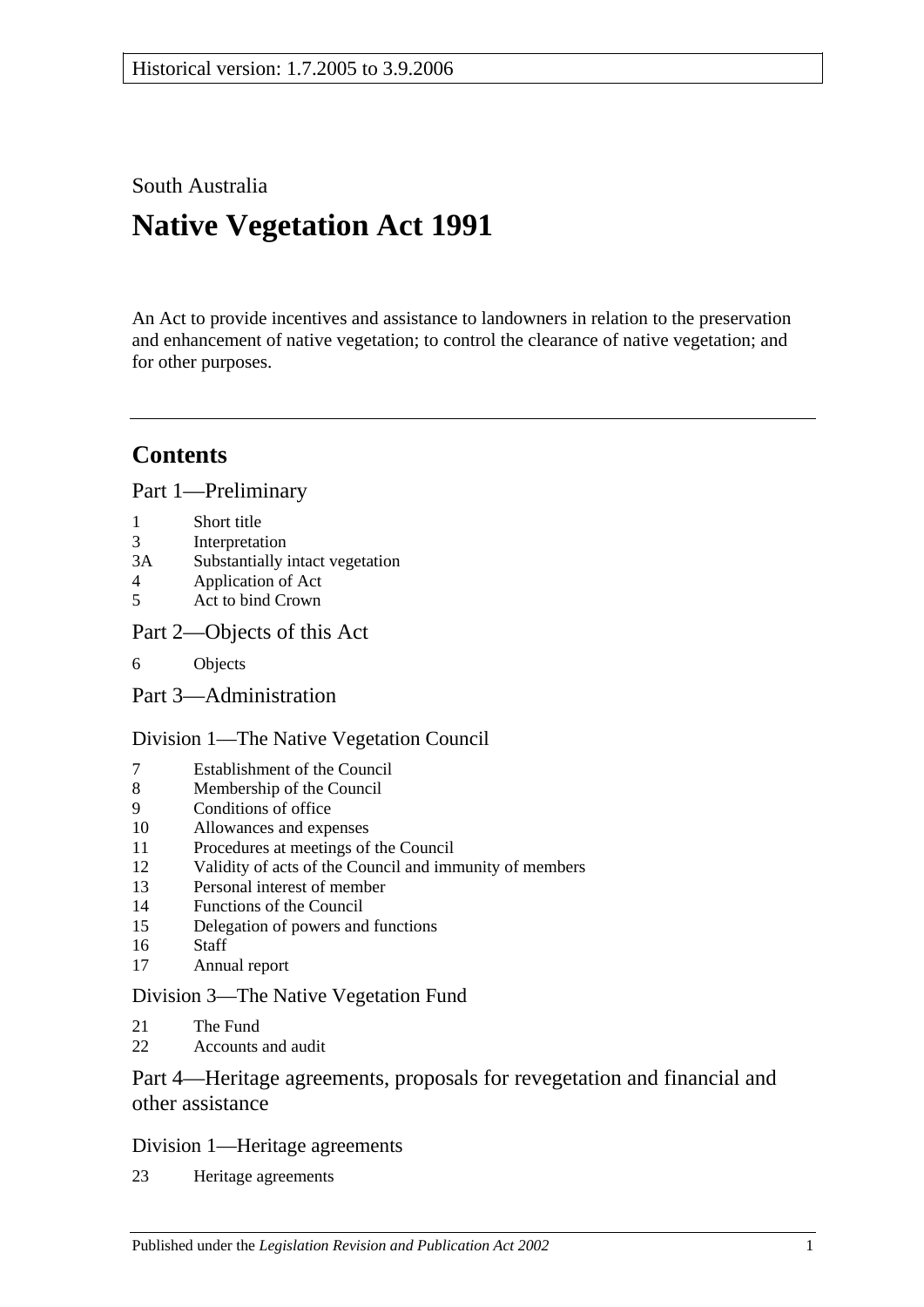- 23A [Effect of heritage agreement](#page-13-3)
- 23B [Registration of heritage agreements](#page-14-0)

#### [Division 2—Approval by the Council of proposal for revegetation](#page-14-1)

- 23D [Application of Division](#page-14-2)
- 23E [Declaration in relation to existing vegetation](#page-14-3)
- 23F [Proposal for revegetation of land](#page-14-4)
- 23G [Information required on application or submission](#page-15-0)
- 23H [Decision by the Council](#page-15-1)
- 23I [Noting of Council's approval against the title to the land](#page-15-2)

#### [Division 3—Financial and other assistance](#page-15-3)

- 24 [Assistance to landowners](#page-15-4)
- 25 [Guidelines for the application of assistance and the management of native vegetation](#page-16-0)

#### [Part 5—Clearance and enforcement](#page-18-0)

#### [Division 1—Control of clearance](#page-18-1)

- 26 [Offence of clearing native vegetation contrary to this Part](#page-18-2)
- 27 [Clearance of native vegetation](#page-19-0)
- 28 [Application for consent](#page-20-0)
- 29 [Provisions relating to consent](#page-21-0)
- 29A [Avoidance of duplication of procedures etc](#page-24-0)
- 30 [Conditions of consent](#page-25-0)
- 30A [Marking or tagging of cleared vegetation](#page-26-0)

#### [Division 2—Civil enforcement proceedings](#page-26-1)

- 31 [Interpretation](#page-26-2)
- 31A [Application to the ERD Court for enforcement](#page-26-3)
- 31B [Order where native vegetation has been cleared](#page-28-0)
- 31C [Interim order](#page-30-0)
- 31D [Enforcement of orders](#page-30-1)
- 31E [Enforcement notices](#page-31-0)
- 31F [Miscellaneous provisions](#page-32-0)
- 32 [Appeals](#page-32-1)
- 33 [Commencement of proceedings](#page-32-2)

#### [Division 3—Authorised officers](#page-33-0)

- 33A [Appointment of authorised officers](#page-33-1)
- 33B [Powers of authorised officers](#page-34-0)
- 33C [Issue of warrants](#page-36-0)
- 33D [Provisions relating to seizure](#page-37-0)
- 33E [Offence to hinder etc authorised officers](#page-38-0)
- 33EA [Offences by authorised officers etc](#page-39-0)

#### [Part 5A—Administrative appeals](#page-39-1)

- 33F [Right of appeal](#page-39-2)
- 33G [Expiry of Part](#page-40-0)

#### [Part 5B—Interest and recovery of money](#page-40-1)

33H [Interest](#page-40-2)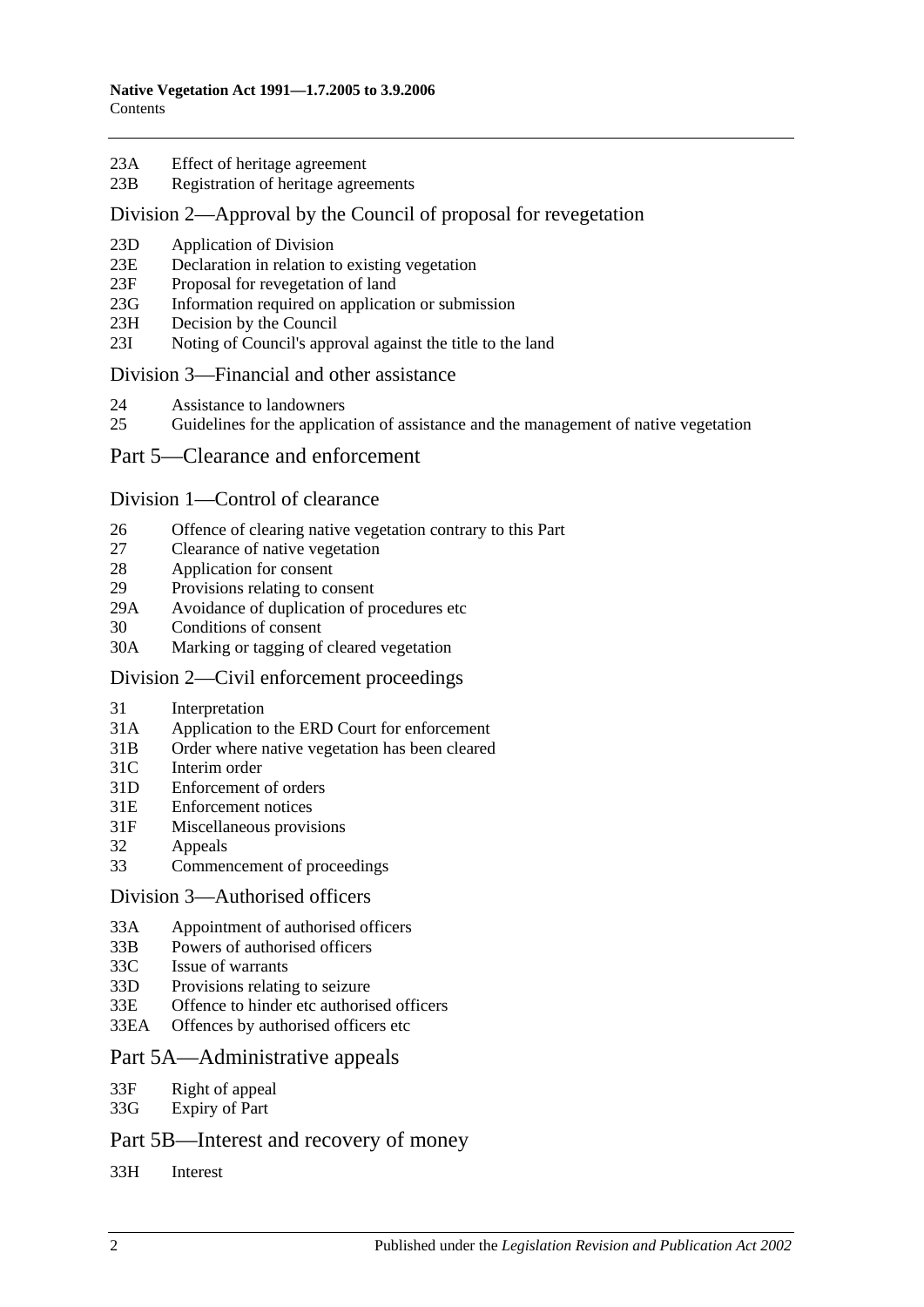#### 33I [Sale of land for non-payment](#page-40-3)

#### [Part 6—Miscellaneous](#page-42-0)

- 33J [Constitution of Environment, Resources and Development Court](#page-42-1)
- 34 [Evidentiary provisions etc](#page-42-2)
- 35 [Proceedings for an offence](#page-43-0)
- 36 [Assessment of costs and expenses](#page-43-1)
- 38 [Vicarious liability](#page-43-2)
- 39 [Offences by bodies corporate](#page-44-0)
- 40 [General defence](#page-44-1)
- 40A [Register of applications](#page-44-2)
- 40B [Ministerial power of delegation](#page-44-3)
- 41 [Regulations](#page-45-0)

#### [Schedule 1—Principles of native vegetation clearance](#page-45-1)

- 1 [Principles of clearance of native vegetation](#page-45-2)
- 2 [Interpretation](#page-46-0)

[Schedule 2—Transitional provisions](#page-46-1)

[Legislative history](#page-48-0)

## <span id="page-2-0"></span>**The Parliament of South Australia enacts as follows:**

## **Part 1—Preliminary**

#### <span id="page-2-1"></span>**1—Short title**

This Act may be cited as the *Native Vegetation Act 1991*.

#### <span id="page-2-2"></span>**3—Interpretation**

(1) In this Act, unless the contrary intention appears—

*Adelaide Dolphin Sanctuary* has the same meaning as in the *[Adelaide Dolphin](http://www.legislation.sa.gov.au/index.aspx?action=legref&type=act&legtitle=Adelaide%20Dolphin%20Sanctuary%20Act%202005)  [Sanctuary Act](http://www.legislation.sa.gov.au/index.aspx?action=legref&type=act&legtitle=Adelaide%20Dolphin%20Sanctuary%20Act%202005) 2005*;

*biological diversity* or *biodiversity* means the variety of life forms represented by plants, animals and other organisms and micro-organisms, the genes that they contain, and the ecosystems and ecosystem processes of which they form a part;

*breach* of this Act means a contravention of, or a failure to comply with, a provision of this Act and *breached* has a corresponding meaning;

**building** includes a structure that is fixed to land;

*to clear* native vegetation includes to cause or permit the clearance of native vegetation;

*clearance*, in relation to native vegetation, means—

- (a) the killing or destruction of native vegetation;
- (b) the removal of native vegetation;
- (c) the severing of branches, limbs, stems or trunks of native vegetation;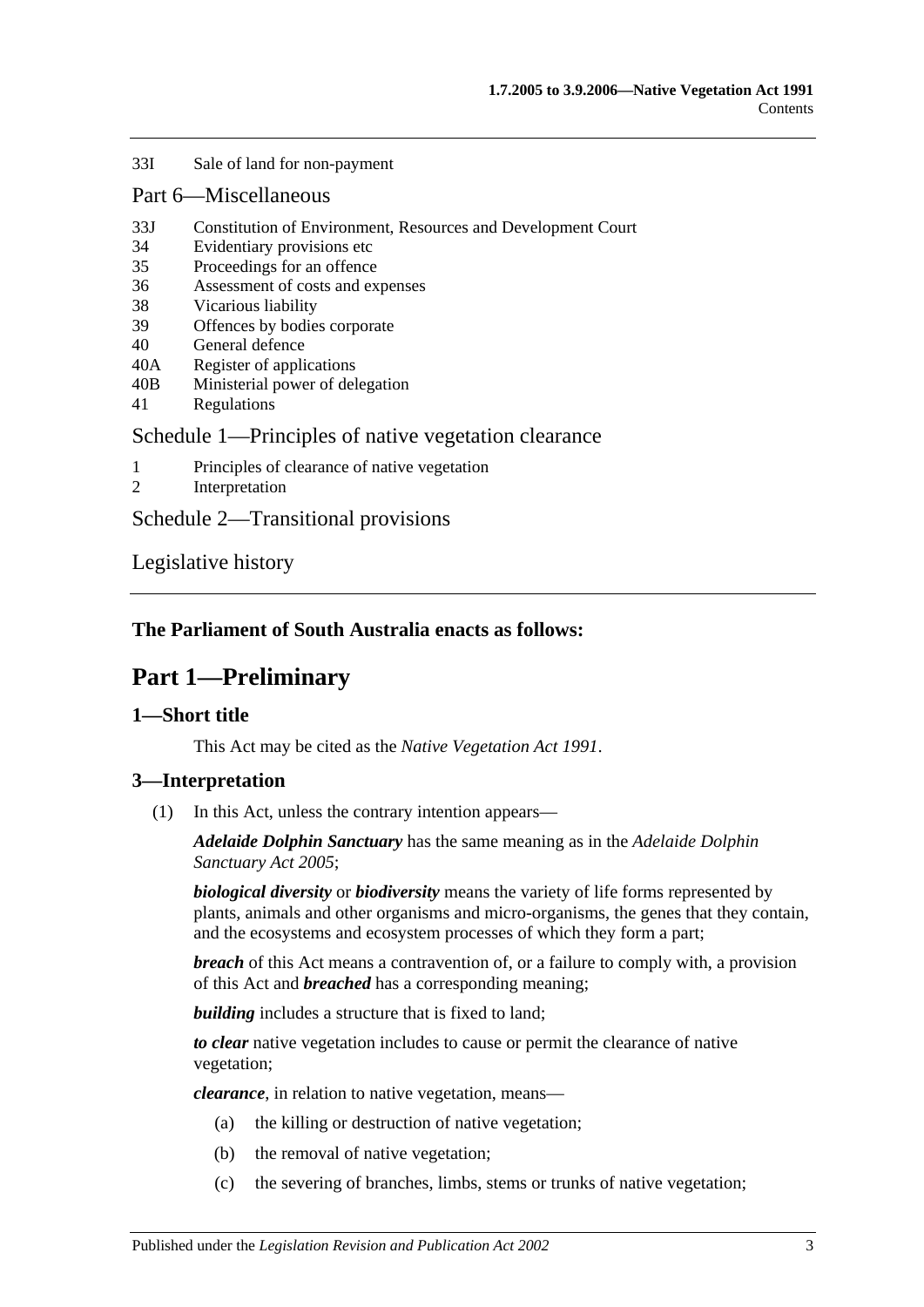- (d) the burning of native vegetation;
- (e) any other substantial damage to native vegetation,

and includes the draining or flooding of land, or any other act or activity, that causes the killing or destruction of native vegetation, the severing of branches, limbs, stems or trunks of native vegetation or any other substantial damage to native vegetation;

*the Council* means the Native Vegetation Council established by this Act;

*ERD Court* means the Environment, Resources and Development Court;

*the Fund* means the Native Vegetation Fund established by this Act;

*isolated plant*—see [subsections](#page-4-0) (2) and [\(3\);](#page-4-1)

*land* includes—

- (a) land submerged by water; and
- (b) an interest in land;

*local council* means a municipal or district council;

*member* means a member of the Council;

*Minister for the Adelaide Dolphin Sanctuary* means the Minister to whom the administration of the *[Adelaide Dolphin Sanctuary Act](http://www.legislation.sa.gov.au/index.aspx?action=legref&type=act&legtitle=Adelaide%20Dolphin%20Sanctuary%20Act%202005) 2005* is committed;

*Murray-Darling Basin* has the same meaning as in the *[Murray-Darling Basin](http://www.legislation.sa.gov.au/index.aspx?action=legref&type=act&legtitle=Murray-Darling%20Basin%20Act%201993)  Act [1993](http://www.legislation.sa.gov.au/index.aspx?action=legref&type=act&legtitle=Murray-Darling%20Basin%20Act%201993)*;

*native vegetation* means a plant or plants of a species indigenous to South Australia including a plant or plants growing in or under waters of the sea but does not include—

- (a) a plant or part of a plant that is dead unless the plant, or part of the plant, is of a class declared by regulation to be included in this definition; or
- (b) a plant intentionally sown or planted by a person unless the person was acting—
	- (i) in compliance with a condition imposed by the Council under this Act or by the Native Vegetation Authority under the repealed Act, or with the order of a court under this Act or the repealed Act; or
	- (ii) in pursuance of a proposal approved by the Council under [Part 4](#page-14-1)  [Division 2;](#page-14-1) or
	- (iii) in compliance with a condition imposed by a Minister, statutory authority or prescribed person or body under—
		- (A) the *[River Murray Act](http://www.legislation.sa.gov.au/index.aspx?action=legref&type=act&legtitle=River%20Murray%20Act%202003) 2003*; or
		- (B) the *[Water Resources Act](http://www.legislation.sa.gov.au/index.aspx?action=legref&type=act&legtitle=Water%20Resources%20Act%201997) 1997*; or
		- (C) any other Act prescribed by the regulations for the purposes of this paragraph;

*NRM region* means a Natural Resources Management Region established under the *[Natural Resources Management Act](http://www.legislation.sa.gov.au/index.aspx?action=legref&type=act&legtitle=Natural%20Resources%20Management%20Act%202004) 2004*;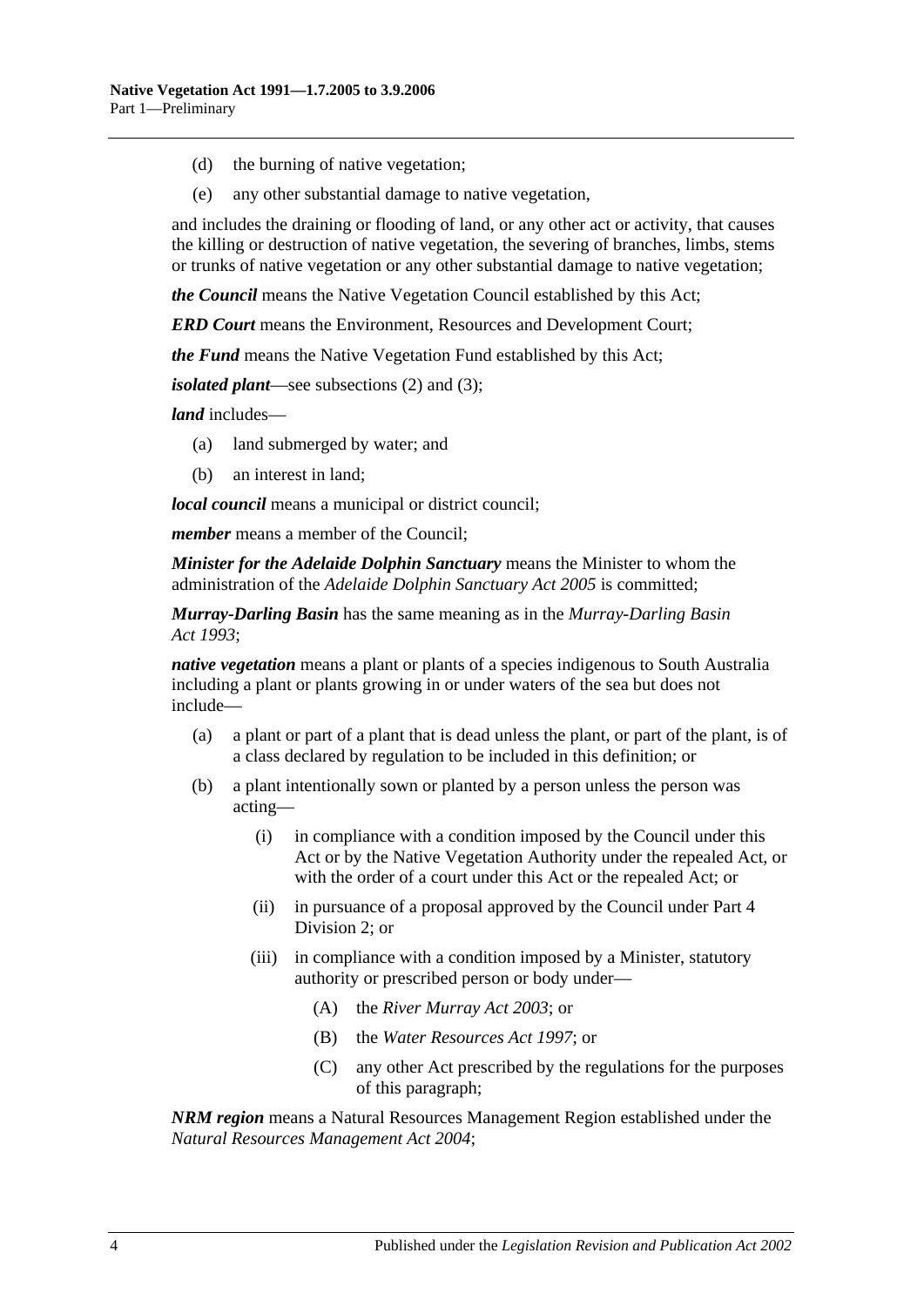*owner* of land means—

- (a) in relation to land alienated from the Crown by grant in fee simple—the holder of the fee simple;
- (ab) in relation to dedicated land within the meaning of the *[Crown Lands Act](http://www.legislation.sa.gov.au/index.aspx?action=legref&type=act&legtitle=Crown%20Lands%20Act%201929) 1929* that has not been granted in fee simple but which is under the care, control and management of a Minister, local council or other body or person—the Minister, council or other body or person;
- (b) in relation to land held under Crown lease—the lessee;
- (c) in relation to land held under an agreement to purchase from the Crown—the person entitled to the benefit of the agreement;
- (d) in relation to any other land—the Minister who is responsible for the care, control and management of the land or, if no Minister is responsible for the land, the Minister for Environment and Conservation;

*pastoral land* means land comprised in a lease granted under the *[Pastoral Land](http://www.legislation.sa.gov.au/index.aspx?action=legref&type=act&legtitle=Pastoral%20Land%20Management%20and%20Conservation%20Act%201989)  [Management and Conservation Act](http://www.legislation.sa.gov.au/index.aspx?action=legref&type=act&legtitle=Pastoral%20Land%20Management%20and%20Conservation%20Act%201989) 1989* over Crown land for the pasturing of stock and other ancillary purposes;

*principles of clearance of native vegetation* means principles set out in [Schedule 1](#page-45-1) to which the Council must have regard when determining an application for consent to clear native vegetation;

*the repealed Act* means the *[Native Vegetation Management Act](http://www.legislation.sa.gov.au/index.aspx?action=legref&type=act&legtitle=Native%20Vegetation%20Management%20Act%201985) 1985* repealed by this Act;

*River Murray Protection Area* means a River Murray Protection Area under the *[River](http://www.legislation.sa.gov.au/index.aspx?action=legref&type=act&legtitle=River%20Murray%20Act%202003)  [Murray Act](http://www.legislation.sa.gov.au/index.aspx?action=legref&type=act&legtitle=River%20Murray%20Act%202003) 2003*;

*waters of the sea* includes any water that is subject to the ebb and flow of the tide.

- <span id="page-4-0"></span>(2) A plant will be taken to be an isolated plant if—
	- (a) it is at least one metre in height; and
	- (b) there is no other plant comprising native vegetation that is 200 millimetres or more in height within 50 metres of it.
- <span id="page-4-1"></span>(3) Each plant of a group of two or three plants or of a group of plants that is the subject of a determination by the Council under [subsection](#page-4-2) (4) will be taken to be an isolated plant if it would be an isolated plant under [subsection](#page-4-0) (2) except for its proximity to another plant, or other plants, in the group.
- <span id="page-4-2"></span>(4) The Council may, where in its opinion the circumstances of a particular case justify a determination under this subsection, determine that each plant of a group of four or more plants will be taken to be an isolated plant.
- (5) A determination under [subsection](#page-4-2) (4) must be agreed to by all the members of the Council present at the meeting at which it is made.
- (6) The distance between two plants for the purposes of [subsection](#page-4-0) (2) will be taken to be the distance between those parts of the plants that are above ground level and are closest to each other.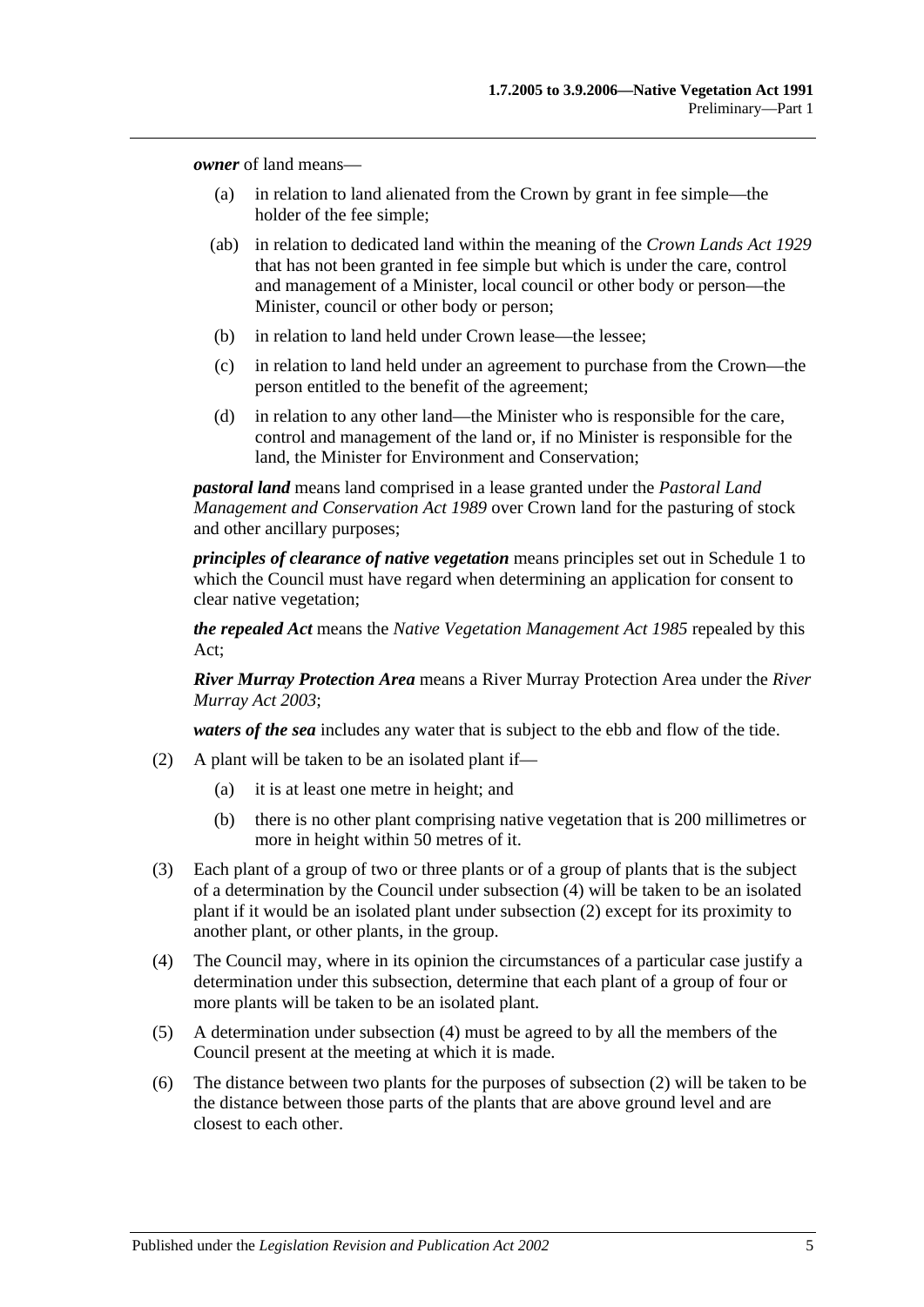#### <span id="page-5-0"></span>**3A—Substantially intact vegetation**

- (1) A stratum of native vegetation will be taken for the purposes of this Act to be substantially intact if, in the opinion of the Council—
	- (a) the stratum has not been seriously degraded by human activity during the immediately preceding period of 20 years; or
	- (b) the only serious degradation of the stratum by human activity during that period has been caused by fire.
- (2) In this section—

*stratum* of native vegetation means a layer of a plant community consisting of plants that comprise native vegetation and that have a similar growth habit.

### <span id="page-5-1"></span>**4—Application of Act**

- (1) Subject to this section, this Act applies to the whole of the State.
- <span id="page-5-3"></span>(2) This Act applies in those parts of the Hundreds of Adelaide, Munno Para, Noarlunga and Yatala—
	- (a) that are within the zone designated as the Metropolitan Open Space System or Hills Face Zone by a Development Plan or Development Plans under the *[Development Act](http://www.legislation.sa.gov.au/index.aspx?action=legref&type=act&legtitle=Development%20Act%201993) 1993*; or
	- (b) that are to the east of the Hills Face Zone; or
	- (c) that are within an area prescribed by regulation for the purposes of this subsection,

but does not, subject to [subsection](#page-5-2) (2a), apply in any other part of those Hundreds.

- <span id="page-5-2"></span>(2a) This Act applies to the whole of the area of the City of Onkaparinga.
- <span id="page-5-4"></span>(2b) This Act applies—
	- (a) in that part of the Hundred of Port Adelaide bounded on the east by the western boundary of Port Wakefield Road and on the south by the northern boundary of the area of the Corporation of the City of Salisbury; and
	- (b) in that part of the area of the Corporation of the City of Salisbury bounded on the east by the western boundary of Port Wakefield Road;
	- (c) in any other part of the Hundred of Port Adelaide prescribed by regulation for the purposes of this subsection,

but does not apply in any other part of the Hundred of Port Adelaide.

- <span id="page-5-5"></span>(2c) However, the Governor should not make a regulation under [subsection](#page-5-3) (2) or [\(2b\)](#page-5-4) unless—
	- $(a)$ 
		- (i) the Governor considers that the regulation should be made in order to enhance the preservation or management of an area that includes significant native vegetation, or in order to assist in the provision of a significant environmental benefit in a particular respect; and
		- (ii) the Governor is satisfied that the Minister has taken reasonable steps to consult with—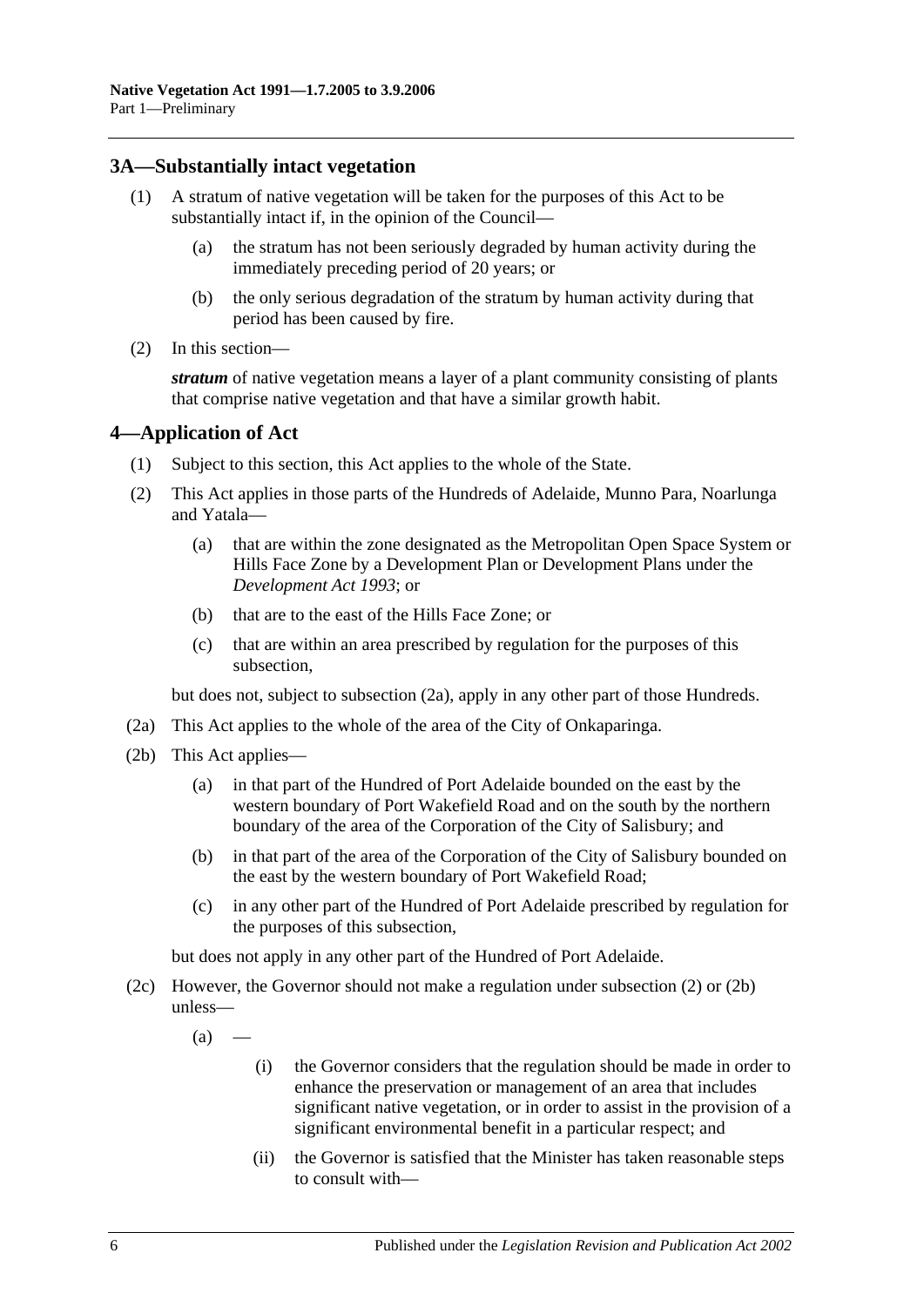- (A) any local council whose area includes any part of the area to which the regulation relates; and
- (B) the Environment, Resources and Development Committee of the Parliament; and
- (C) any member of the House of Assembly whose electoral district includes any part of the area to which the regulation relates,

about the proposal to make the regulation; or

- $(b)$ 
	- (i) the Governor considers that the regulation should be made as an interim measure pending consultation under [paragraph](#page-5-5) (a); and
	- (ii) the regulation is expressed to expire not more than two months after the day on which it is made.
- (3) The Governor may, by regulation, exclude any other part or parts of the State from the operation of this Act.

#### <span id="page-6-0"></span>**5—Act to bind Crown**

This Act binds the Crown.

## <span id="page-6-1"></span>**Part 2—Objects of this Act**

#### <span id="page-6-2"></span>**6—Objects**

The objects of this Act include—

- (a) the conservation, protection and enhancement of the native vegetation of the State and, in particular, remnant native vegetation, in order to prevent further—
	- (i) reduction of biological diversity and degradation of the land and its soil; and
	- (ii) loss of quantity and quality of native vegetation in the State; and
	- (iii) loss of critical habitat; and
- (b) the provision of incentives and assistance to landowners to encourage the commonly held desire of landowners to preserve, enhance and properly manage the native vegetation on their land; and
- (c) the limitation of the clearance of native vegetation to clearance in particular circumstances including circumstances in which the clearance will facilitate the management of other native vegetation or will facilitate the sustainable use of land for primary production; and
- (d) the encouragement of research into the preservation, enhancement and management of native vegetation; and
- (e) the encouragement of the re-establishment of native vegetation in those parts of the State where native vegetation has been cleared or degraded.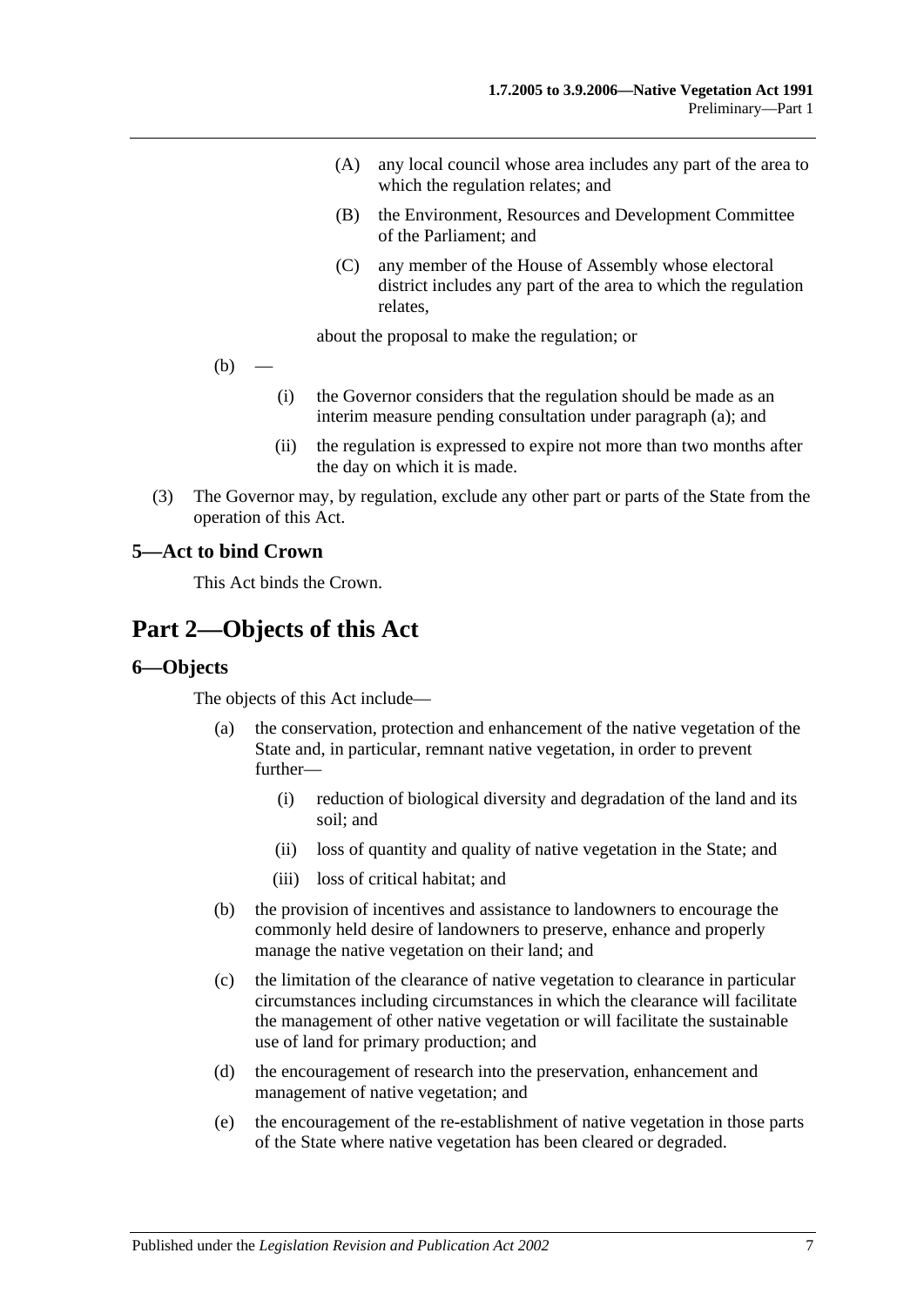## <span id="page-7-0"></span>**Part 3—Administration**

## <span id="page-7-1"></span>**Division 1—The Native Vegetation Council**

#### <span id="page-7-2"></span>**7—Establishment of the Council**

- (1) The Native Vegetation Council is established.
- (2) The Council has the powers, functions and duties conferred, assigned or imposed by this Act.

### <span id="page-7-3"></span>**8—Membership of the Council**

- (1) The Council consists of seven members appointed by the Governor of whom—
	- (a) one (who will be the presiding member of the Council) must be nominated by the Minister; and
	- (b) one must be a person selected by the Minister from a panel of three persons nominated by the South Australian Farmers Federation Incorporated; and
	- (c) one must be a person selected by the Minister from a panel of three persons nominated by the Conservation Council of South Australia; and
	- (d) 1 must be a person selected by the Minister for the time being responsible for the administration of the *[Natural Resources Management Act](http://www.legislation.sa.gov.au/index.aspx?action=legref&type=act&legtitle=Natural%20Resources%20Management%20Act%202004) 2004* from a panel of 3 persons nominated by the NRM Council established under that Act; and
	- (e) one must be a person selected by the Minister from a panel of three persons nominated by the Local Government Association of South Australia;
	- (f) one must be nominated by the Commonwealth Minister for the Environment; and
	- (g) one must be a person with extensive knowledge of, and experience in, the preservation and management of native vegetation nominated by the Minister.
- (2) All members of the Council must have some knowledge of, and experience in, the preservation and management of native vegetation.
- (3) The members nominated by the South Australian Farmers Federation Incorporated and the Local Government Association of South Australia must be persons who—
	- (a) carry on a business of primary production (whether as owner or manager of the business); and
	- (b) live on, or in close proximity to, the land on which the business is carried on; and
	- (c) manage the business on a daily basis.
- (4) At least one member of the Council must be a woman and one must be a man.
- (6) The Governor may appoint a deputy to a member of the Council and the deputy may, in the absence, or during a temporary vacancy in the office, of that member, act as a member of the Council.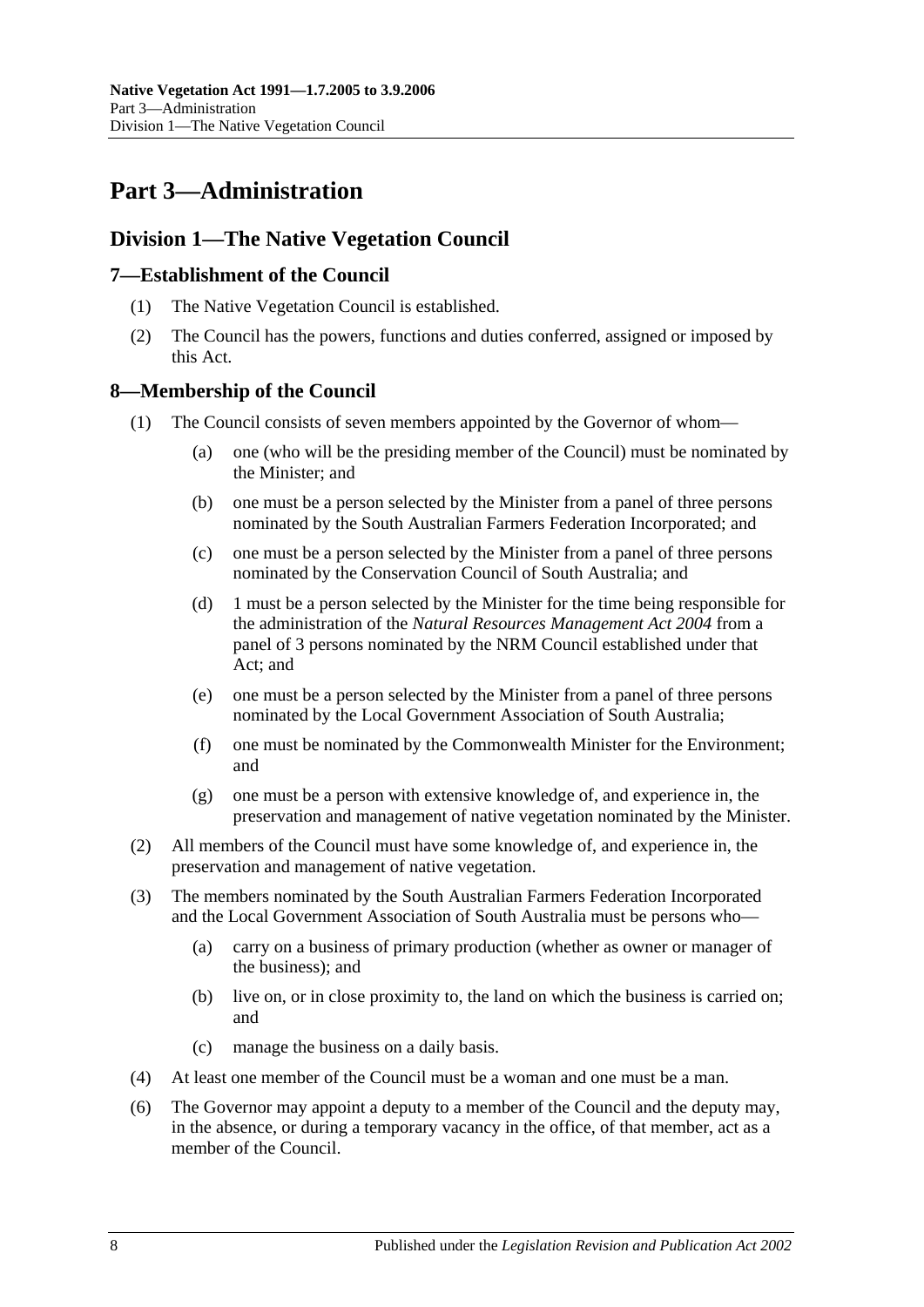(7) The appointment of a deputy to a member is subject to the same nomination and qualification requirements as the appointment of the member.

### <span id="page-8-0"></span>**9—Conditions of office**

- (1) A member of the Council will be appointed for a term not exceeding two years on conditions determined by the Governor and will, on the expiration of a term of office, be eligible for reappointment.
- <span id="page-8-4"></span>(2) A member may be removed from office by the Governor—
	- (a) for misconduct; or
	- (b) for neglect of duty; or
	- (c) for incompetence; or
	- (d) for mental or physical incapacity to carry out the duties of office satisfactorily.
- (3) The office of a member becomes vacant if the member—
	- (a) dies; or
	- (b) completes a term of office and is not reappointed; or
	- (c) resigns by written notice addressed to the Minister; or
	- (d) is removed from office by the Governor under [subsection](#page-8-4) (2).
- (4) Upon the office of a member becoming vacant, a person must be appointed in accordance with this Act to the vacant office.

#### <span id="page-8-1"></span>**10—Allowances and expenses**

A member of the Council, or of a committee established by the Council, is entitled to such remuneration, allowances and expenses as the Governor may determine.

#### <span id="page-8-2"></span>**11—Procedures at meetings of the Council**

- (1) The presiding member will preside at meetings of the Council or, in his or her absence, his or her deputy will preside or, in the absence of both of them, a member chosen by those present will preside.
- (2) Subject to [subsection](#page-8-5) (3) the Council may act despite vacancies in its membership.
- <span id="page-8-5"></span>(3) Four members constitute a quorum of the Council.
- (4) A decision in which a majority of the members present at a meeting concur is a decision of the Council but if the members are equally divided the decision of the person presiding at the meeting is the decision of the Council.
- (5) Subject to this Act, the Council may determine its own procedures.

#### <span id="page-8-3"></span>**12—Validity of acts of the Council and immunity of members**

- (1) No act or proceeding of the Council is invalid by reason only of a vacancy in the office of a member, or a defect in the appointment of a member.
- <span id="page-8-6"></span>(2) No liability attaches to a member for any act or omission by the member, or by the Council, in good faith and in the exercise, or purported exercise, of powers or functions or in the discharge, or purported discharge, of duties under this Act.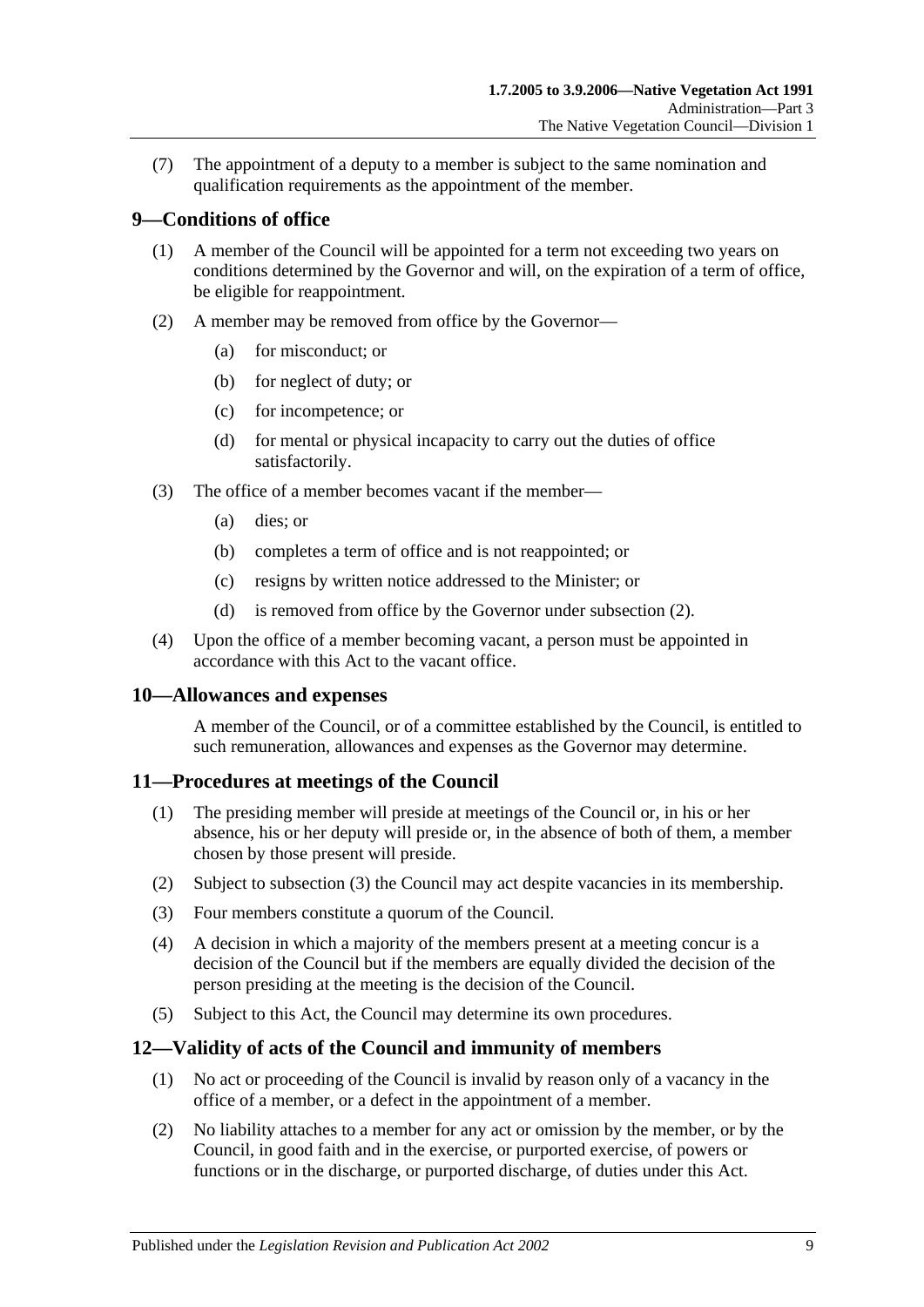(3) A liability that would, but for [subsection](#page-8-6) (2), attach to a member of the Council attaches instead to the Crown.

#### <span id="page-9-0"></span>**13—Personal interest of member**

A member who has a personal interest, or a direct or indirect pecuniary interest, in a matter under consideration by the Council must not take part in any deliberations or decision of the Council in relation to that matter.

Maximum penalty: \$5 000.

#### <span id="page-9-1"></span>**14—Functions of the Council**

- (1) The Council has the following functions:
	- (a) to keep the condition of the native vegetation of the State under review; and
	- (b) to advise the Minister in relation to—
		- (i) the preservation, enhancement and management of existing native vegetation; and
		- (ii) the re-establishment of native vegetation on land where native vegetation has been cleared or degraded; and
		- (iii) research into the preservation, enhancement and management of native vegetation and the re-establishment of native vegetation on cleared land; and
	- (c) to keep the principles of clearance of native vegetation under review and to advise the Minister of any changes to the principles that it considers are necessary or desirable; and
	- (d) to determine applications for consent to clear native vegetation under [Part 5;](#page-18-0) and
	- (da) to assess and respond to applications referred to the Council under the *[Development Act](http://www.legislation.sa.gov.au/index.aspx?action=legref&type=act&legtitle=Development%20Act%201993) 1993*; and
	- (e) to encourage research into the preservation, enhancement and management of existing native vegetation; and
	- (f) to encourage the re-establishment of native vegetation on land from which native vegetation has been cleared; and
	- (g) to administer the Fund pursuant to [Division 3;](#page-11-2) and
	- (h) such other functions as are assigned to the Council under this or any other Act.
- (2) The Council must, when assessing an application referred to the Council, take into account, and seek to further, the objects of this Act and the principles of clearance of native vegetation so far as they are relevant to that application, and must not provide a response that is seriously at variance with those principles.
- (3) If the Council has reason to believe that a person may have acted in contravention of this Act, the Council should investigate the matter as expeditiously as possible.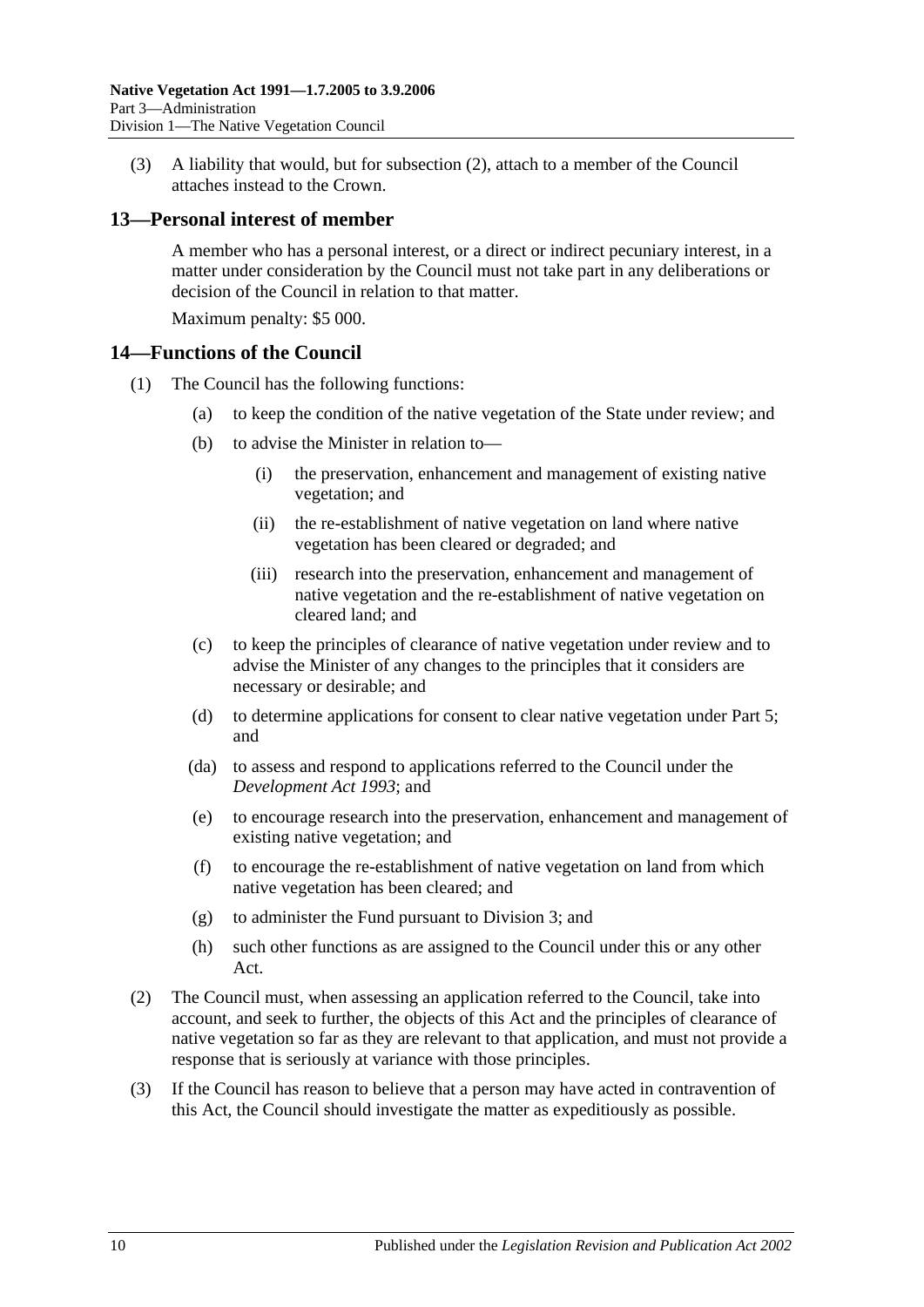#### <span id="page-10-0"></span>**15—Delegation of powers and functions**

- (1) Subject to this Act, the Council may, with the approval of the Minister, delegate any of its powers or functions.
- <span id="page-10-1"></span>(2) A delegation under this section—
	- (a) may be made to—
		- (i) the presiding member or another member of the Council; or
		- (ii) a committee established by the Council (whether or not it consists of or includes a member or members of the Council); or
		- (iii) a local council or other body corporate; or
		- (iv) any other person;
	- (b) may be made subject to such conditions as the Council thinks fit;
	- (c) is revocable at will and does not derogate from the power of the Council to act in any matter itself.
- (3) A delegation and the revocation of a delegation under this section must be in writing.
- (4) A delegation under this section may be made to the person for the time being holding an office or position specified in the delegation.
- <span id="page-10-2"></span>(5) Where the Council delegates powers or functions to a local council in pursuance of this section, the local council may, with the approval of the Council, subdelegate those powers to a committee or officer of the local council.
- (5a) The Council may only make a delegation to a local council or an officer of a local council under [subsection](#page-10-1) (2) with the written approval of the relevant council.
- (5b) The Council may only make a delegation to a local council or an officer of a local council under [subsection](#page-10-1) (2), or approve a subdelegation to a committee or officer of a local council under [subsection](#page-10-2) (5), if—
	- (a) in the case of a delegation to a local council or a subdelegation to a committee—the Council makes it a condition of the delegation or approval (as the case may be) that the local council or committee will, in the exercise or performance of a delegated power or function, seek the advice of a person who holds a qualification in a field of natural resource management, or in biology;
	- (b) in the case of a delegation or subdelegation to an officer of a local council—the officer is a person who holds a qualification in a field of natural resource management, or in biology.
- (6) A person to whom powers or functions are delegated under this section is disqualified from acting in pursuance of the delegation in relation to any matter in which the delegate has a personal interest or a direct or indirect pecuniary interest.

Maximum penalty: \$5 000.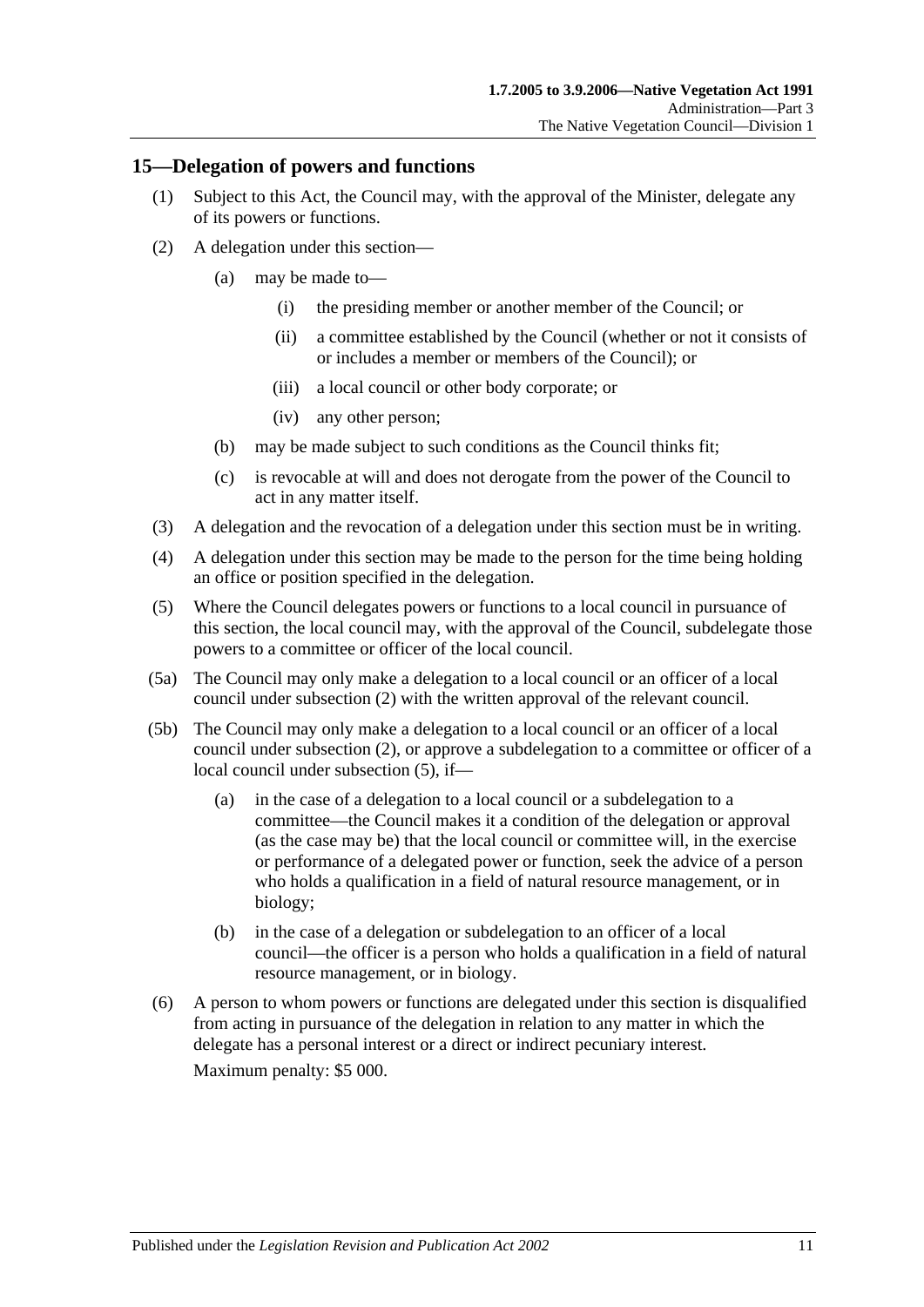- (7) A person who is a member of a local council or the governing body of a body corporate to which powers or functions are delegated under this section is disqualified from taking part in any deliberations or decisions of the local council or body corporate made pursuant to the delegation in relation to any matter in which that person has a personal interest or a direct or indirect pecuniary interest. Maximum penalty: \$5 000.
- (8) Despite a preceding subsection, the Council may only delegate a power to act in relation to any matter within the Murray-Darling Basin with the approval of the Minister to whom the administration of the *[River Murray Act](http://www.legislation.sa.gov.au/index.aspx?action=legref&type=act&legtitle=River%20Murray%20Act%202003) 2003* is committed.
- (9) Despite a preceding subsection, the Council may only delegate a power to act in relation to any matter within the Adelaide Dolphin Sanctuary with the approval of the Minister for the Adelaide Dolphin Sanctuary.

### <span id="page-11-0"></span>**16—Staff**

- (1) There must be a secretary to the Council and such other staff to assist the Council as the Governor thinks fit.
- (2) The secretary and other members of staff will be appointed, and hold office, subject to, and in accordance with, the *[Public Sector Management Act](http://www.legislation.sa.gov.au/index.aspx?action=legref&type=act&legtitle=Public%20Sector%20Management%20Act%201995) 1995* and may hold office in conjunction with any other office in the Public Service of the State.
- (3) The Council may, with the approval of the Minister administering a department, make use of the services of officers of that department.

#### <span id="page-11-1"></span>**17—Annual report**

- (1) On or before 31 October in each year, the Council must prepare and present to the Minister a report upon the administration of this Act during the year that ended on the preceding 30 June and must as part of that report, report upon the work of the Council in carrying out its functions and achieving the objects of this Act.
- (2) The report must set out the purposes for which money from the Fund was applied in the relevant year and the amount applied for each purpose and must explain why the Fund was applied in that manner.
- (3) The Minister must, within six sitting days after receiving a report presented under this section, cause copies of the report to be laid before both Houses of Parliament.

## <span id="page-11-2"></span>**Division 3—The Native Vegetation Fund**

#### <span id="page-11-3"></span>**21—The Fund**

- (1) The Native Vegetation Fund is established.
- (2) The Fund is subject to the management and control of the Council.
- <span id="page-11-4"></span>(3) The Fund consists of—
	- (a) money appropriated by Parliament for the purposes of the Fund; and
	- (b) fees payable in respect of applications to the Council to clear native vegetation; and
	- (c) amounts paid into the Fund in accordance with a condition under section  $29(11)(d)$ ; and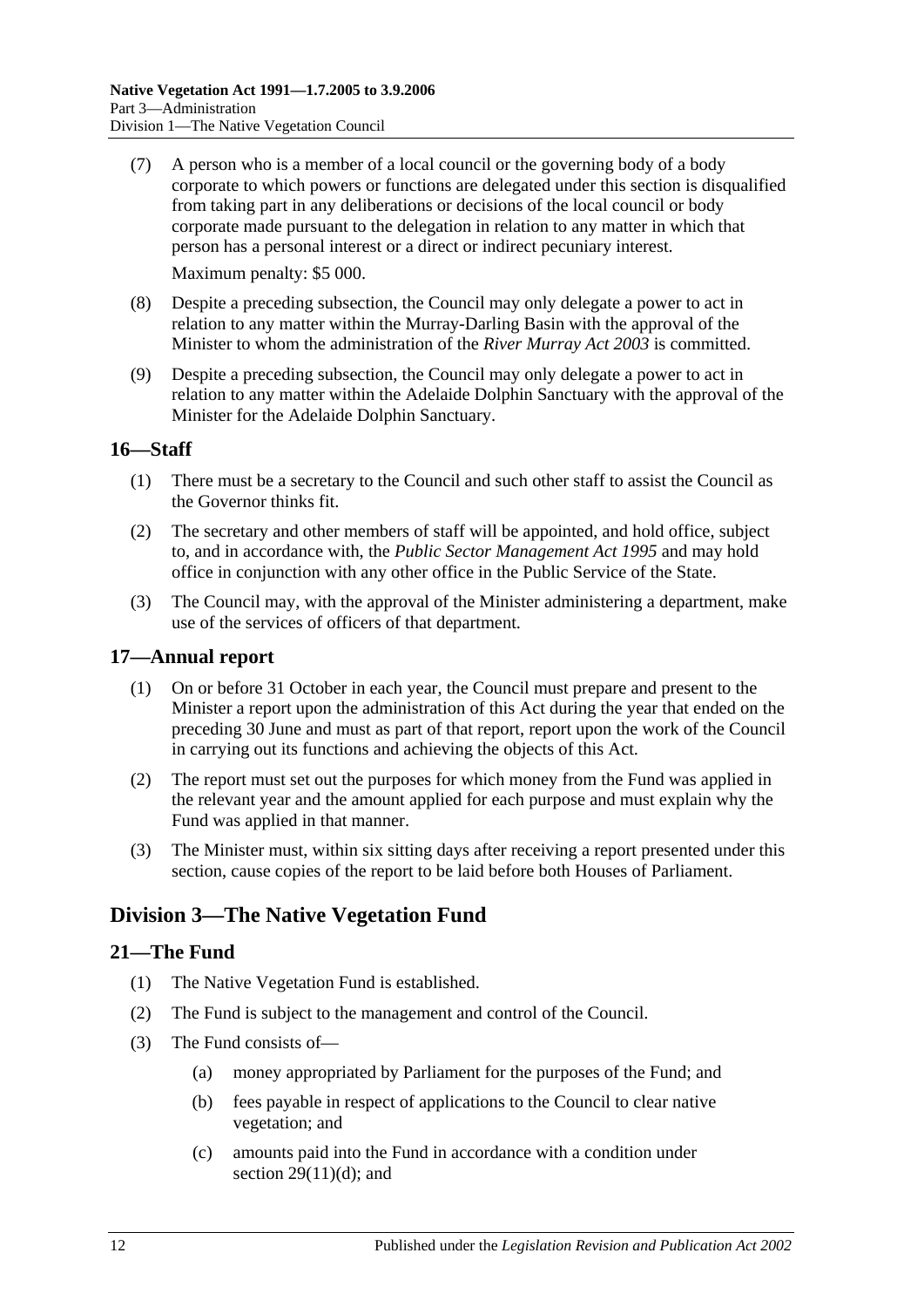- <span id="page-12-1"></span>(ca) expiation fees and penalties recovered in respect of offences against this Act; and
- <span id="page-12-2"></span>(cb) amounts paid into the Fund in accordance with an order under section  $31A(6)(f)$  or  $(g)$ ; and
- (d) interest and accretions arising from investment of the Fund.
- (3a) If an application to clear native vegetation is made to a local council or other body corporate or other person acting under delegation from the Council, the prescribed fee paid by the applicant under section [28\(3\)\(b\)\(iii\)](#page-20-1) (excluding the fee prescribed for the report referred to in section [28\(3\)\(b\)\(iia\)\)](#page-20-2) may be retained by the local council or other body or person.
- (4) The Fund may, with the approval of the Minister, be invested in a manner determined by the Council.
- (5) The Council may make payments from the Fund in accordance with this Act.
- <span id="page-12-3"></span>(6) Money paid into the Fund under [subsection](#page-11-4)  $(3)(c)$ ,  $(ca)$  or  $(cb)$  must, as far as practicable, be used—
	- (a) to establish or regenerate native vegetation on land that is within the same region of the State as the relevant land and that has been selected by the Council for that purpose after having regard to the Regional Biodiversity Plan or Plans (if any) approved by the Minister that apply within that region; and
	- (b) to preserve and maintain that vegetation once established or reinstated.
- (7) In [subsection](#page-12-3) (6)—

#### *relevant land* means—

- (a) in a case where [subsection](#page-11-4)  $(3)(c)$  applies—land that is to be cleared under the consent to which the relevant condition relates;
- (b) in a case where [subsection](#page-12-1)  $(3)(ca)$  or [\(cb\)](#page-12-2) applies—land on which the native vegetation involved in the offence or breach of the Act by virtue of which the relevant amount became payable was grown or was situated.

#### <span id="page-12-0"></span>**22—Accounts and audit**

- (1) The Council must keep proper accounts of receipts and payments in relation to the Fund.
- (2) The Auditor-General may at any time, and must at least once in each year, audit the accounts of the Fund.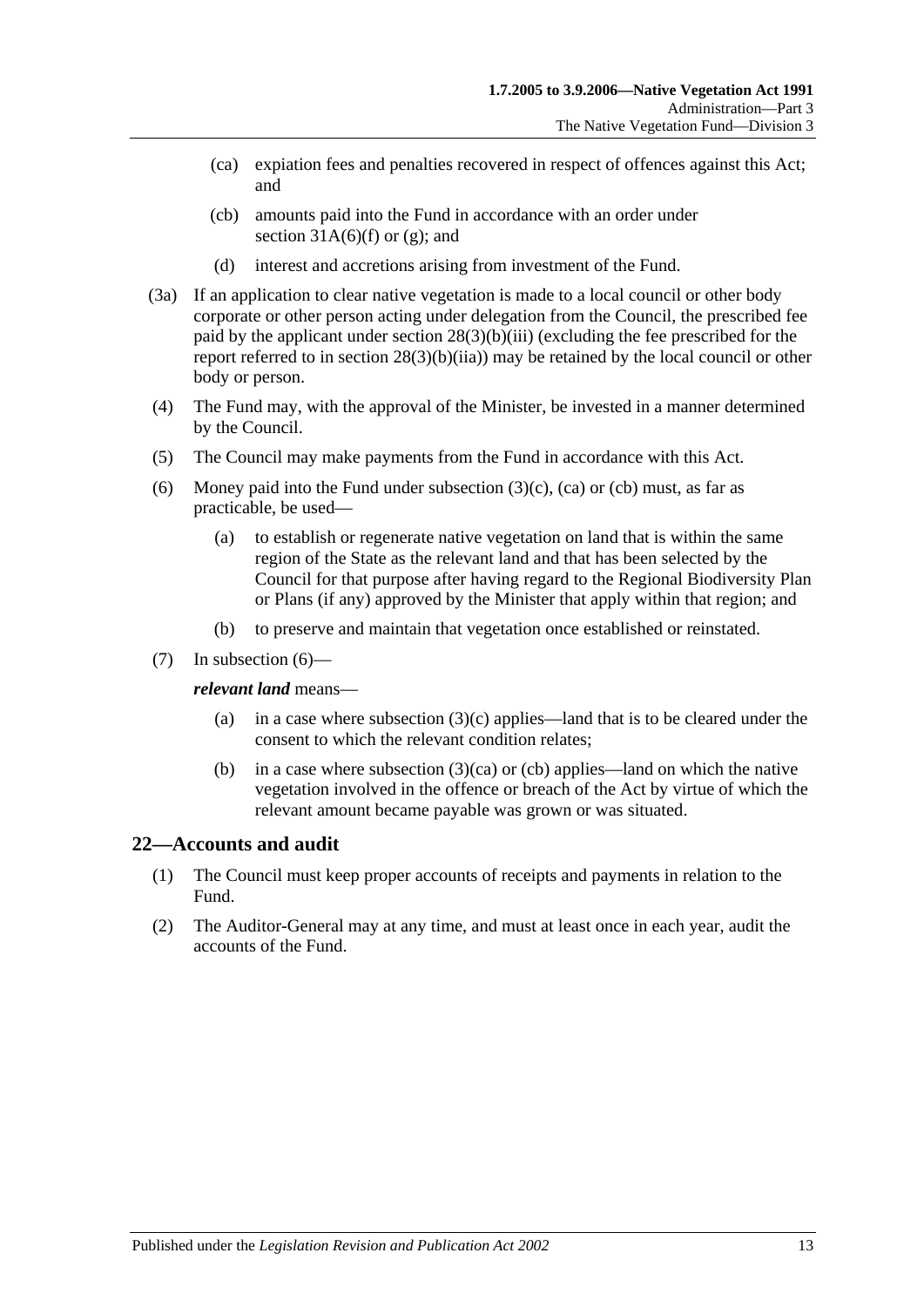## <span id="page-13-0"></span>**Part 4—Heritage agreements, proposals for revegetation and financial and other assistance**

## <span id="page-13-1"></span>**Division 1—Heritage agreements**

### <span id="page-13-2"></span>**23—Heritage agreements**

- (1) The Minister may enter into a heritage agreement with the owner of land
	- where native vegetation is growing or situated and the Minister considers that provision should be made for the preservation or enhancement of the native vegetation; or
	- (b) where the land has been re-vegetated with plants of one or more species indigenous to the local area so as to be representative of a naturally occurring plant community and the Minister considers, after having regard to the Regional Biodiversity Plan or Plans (if any) approved by the Minister, and associated pre-European vegetation mapping (if any) undertaken by the Minister, that apply in the vicinity of the relevant land, that provision should be made for the preservation or enhancement of that vegetation.
- (2) A heritage agreement attaches to the land and is binding on the current owner of the land whether or not that owner was the person with whom the agreement was made.
- (3) The Minister may, by agreement with the owner of the land to which a heritage agreement applies, vary or terminate the agreement.
- (4) A heritage agreement is, to the extent specified in the agreement, binding on the occupier of the land.
- (5) The Minister must not enter into, vary or terminate a heritage agreement under this section without first consulting and obtaining the approval of the Council.

## <span id="page-13-3"></span>**23A—Effect of heritage agreement**

- (1) A heritage agreement may contain any provision for the preservation or enhancement of native vegetation.
- <span id="page-13-4"></span>(2) A heritage agreement may, for example—
	- (a) restrict the use of land to which it applies;
	- (b) require specified work or work of a specified kind to be carried out in accordance with specified standards on the land;
	- (c) restrict the nature of work that may be carried out on the land;
	- (d) provide for the management of the land, native vegetation on the land or any animals living on or visiting the land in accordance with a particular management plan or in accordance with management plans to be agreed from time to time between the Minister and the owner;
	- (e) provide for remission of rates or taxes in respect of the land;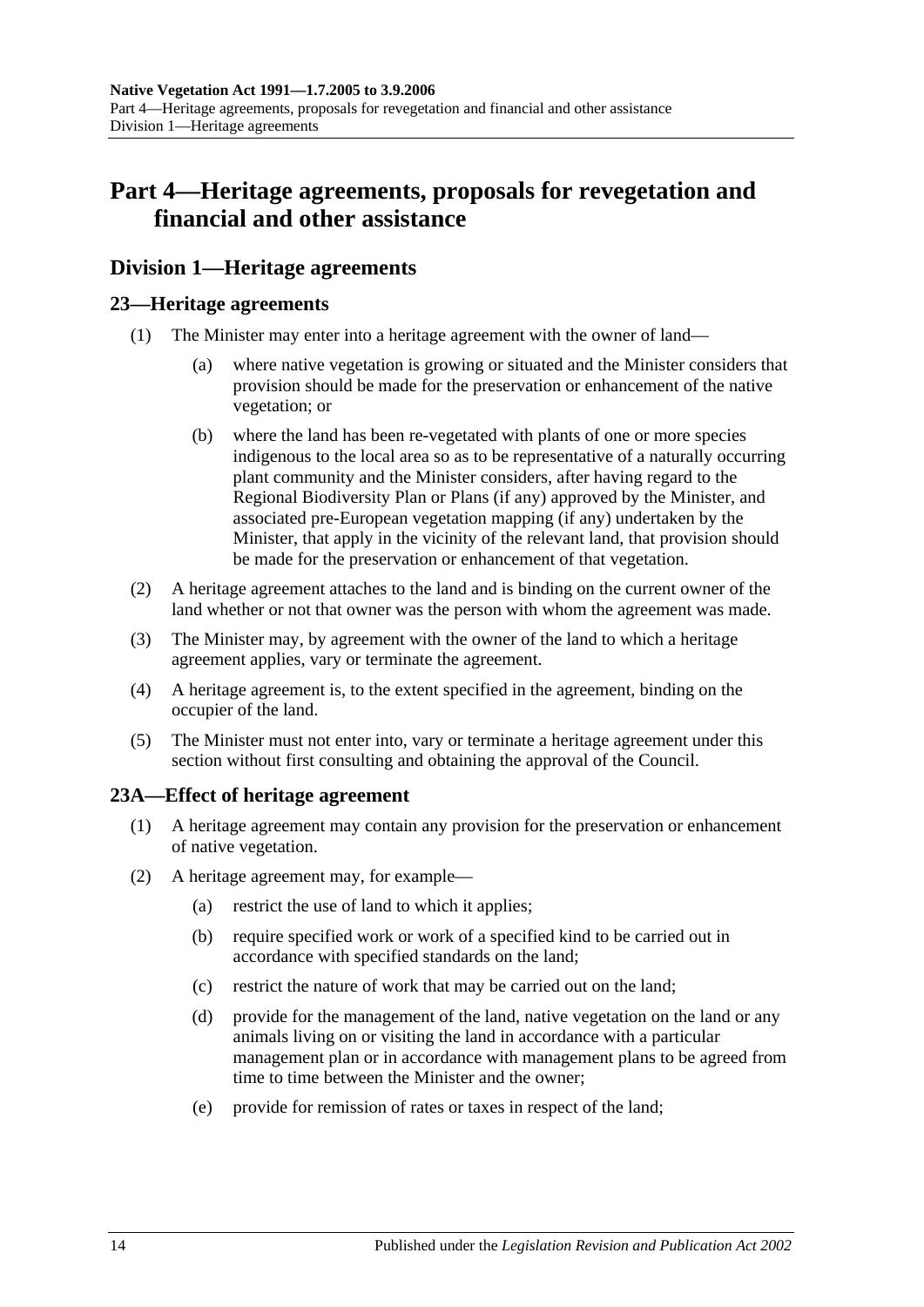- (f) provide for the Minister to pay to the owner of the land an amount in respect of the decrease in the value of the land resulting from the execution of the heritage agreement and noting by the Registrar-General of the fact that it has come into force;
- (g) provide for the Minister to pay to the owner of the land an amount as an incentive to enter into the heritage agreement.
- (3) A term of a heritage agreement providing for the remission of rates or taxes has effect despite any law to the contrary.
- (4) The amount that the Minister agrees to pay in respect of the decrease in the value of the land referred to in [subsection](#page-13-4) (2) must not exceed the amount of the decrease determined by the Valuer-General.
- (5) Any money required by the Minister to meet his or her obligations under a heritage agreement entered into under this section must be paid to the Minister from the Fund.

#### <span id="page-14-0"></span>**23B—Registration of heritage agreements**

- (1) The Council must keep a register of heritage agreements entered into under this Act and must include in the register any agreement varying or terminating a heritage agreement.
- (2) The register must be kept available for public inspection at the office of the Council during ordinary office hours.
- (3) When the Minister enters into a heritage agreement, or an agreement varying or terminating a heritage agreement, the Registrar-General must, on application by the Minister or another party to the agreement, note the agreement against the relevant instrument of title or, in the case of land not under the *[Real Property Act](http://www.legislation.sa.gov.au/index.aspx?action=legref&type=act&legtitle=Real%20Property%20Act%201886) 1886*, against the land (and, subject to an appropriate application under this subsection, must ensure that the note is not removed once made).

## <span id="page-14-1"></span>**Division 2—Approval by the Council of proposal for revegetation**

#### <span id="page-14-2"></span>**23D—Application of Division**

This Division applies to native vegetation if—

- (a) the Council has declared that this Division applies to the vegetation under [section](#page-14-3) 23E; or
- (b) the vegetation is established pursuant to a proposal approved by the Council under [section](#page-14-4) 23F.

#### <span id="page-14-3"></span>**23E—Declaration in relation to existing vegetation**

The Council may, on the application of the owner of land that has been revegetated with plants of one or more species indigenous to South Australia, declare that this Division applies to the vegetation if, in its opinion, the value of the vegetation is sufficient to warrant the application of the controls against clearance under [Part 5.](#page-18-0)

#### <span id="page-14-4"></span>**23F—Proposal for revegetation of land**

An owner of land who wishes to revegetate the land with plants of one or more species indigenous to the local area that will be representative of a naturally occurring plant community may submit the proposal to the Council for approval.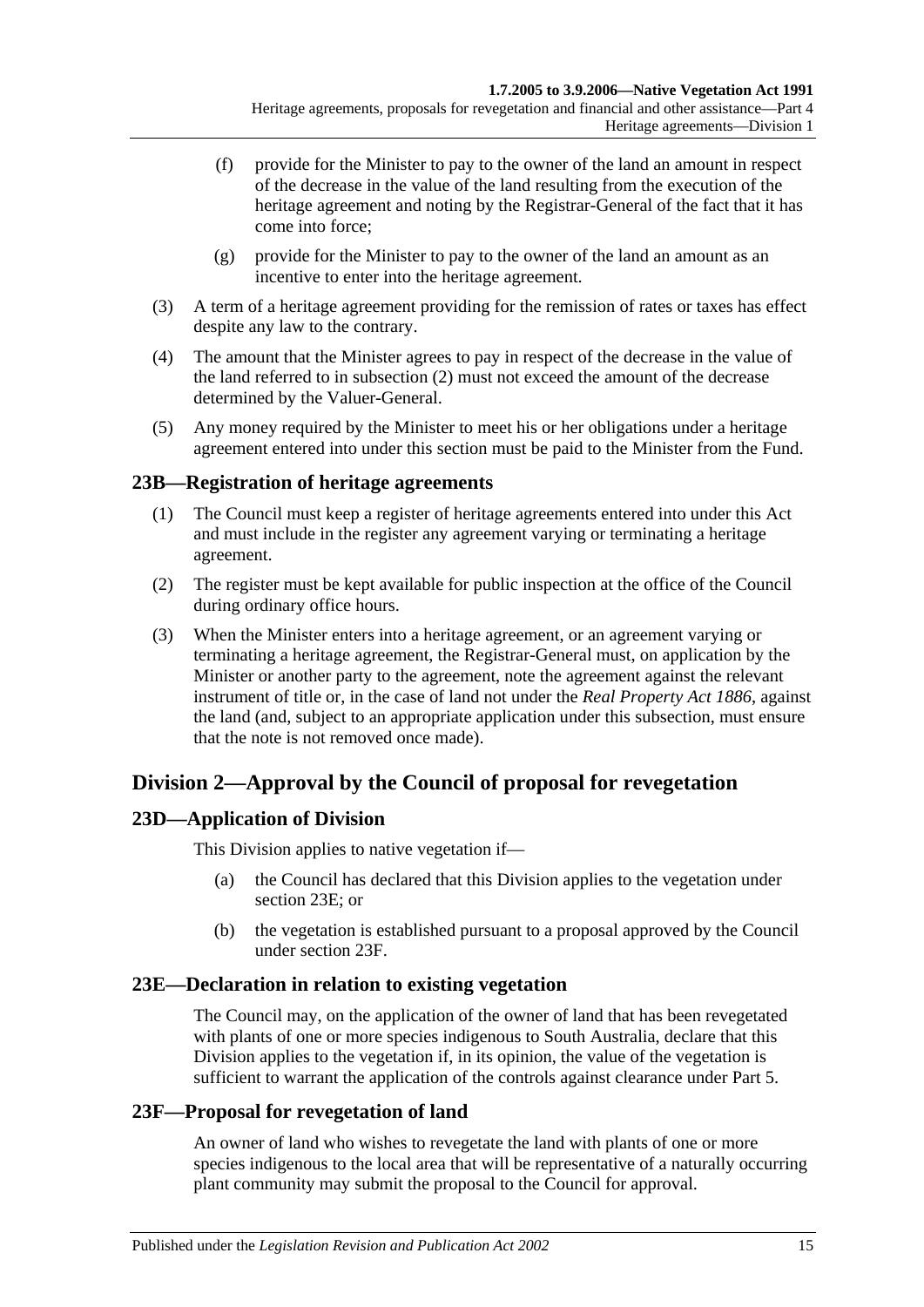#### <span id="page-15-0"></span>**23G—Information required on application or submission**

The landowner's application under [section](#page-14-3) 23E or submission under [section](#page-14-4) 23F must be in a form approved by the Council and must include, or be accompanied by, such information as the Council requires.

#### <span id="page-15-1"></span>**23H—Decision by the Council**

- (1) If, in the opinion of the Council after having regard to the Regional Biodiversity Plan or Plans (if any) prepared by the Minister, and associated pre-European vegetation mapping (if any) undertaken by the Minister, that apply in the vicinity of the relevant land, and any other matter considered relevant by the Council, the value of the native vegetation referred to in [section](#page-14-3) 23E or [23F](#page-14-4) is, or will be, sufficient to warrant application of the controls against clearance under [Part 5,](#page-18-0) it may make a declaration in relation to the vegetation under [section](#page-14-3) 23E or approve the proposal under [section](#page-14-4) 23F.
- <span id="page-15-6"></span>(2) The Council may, if it thinks it appropriate to do so, vary or revoke a declaration or approval made or given under this Division.

#### <span id="page-15-2"></span>**23I—Noting of Council's approval against the title to the land**

- (1) Where the Council has made a declaration or given its approval under this Division, it must inform the Registrar-General in writing of the declaration or approval and must provide the Registrar-General with such further information as he or she requires to comply with [subsection](#page-15-5) (3).
- (2) However, the Council need not proceed to inform the Registrar-General of an approval under [section](#page-14-4) 23F until the Council is satisfied that it is appropriate to do so in accordance with the terms of the approval.
- <span id="page-15-5"></span>(3) The Registrar-General must note the declaration or approval against the relevant instrument of title for the land or, in the case of land not under the *[Real Property](http://www.legislation.sa.gov.au/index.aspx?action=legref&type=act&legtitle=Real%20Property%20Act%201886)  Act [1886](http://www.legislation.sa.gov.au/index.aspx?action=legref&type=act&legtitle=Real%20Property%20Act%201886)*, against the land.
- (4) The Registrar-General must, on application by the Council after the making of a decision under section [23H\(2\),](#page-15-6) vary or cancel a note under [subsection](#page-15-5) (3) (but must otherwise ensure that the note is not removed once made).

## <span id="page-15-3"></span>**Division 3—Financial and other assistance**

#### <span id="page-15-7"></span><span id="page-15-4"></span>**24—Assistance to landowners**

- (1) An owner of land that is subject to a heritage agreement may apply to the Council for financial or other assistance in—
	- (a) managing the land, native vegetation on the land or any animals living on or visiting the land;
	- (b) preserving or enhancing native vegetation on the land;
	- (c) establishing native vegetation on the land;
	- (d) undertaking research in relation to the preservation, enhancement or management of native vegetation on the land or of animals living on or visiting the land.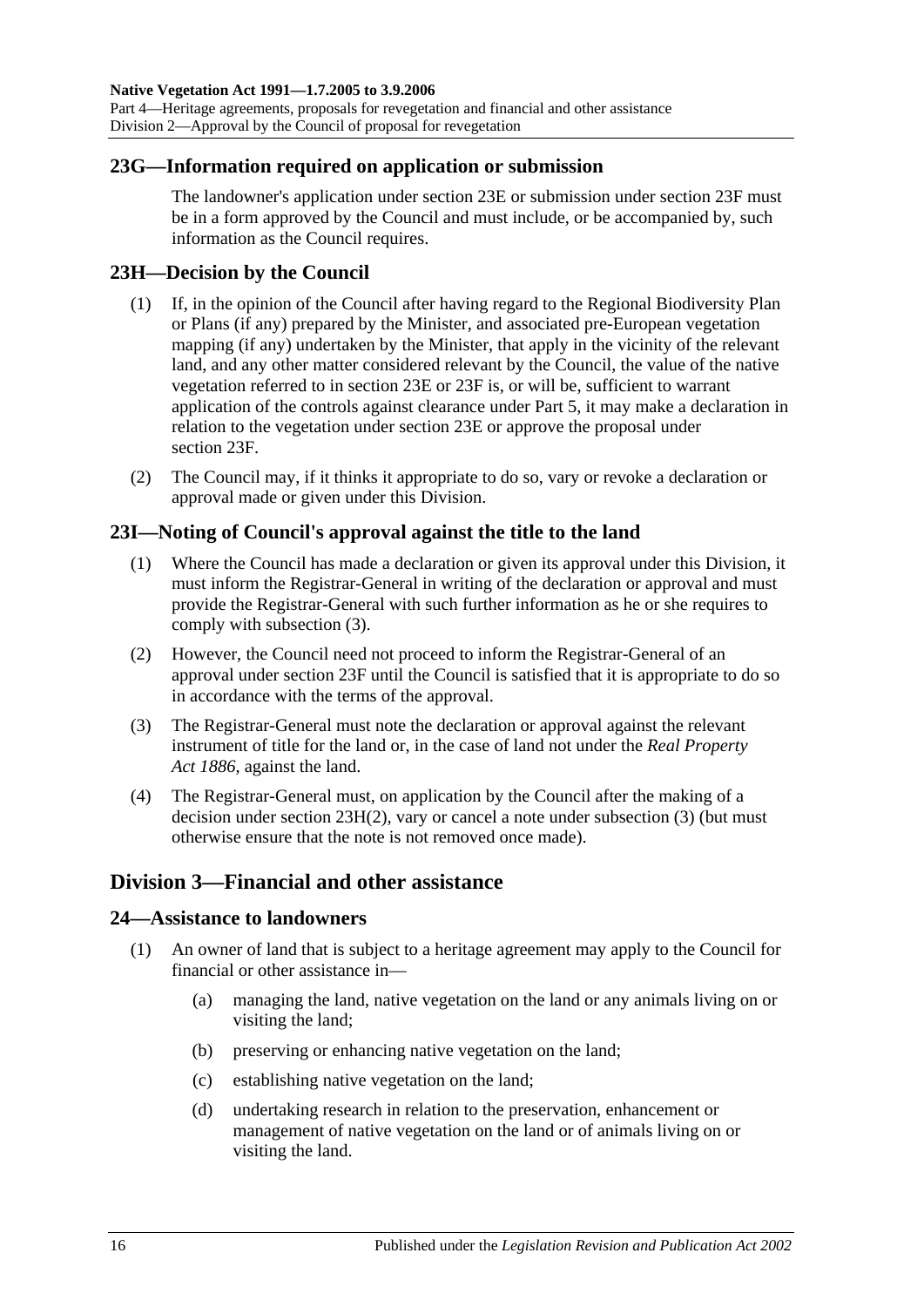- (1a) An owner of land in relation to which a proposal has been approved by the Council under [Division 2](#page-14-1) may apply to the Council for financial assistance in establishing native vegetation on the land in accordance with the proposal.
- (2) An application must be in a form approved by the Council and must set out the applicant's proposals for the application of the assistance requested by the applicant.
- (3) The applicant's proposals must be based on guidelines adopted by the Council under this Part.
- (4) The Council may grant an application for assistance subject to such conditions as it thinks fit including, in the case of an application under [subsection](#page-15-7) (1), the execution of an agreement varying the heritage agreement in a manner approved by the Council.
- (5) Money payable by way of financial assistance under this section must be paid from the Fund.
- <span id="page-16-1"></span>(6) Where, in the opinion of the Council, a person to whom the Council has granted financial assistance under this section—
	- (a) contravenes or fails to comply with a condition attached to the grant of the assistance; or
	- (b) fails, within a reasonable time, to apply the amount granted for the purpose for which it was granted,

the Council may serve written notice on that person demanding repayment of the amount granted or such lesser amount as is specified in the notice.

- <span id="page-16-2"></span>(7) An amount demanded by the Council under [subsection](#page-16-1) (6) is a debt due by the person from whom it is demanded to the Council and upon recovery must be paid by the Council into the Fund.
- (8) A court that is considering a claim for payment of a debt referred to in [subsection](#page-16-2) (7) may refuse to order payment of all or part of the amount claimed if, in its opinion, the person to whom the financial assistance was granted has applied it in accordance with the conditions on which it was granted or in accordance with what he or she genuinely believed to be the conditions on which it was granted.

## <span id="page-16-0"></span>**25—Guidelines for the application of assistance and the management of native vegetation**

- (1) The Council must prepare draft guidelines in relation to—
	- (a) the application of financial and other assistance provided by the Council; and
	- (b) the management of native vegetation; and
	- (c) the operation of [section](#page-21-1) 29(4a).
- <span id="page-16-5"></span><span id="page-16-4"></span><span id="page-16-3"></span>(2) After preparation of the draft guidelines the Council must—
	- (a) by public advertisement, invite members of the public to make representations to the Council (within a period of not less than two months following publication of the advertisement) as to matters that should be addressed by the guidelines; and
	- (b) submit the guidelines for comment by the regional NRM board for the NRM region to which the guidelines relate; and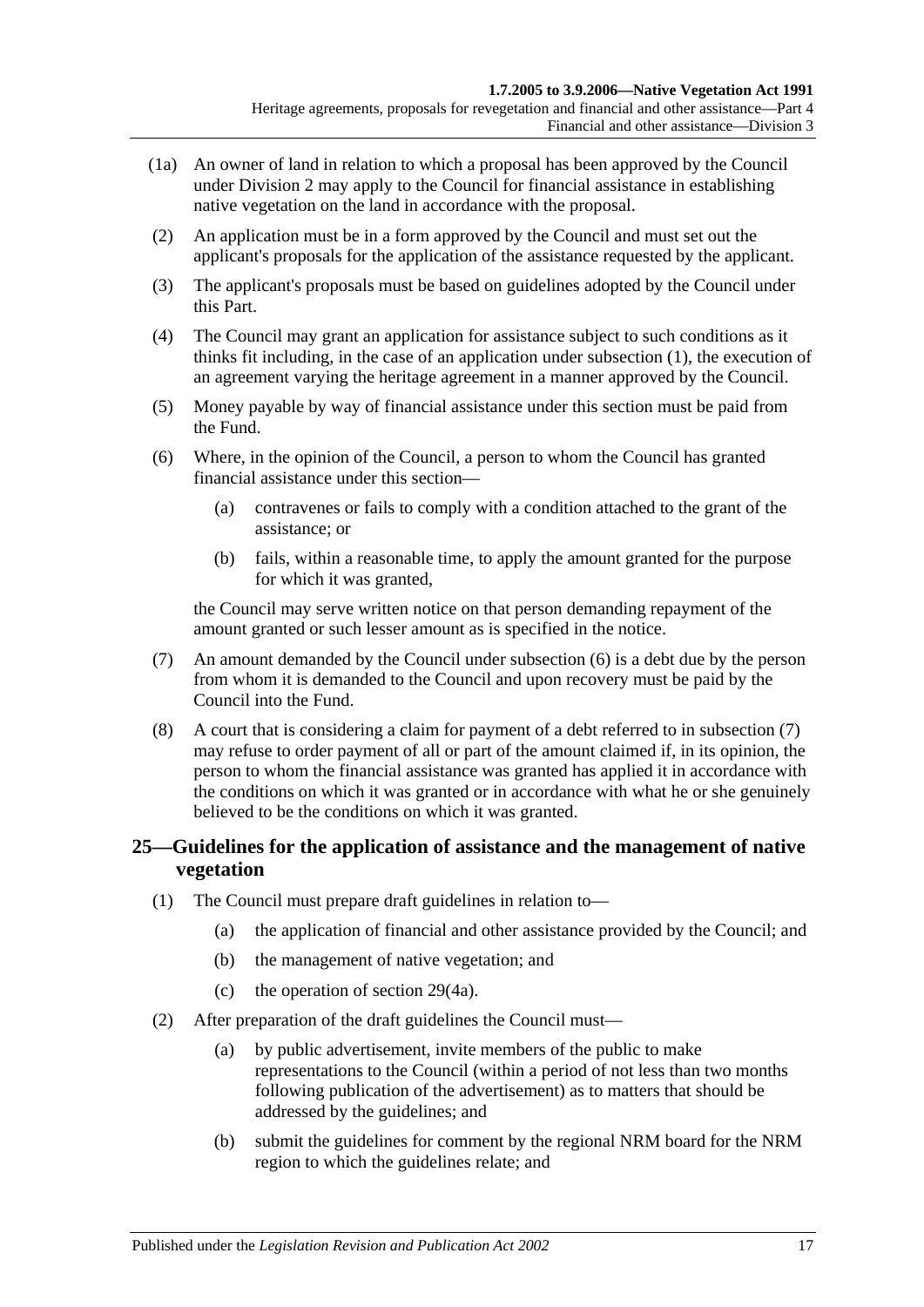- (c) where the guidelines relate to pastoral land, submit the guidelines to the Pastoral Board for comment; and
- (e) where the guidelines relate to land within the area of a local council, submit the guidelines to the Local Government Association of South Australia for comment; and
- (f) submit the guidelines to the South Australian Farmers Federation Incorporated and to the Conservation Council of South Australia Incorporated for comment; and
- (g) where the guidelines relate to land within the Murray-Darling Basin, submit the guidelines to the Minister to whom the administration of the *[River Murray](http://www.legislation.sa.gov.au/index.aspx?action=legref&type=act&legtitle=River%20Murray%20Act%202003)  Act [2003](http://www.legislation.sa.gov.au/index.aspx?action=legref&type=act&legtitle=River%20Murray%20Act%202003)* is committed for comment.
- (3) The public advertisement referred to in [subsection](#page-16-3)  $(2)(a)$  must—
	- (a) specify an address at which copies of the draft guidelines may be purchased or inspected;
	- (b) specify an address to which representations in connection with the draft guidelines may be forwarded.
- (3a) Where the guidelines relate to land within the Murray-Darling Basin, the guidelines must seek to further the objects of the *[River Murray Act](http://www.legislation.sa.gov.au/index.aspx?action=legref&type=act&legtitle=River%20Murray%20Act%202003) 2003* and the *Objectives for a Healthy River Murray* under the *[River Murray Act](http://www.legislation.sa.gov.au/index.aspx?action=legref&type=act&legtitle=River%20Murray%20Act%202003) 2003* (insofar as they may be relevant).
- (3b) Where the guidelines relate to land within the Adelaide Dolphin Sanctuary, the guidelines must seek to further the objects and objectives of the *[Adelaide Dolphin](http://www.legislation.sa.gov.au/index.aspx?action=legref&type=act&legtitle=Adelaide%20Dolphin%20Sanctuary%20Act%202005)  [Sanctuary Act](http://www.legislation.sa.gov.au/index.aspx?action=legref&type=act&legtitle=Adelaide%20Dolphin%20Sanctuary%20Act%202005) 2005* (insofar as they may be relevant).
- (4) The Council may adopt the draft guidelines with, or without, amendment but must, before adopting them, consider all representations made by members of the public and comments made pursuant to [subsection](#page-16-4) (2).
- (5) The Council must, by public advertisement, specify an address at which copies of guidelines adopted by the Council may be purchased or inspected.
- (5a) The Council may, by following the procedures required by this section for the preparation and adoption of the initial guidelines, prepare and adopt guidelines varying or replacing guidelines previously adopted under this section.
- (5b) Where the Council thinks it is desirable to take the time to consult on proposed guidelines in more detail than is required by this section, it may prepare and adopt guidelines under this section as an interim measure with the intention of varying or replacing them if necessary after it has had time for further consultation.
- (5c) For the purposes of this section, draft guidelines in relation to the application of financial and other assistance will only be taken to relate to an NRM region, pastoral land, the Murray-Darling Basin or the Adelaide Dolphin Sanctuary if the guidelines explicitly state that they do.
- (6) In this section—

*public advertisement* means an advertisement published in the Gazette and in a newspaper circulating throughout the State.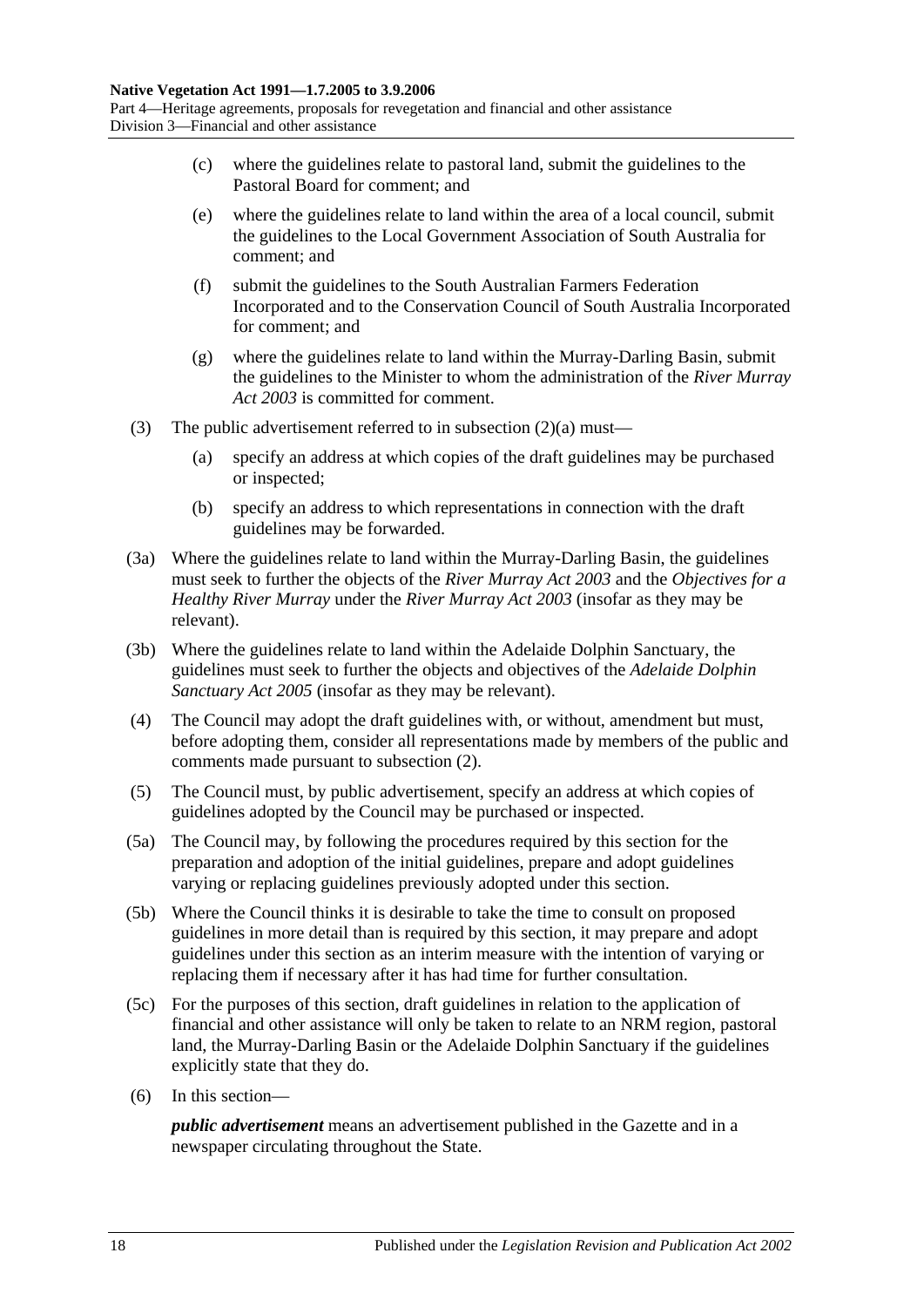## <span id="page-18-0"></span>**Part 5—Clearance and enforcement**

## <span id="page-18-1"></span>**Division 1—Control of clearance**

### <span id="page-18-3"></span><span id="page-18-2"></span>**26—Offence of clearing native vegetation contrary to this Part**

(1) A person must not clear native vegetation unless the clearance is in accordance with this Part.

Maximum penalty: A sum calculated at the prescribed rate for each hectare (or part of a hectare) of the land in relation to which the offence was committed or \$100 000, whichever is greater.

Expiation fee: \$500.

<span id="page-18-4"></span>(2) A person must not contravene or fail to comply with a condition attached to a consent granted under this Part.

Maximum penalty: A sum calculated at the prescribed rate for each hectare (or part of a hectare) of the land in relation to which the offence was committed or \$100 000, whichever is greater.

Expiation fee: \$500.

- (2a) If a court convicts a person—
	- (a) of an offence against [subsection](#page-18-3) (1); or
	- (b) of an offence against [subsection](#page-18-4) (2) where the effect of the contravention of or failure to comply with the condition that constitutes the offence is that native vegetation has been cleared without the consent of the Council,

the Council must, within the prescribed period, initiate civil proceedings under [Division 2](#page-26-1) in order to require the offender to make good the breach of this Act unless such proceedings have already been commenced, or an order has already been made, under that Division in relation to the matter, or the conviction is overturned on appeal.

(3) In this section—

*land in relation to which the offence was committed* means—

- (a) land on which the vegetation is or was growing or is or was situated; and
- (b) land that has been, or will be, affected in any way (including by an increase in its value) by reason of the commission of the offence;

*the prescribed period*, in relation to the initiation of civil proceedings against an offender, means—

- (a) 21 days after the time within which the offender may appeal against the relevant conviction; or
- (b) if an appeal is commenced—21 days after—
	- (i) the appeal is dismissed, struck out or withdrawn; or
	- (ii) any questions raised by the appeal have been finally determined;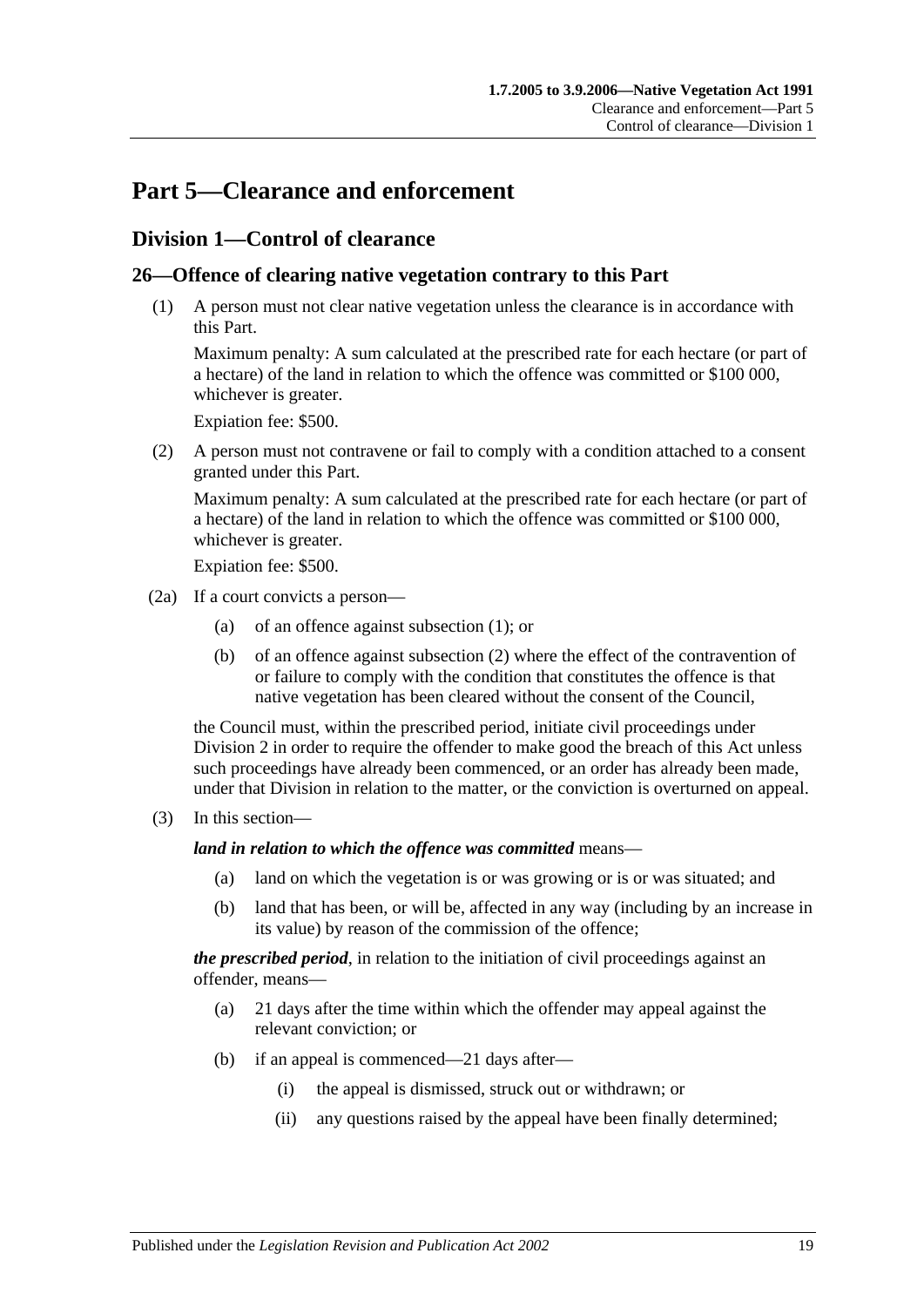#### *the prescribed rate* means—

- (a) the amount (if any) per hectare by which the land in relation to which the offence was committed has increased in value as a direct result of the commission of the offence; or
- (b) \$2 500,

whichever is the greater.

(4) In determining the amount by which the value of land has increased as the result of the commission of an offence under this section, no account may be taken of the possibility that the establishment of vegetation on the cleared land may be ordered under [Division 2.](#page-26-1)

#### <span id="page-19-0"></span>**27—Clearance of native vegetation**

- <span id="page-19-5"></span><span id="page-19-3"></span>(1) Subject to any other Act or law to the contrary—
	- (a) native vegetation may, subject to this section, be cleared with the consent of the Council given in accordance with [section](#page-21-0) 29;
	- (b) native vegetation may, subject to [subsection](#page-19-1) (5)(b), be cleared—
		- (i) if the vegetation is of a prescribed class; or
		- (ii) in prescribed circumstances.
- <span id="page-19-7"></span><span id="page-19-6"></span><span id="page-19-4"></span>(2) Subject to [subsection](#page-19-2) (3), the Council cannot give its consent to the clearance of native vegetation under [subsection](#page-19-3) (1)(a) if the vegetation comprises or forms part of a stratum of native vegetation that is substantially intact (see [section](#page-5-0) 3A).
- <span id="page-19-2"></span>(3) The Council may, despite [subsection](#page-19-4) (2) but subject to the other requirements of this Division, give its consent to the harvesting of native vegetation if, in its opinion, the harvesting will not result in any lasting damage to the plants comprising the vegetation, lead to significant soil damage or erosion, or result in any long-term loss of biodiversity.
- (4) The Council may give its consent under [subsection](#page-19-2) (3) subject to such conditions (if any) as the Council thinks fit to impose.
- <span id="page-19-8"></span>(5) Native vegetation that is growing or is situated on land that is subject to a heritage agreement under this Act or a heritage agreement that was entered into in compliance with a condition of consent to clear native vegetation under the repealed Act cannot be cleared—
	- (a) under [subsection](#page-19-3) (1)(a) unless the Minister has also given his or her consent to the clearance;
	- (b) under [subsection](#page-19-5)  $(1)(b)$  unless a regulation prescribing a class of vegetation under [paragraph](#page-19-7)  $(b)(i)$  or circumstances under paragraph  $(b)(ii)$  explicitly extends its operation to vegetation on land that is subject to a heritage agreement.
- <span id="page-19-1"></span>(6) If the Minister attaches conditions to his or her consent under [subsection](#page-19-8)  $(5)(a)$ , the Council's consent to the clearance will be taken to be subject to the same conditions, in addition to any other conditions imposed by the Council.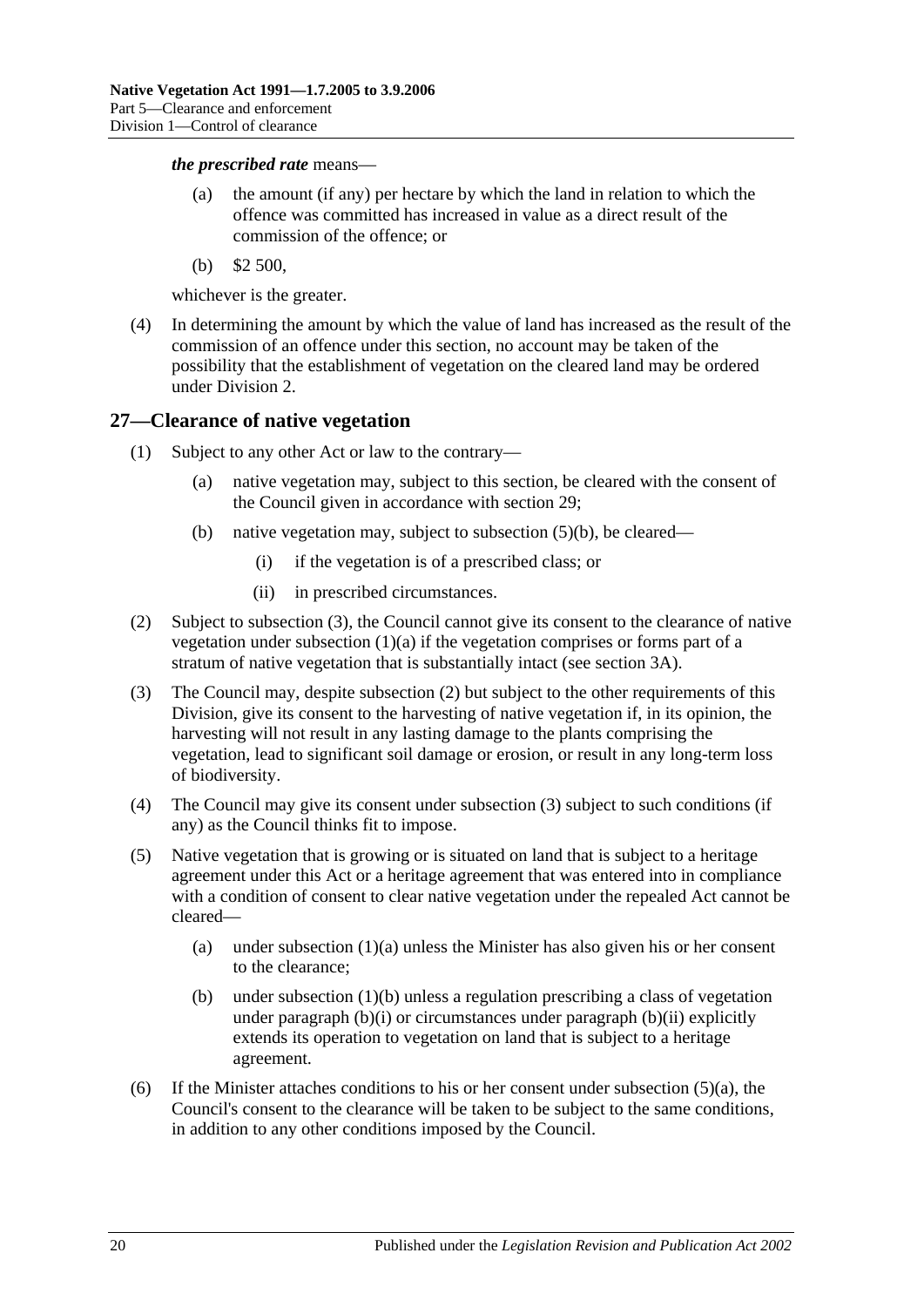#### <span id="page-20-0"></span>**28—Application for consent**

- (1) Subject to [subsection](#page-20-3) (2), the owner of land on which native vegetation is growing or is situated, or a person acting on his or her behalf, (but no other person) may apply for consent to clear the vegetation.
- <span id="page-20-3"></span>(2) Where the land is held from the Crown under a miscellaneous lease, an application for consent to clear vegetation can only be made by the Minister for Environment and Conservation.
- <span id="page-20-8"></span><span id="page-20-4"></span>(3) An application for consent—
	- (a) must be in a form approved by the Council;
	- (b) must be accompanied by—
		- (i) a native vegetation management plan prepared by the applicant in accordance with guidelines adopted by the Council under [Part 4;](#page-13-0) and
		- (ii) either—
			- (A) information that establishes that the planting and maintenance of native vegetation on the land after clearance or on adjacent land in accordance with the native vegetation management plan will, after allowing for the loss of the vegetation to be cleared, result in a significant environmental benefit; or
			- (B) information that establishes that it is not possible for the applicant to provide a significant environmental benefit in the manner referred to in [subsubparagraph](#page-20-4) (A); and
		- (iia) the prescribed number of copies of a report relating to the proposed clearance prepared in a form approved by the Council; and
		- (iib) such other information as the Council reasonably requires; and
		- (iii) the prescribed fee (including the fee prescribed for the report referred to in [subparagraph](#page-20-2) (iia)).
- <span id="page-20-6"></span><span id="page-20-5"></span><span id="page-20-2"></span><span id="page-20-1"></span>(4) Where an applicant provides information referred to in subsection  $(3)(b)(ii)(B)$ , he or she may propose that he or she make a payment into the Fund to compensate for the fact that there will not be a significant environmental benefit associated with the proposed clearance.
- <span id="page-20-7"></span>(5) The report referred to in [subsection](#page-20-2) (3)(b)(iia) must be prepared by the agency or instrumentality of the Crown or other person or body specified by the regulations.
- (6) On receipt of the fee prescribed for the report referred to in [subsection](#page-20-2)  $(3)(b)(ii)$ , the Council (or a local council or other body or person acting under delegation from the Council) must pay the amount of the fee to the Minister who must apply the amount received towards the cost of administering this Act.
- (7) The Council must ensure that a copy of the report referred to in [subsection](#page-20-2) (3)(b)(iia), and of any *Assessment Report* prepared by the Minister's department in response to the making of an application under this section, is available for inspection, without fee, during ordinary office hours at the principal office of the Council, and is also available in any other manner, or at any other place, determined by the Minister.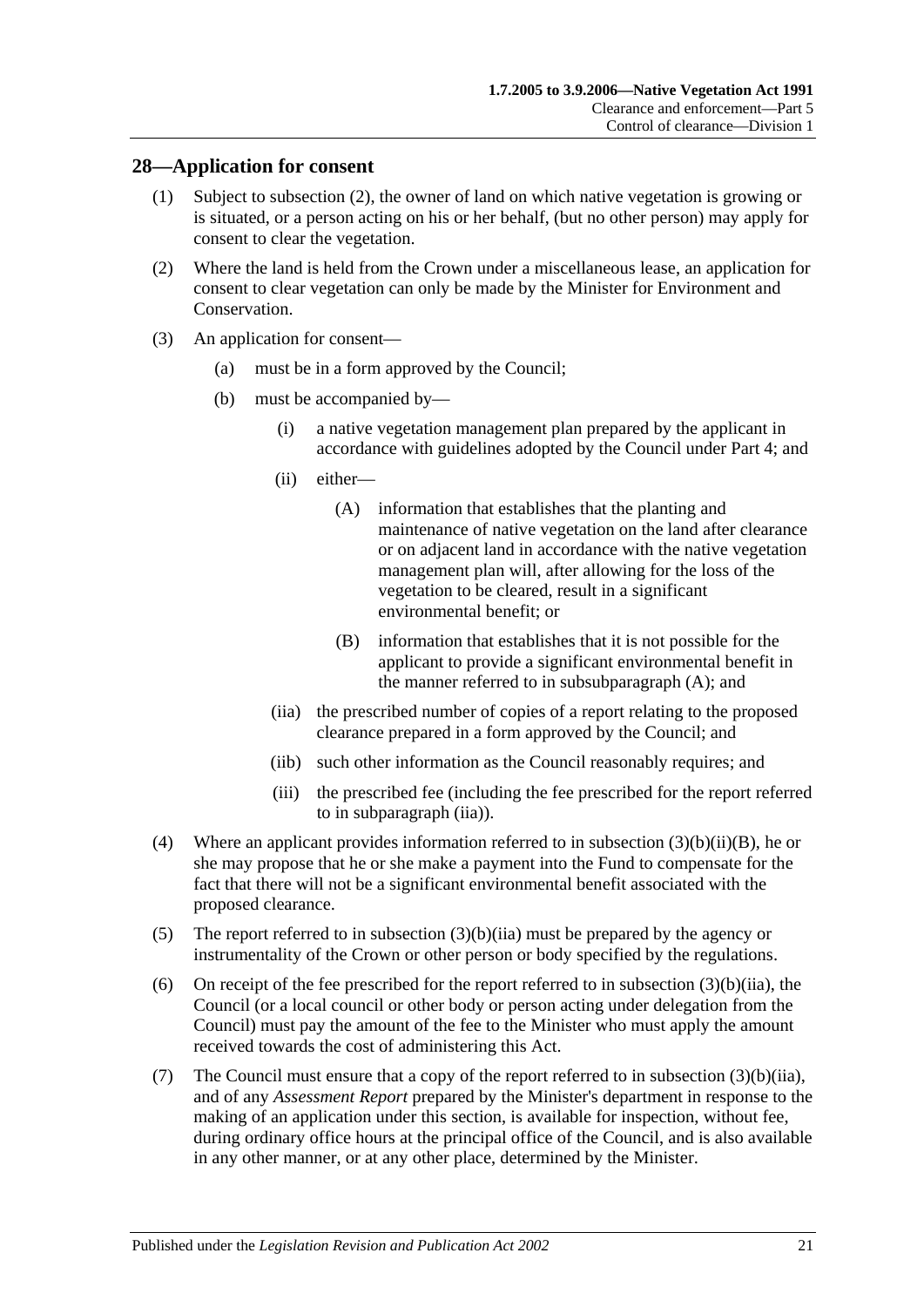#### <span id="page-21-2"></span><span id="page-21-0"></span>**29—Provisions relating to consent**

- (1) Subject to this section, in deciding whether to consent to an application to clear native vegetation, the Council—
	- (a) must have regard to the principles of clearance of native vegetation so far as they are relevant to that decision; and
	- (b) must not make a decision that is seriously at variance with those principles.
- <span id="page-21-3"></span>(2) When determining an application to clear native vegetation in order to facilitate the management of other native vegetation, the Council must, in exercising its limited discretion under [subsection](#page-21-2) (1), have regard to the applicant's desire to facilitate the management of that other vegetation.
- (3) When determining an application to clear native vegetation that is growing or is situated on land that forms part of a property that is used for the business of primary production, the Council must, in exercising its limited discretion under [subsection](#page-21-2) (1), have regard to the applicant's desire to operate the business as efficiently as possible.
- (4) The Council may give its consent to clearance of native vegetation that is in contravention of [subsection](#page-21-3) (1)(b) if—
	- (a) the vegetation comprises one or more isolated plants; and
	- (b) the applicant is engaged in the business of primary production; and
	- (c) in the opinion of the Council, the retention of that plant, or those plants, would put the applicant to unreasonable expense in carrying on that business or would result in an unreasonable reduction of potential income from that business.
- <span id="page-21-1"></span>(4a) The Council may give its consent to the clearance of native vegetation that is in contravention of [subsection](#page-21-3) (1)(b) if—
	- (a) the Council has adopted guidelines under [section](#page-16-0) 25 that apply in relation to the region where the native vegetation is situated (being guidelines envisaged under [subsection](#page-16-5)  $(1)(c)$  of that section); and
	- (b) the Council is satisfied—
		- (i) that a significant environmental benefit, which outweighs the value of retaining the vegetation, is to be achieved through the imposition of conditions and the taking of other action by the applicant; and
		- (ii) that the particular circumstances justify the giving of consent.
- (5) The Council must, before giving its consent, consult the regional NRM board for the NRM region where the native vegetation is situated and have regard to the board's recommendations (if any) in relation to the application.
- (6) Where native vegetation that is the subject of an application for the Council's consent to clear under this Division is on pastoral land, the Council must, before giving its consent, consult the Pastoral Board and have regard to the Board's recommendations (if any) in relation to the application.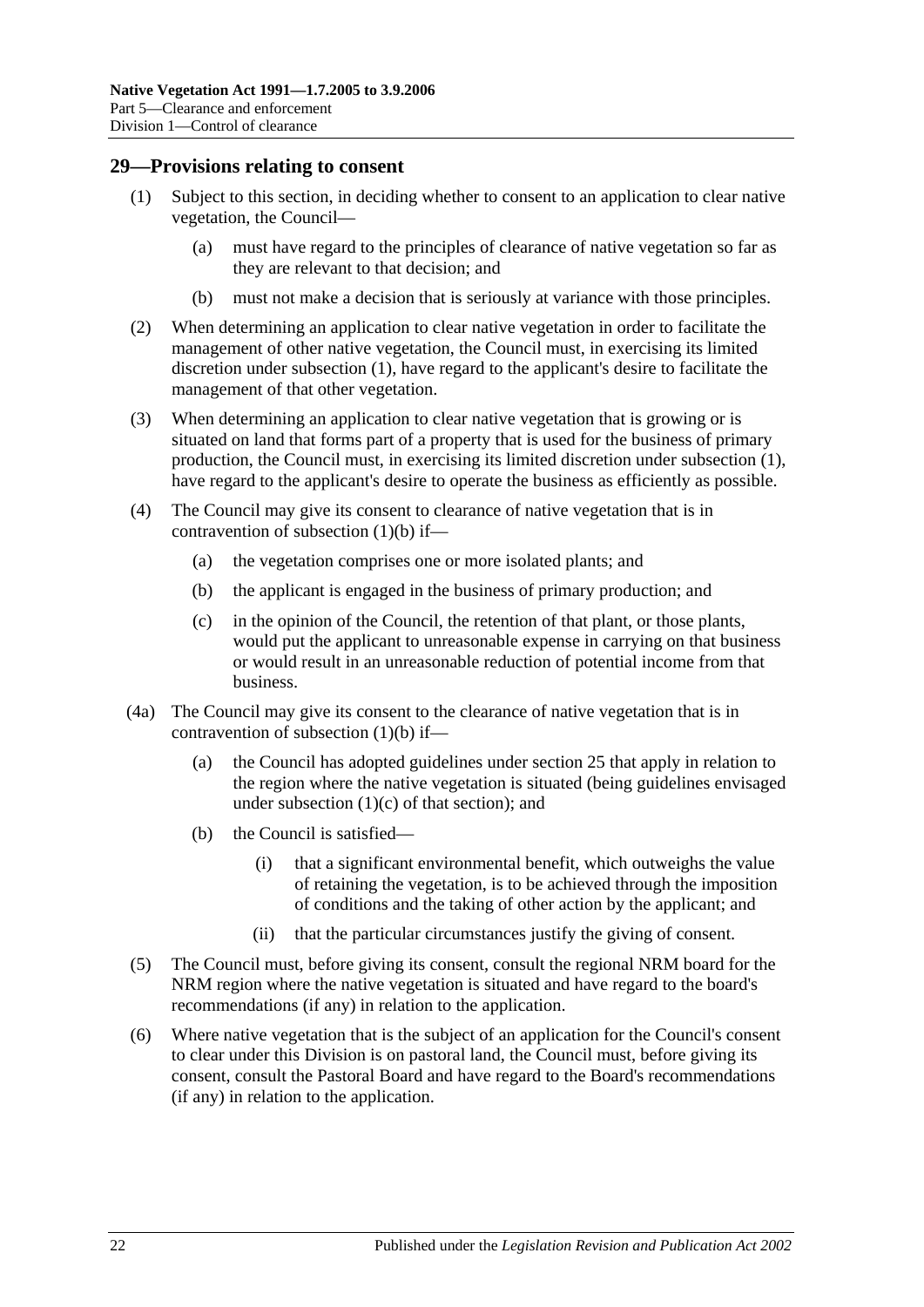- (8) Where the Pastoral Board has been consulted by the Council under subsection (6), the board may request the owner of the land to submit to it a property plan under the *[Pastoral Land Management and Conservation Act](http://www.legislation.sa.gov.au/index.aspx?action=legref&type=act&legtitle=Pastoral%20Land%20Management%20and%20Conservation%20Act%201989) 1989* and, until the plan has been submitted to it, the board may recommend to the Council that it refuse consent solely on the ground that the plan has not been submitted.
- (9) Section 41(10) of the *[Pastoral Land Management and Conservation Act](http://www.legislation.sa.gov.au/index.aspx?action=legref&type=act&legtitle=Pastoral%20Land%20Management%20and%20Conservation%20Act%201989) 1989* does not apply to, or in relation to, a property plan requested by the Pastoral Board under subsection (8).
- (9a) If an application for the Council's consent relates to native vegetation within a River Murray Protection Area and is within a class of applications prescribed by the regulations for the purposes of this provision (which class may be prescribed so as to consist of applications for all such consents), the Council must, before giving its consent—
	- (a) consult the Minister to whom the administration of the *[River Murray](http://www.legislation.sa.gov.au/index.aspx?action=legref&type=act&legtitle=River%20Murray%20Act%202003)  Act [2003](http://www.legislation.sa.gov.au/index.aspx?action=legref&type=act&legtitle=River%20Murray%20Act%202003)* is committed; and
	- (b) comply with the Minister's directions (if any) in relation to the application (including a direction that the application not be granted, or that if it is to be granted, then it be subject to conditions specified by the Minister).
- (9b) If an application for the Council's consent relates to native vegetation, other than mangroves, within the Adelaide Dolphin Sanctuary and is within a class of applications prescribed by the regulations for the purposes of this provision (which class may be prescribed so as to consist of applications for all such consents), the Council must, before giving its consent, consult with and have regard to the views of the Minister for the Adelaide Dolphin Sanctuary.
- (9c) If an application for the Council's consent relates to mangroves (*Avicennia marina*) within the Adelaide Dolphin Sanctuary, the Council must, before giving its consent—
	- (a) consult with the Minister for the Adelaide Dolphin Sanctuary; and
	- (b) comply with the Minister's directions (if any) in relation to the application (including a direction that the application not be granted, or that if it is to be granted, then it be subject to conditions specified by the Minister).
- (10) In addition to the other requirements for consultation under this section—
	- (a) the Council must allow any person who desires to do so to make representations in writing to the Council, within the period prescribed by the regulations, in relation to the granting or refusal of consent to an application to clear native vegetation; and
	- (b) the Council may, as it thinks fit, allow a person to appear personally or by representative before it to be heard on whether the Council should or should not consent to an application to clear native vegetation.
- <span id="page-22-0"></span>(11) Subject to [subsection](#page-23-1) (12), the Council may give its consent to clearance of native vegetation under this section if, and only if—
	- $(a)$
- (i) it attaches to the consent a condition requiring the applicant to establish and manage native vegetation on land specified by the Council; and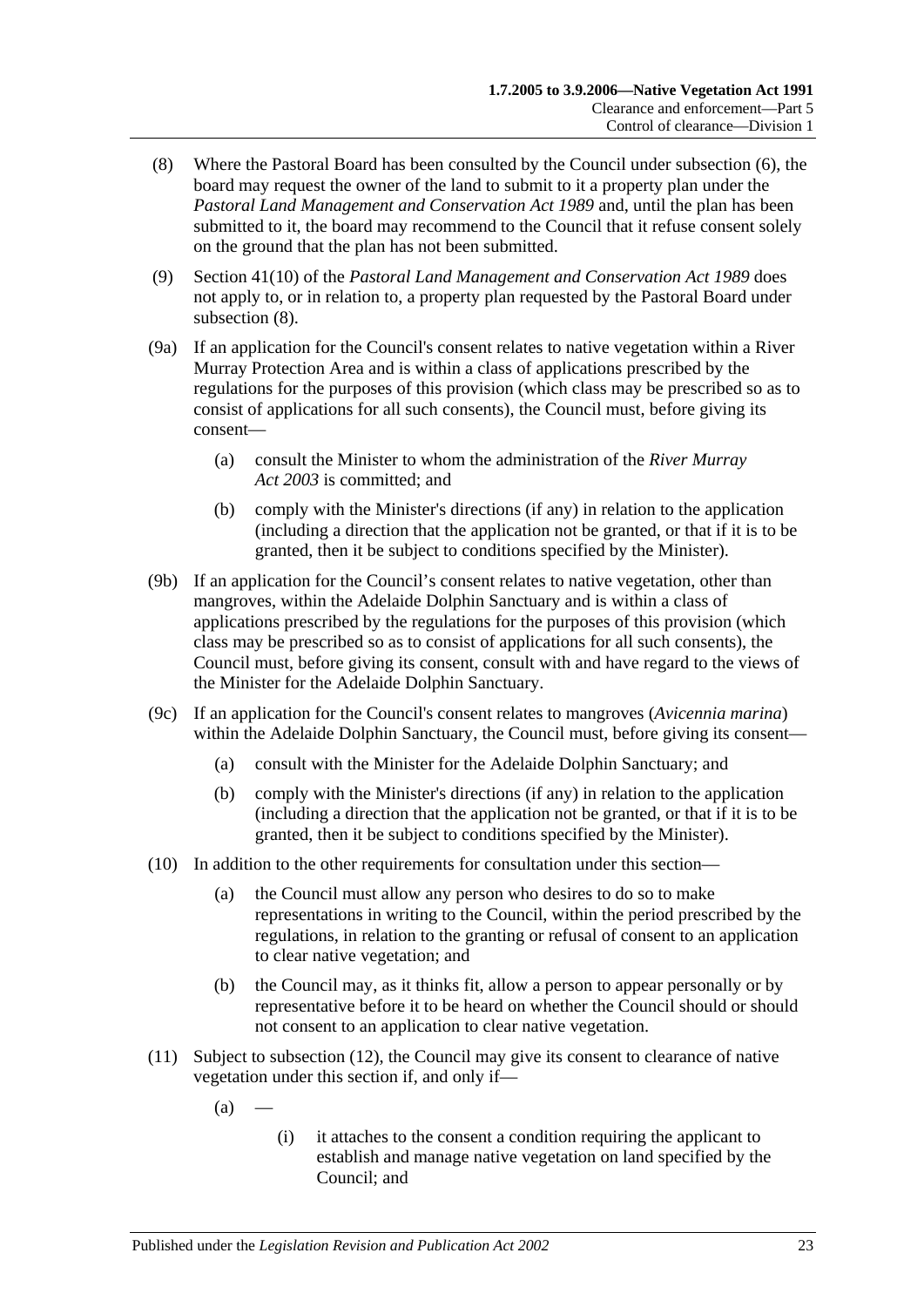- (ii) the Council is satisfied that the establishment and management of vegetation in accordance with that condition will, after allowing for the loss of the vegetation to be cleared, result in a significant environmental benefit; or
- $(b)$
- (i) it attaches to the consent a condition requiring the applicant to protect native vegetation growing or situated on land specified by the Council by erecting, improving or maintaining a fence or other barrier on the boundary of the land or on the boundary of land that includes the land to be protected to the specifications included in the condition by the Council so as to prevent livestock or other animals from entering the land; and
- (ii) the Council is satisfied that the erection, improvement or maintenance of the fence or other barrier in accordance with that condition will, after allowing for the loss of the vegetation to be cleared, result in a significant environmental benefit; or
- $(c)$ 
	- (i) it attaches to the consent a condition requiring the applicant to enter into a heritage agreement under this Act with respect to specified native vegetation; and
	- (ii) the Council is satisfied that the management and protection of that vegetation in accordance with the heritage agreement will, after allowing for the loss of the vegetation to be cleared, result in a significant environmental benefit; or
- <span id="page-23-0"></span>(d) in a case where [section](#page-20-6) 28(4) applies, it attaches to the consent a condition requiring the applicant to make a payment into the Fund of an amount considered by the Council to be sufficient to achieve a significant environmental benefit in the manner contemplated by [section](#page-12-3) 21(6).
- <span id="page-23-1"></span>(12) A consent to clearance of native vegetation under this section may be unconditional if, and only if, the Council is satisfied that—
	- (a) the clearance would not result in any loss of biodiversity; and
	- (b) the attachment of a condition to the consent under [subsection](#page-22-0) (11) would place an unreasonable burden on the applicant.
- (13) Consent to undertake clearance under this Division remains in force for two years or for such longer period as the Council may fix at the time of granting consent or subsequently on application by a person who has the benefit of the consent.
- (14) An applicant for consent under this Division may appear before the Council in support of the application and the Council must observe the rules of natural justice when considering and determining the application.
- (16) Where the Council refuses an application in whole or in part or attaches conditions to its consent, it must provide the applicant with a written statement of the reasons for its decision.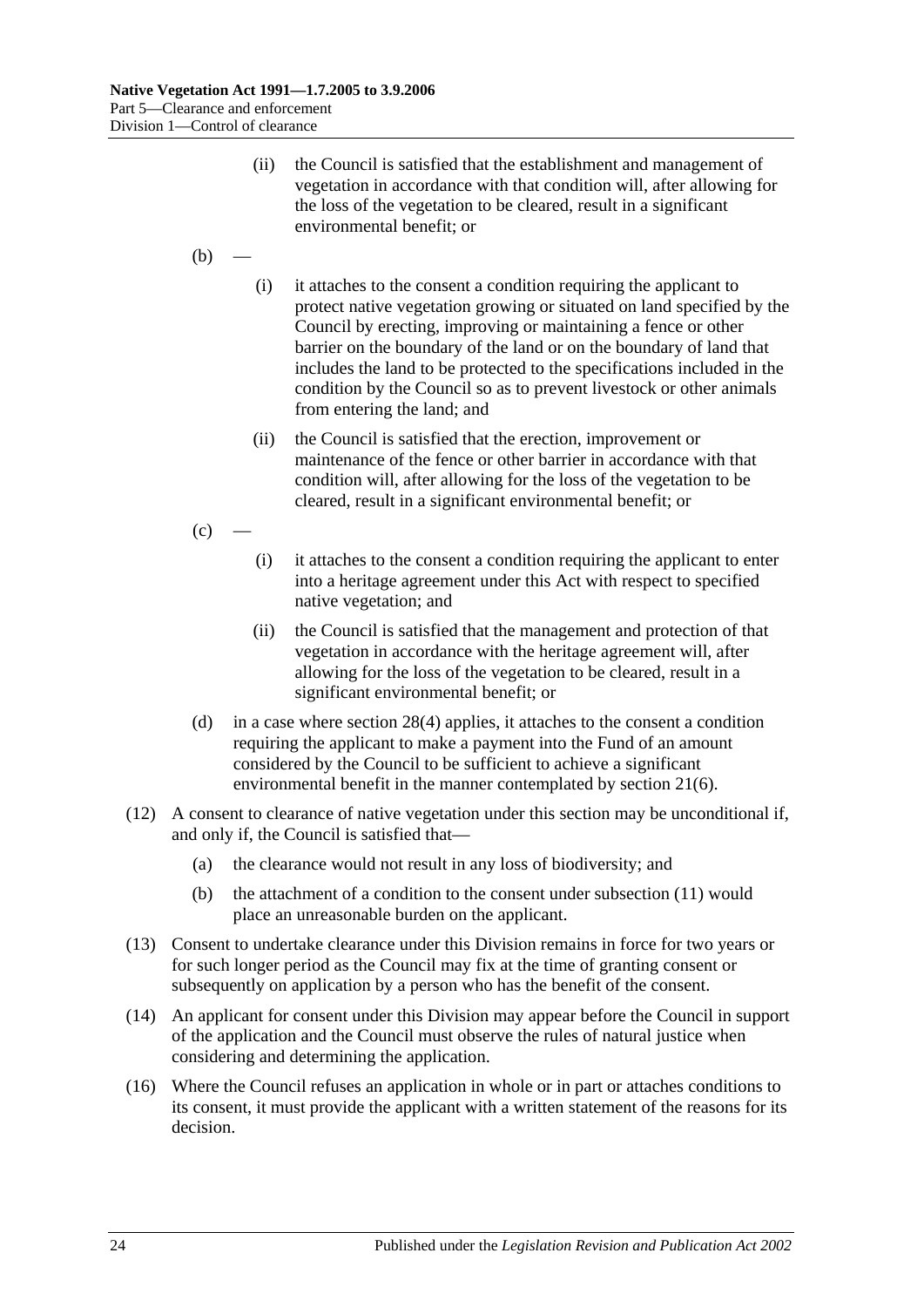(17) The provisions of this section also apply to circumstances where the Council is considering an application referred to the Council under the *[Development Act](http://www.legislation.sa.gov.au/index.aspx?action=legref&type=act&legtitle=Development%20Act%201993) 1993* as if the Council were considering an application for consent under this Act, subject to such modifications, additions or exclusions as may be necessary for the purpose.

#### <span id="page-24-0"></span>**29A—Avoidance of duplication of procedures etc**

- (1) The purpose of this section is to provide for the avoidance of unnecessary duplication of procedures and compliance requirements under the Commonwealth Act and this Act where the clearance of native vegetation requires consent under this Act and approval under the Commonwealth Act.
- <span id="page-24-1"></span>(2) Despite any other provision of this Act, the Council may—
	- (a) accept a Commonwealth Act document as an application for consent under [section](#page-20-0) 28 if (subject to [subsection](#page-20-7) (5)) it complies with the requirements of this Act; and
	- (b) accept the whole or part of a plan, report, statement, assessment or other document used, or to be used, for the purposes of the Commonwealth Act as a native vegetation management plan referred to in section [28\(3\)\(b\)\(i\)](#page-20-8) if (subject to [subsection](#page-20-7) (5)) the document has been prepared in compliance with this Act and complies with the requirements of this Act.
- (3) To avoid doubt, where a controlled action under the Commonwealth Act comprises or includes the clearance of native vegetation, the Council may, when considering an application for consent to clear the native vegetation use information and other material provided to the Commonwealth Minister under the Commonwealth Act for the purpose of deciding whether to give his or her approval to the controlled action under that Act.
- (4) Where a controlled action under the Commonwealth Act comprises or includes the clearance of native vegetation, the Council—
	- (a) must, if the Commonwealth Minister has given his or her approval to the controlled action, consider whether the conditions (if any) to be imposed on the consent should be consistent with the conditions (if any) attached to the Commonwealth Minister's approval under the Commonwealth Act;
	- (b) may impose a condition on the consent that requires compliance with all or some of the conditions attached to the Commonwealth Minister's approval under the Commonwealth Act.
- (5) A document accepted under [subsection](#page-24-1) (2)—
	- (a) may be in a form that does not comply with the requirements of this Act; and
	- (b) may include information or other material that is irrelevant for the purposes of this Act.
- (6) Once a document is accepted under [subsection](#page-24-1) (2) the document will not be invalid or ineffective for the purposes of this Act because a court, tribunal or other authority has decided that it is invalid or ineffective for the purposes of the Commonwealth Act.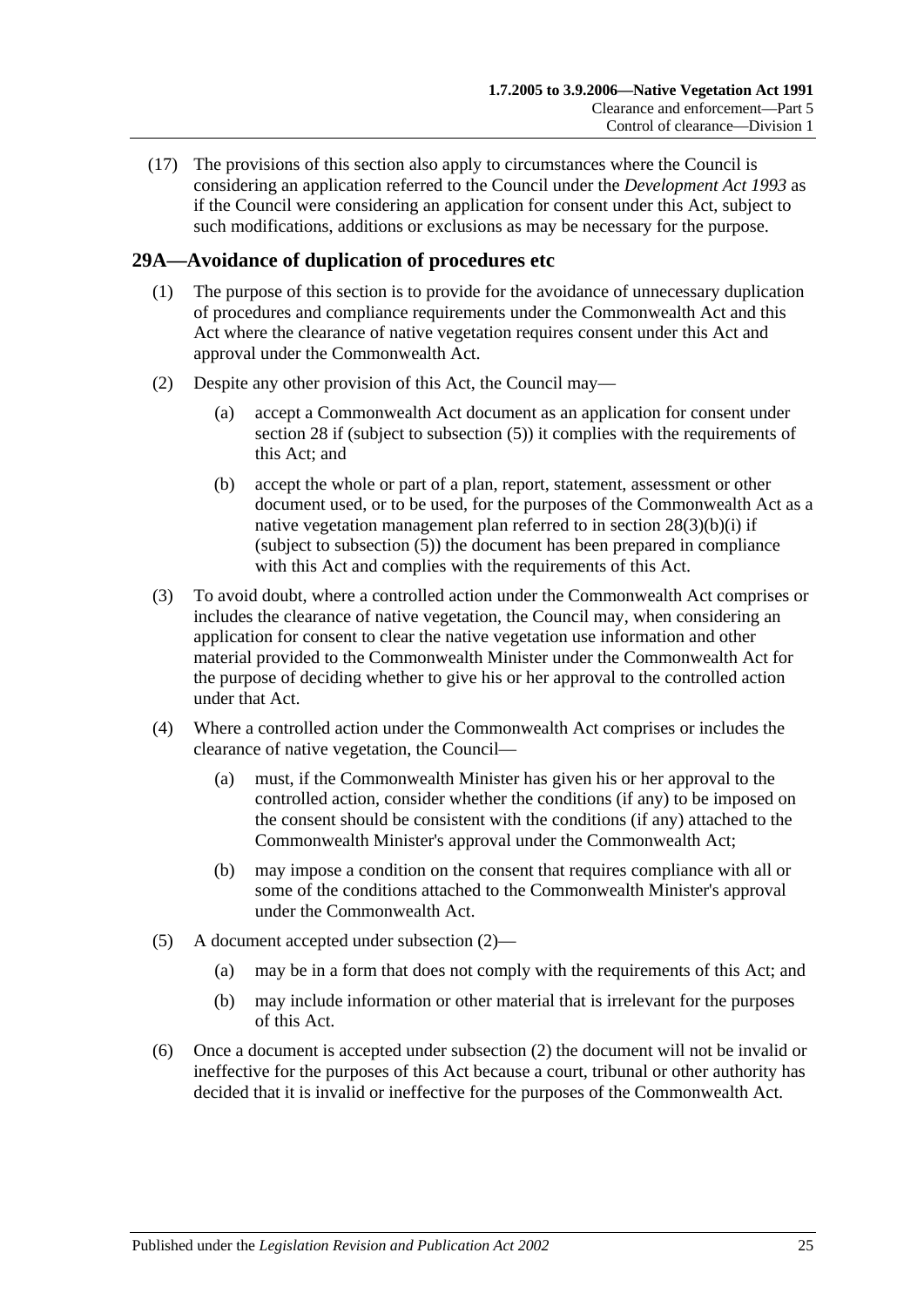#### (7) In this section—

#### *assessment report* means—

- (a) an assessment report as defined in the Commonwealth Act by reference to section 84(3), 95, 100 or 105 of that Act; or
- (b) a report under section 121 of the Commonwealth Act;

*Commonwealth Act* means the *Environment Protection and Biodiversity Conservation Act 1999* of the Commonwealth;

#### *Commonwealth Act document* means—

- (a) a referral under section 68, 69 or 71 of the Commonwealth Act; or
- (b) information given by a person to the Minister under the Commonwealth Act under section 86 of that Act; or
- (c) information and invitation published by a proponent under section 93 of the Commonwealth Act; or
- (d) guidelines prepared under section 97 or 102 of the Commonwealth Act; or
- (e) a draft report prepared under section 98 of the Commonwealth Act; or
- (f) a finalised report prepared under section 99 of the Commonwealth Act; or
- (g) a draft statement prepared under section 103 of the Commonwealth Act; or
- (h) a finalised statement prepared under section 104 of the Commonwealth Act; or
- (i) an assessment report.

#### <span id="page-25-1"></span><span id="page-25-0"></span>**30—Conditions of consent**

- (1) A consent under this Division to the clearance of native vegetation is subject to such conditions (if any) as the Council thinks fit to impose.
- <span id="page-25-5"></span><span id="page-25-4"></span><span id="page-25-3"></span><span id="page-25-2"></span>(2) Without limiting [subsection](#page-25-1) (1), consent may be subject to one or more of the following conditions:
	- (a) a condition requiring the applicant to—
		- (i) establish vegetation consisting of a specified number of plants of a specified species on specified land; and
		- (ii) nurture, protect and maintain the plants until they are fully established or for such period as the Council specifies;
	- (b) a condition requiring the applicant to protect native vegetation growing or situated on specified land;
	- (c) a condition restricting the purposes for which land referred to in a condition under [paragraph](#page-25-2)  $(a)(i)$  or  $(b)$  can be used;
	- (d) a condition requiring the applicant to destroy plants of a non endemic species specified by the Council growing on land specified by the Council;
	- (e) a condition that the applicant enter into a heritage agreement with the Minister under this Act in the terms specified by the Council for the management of specified native vegetation;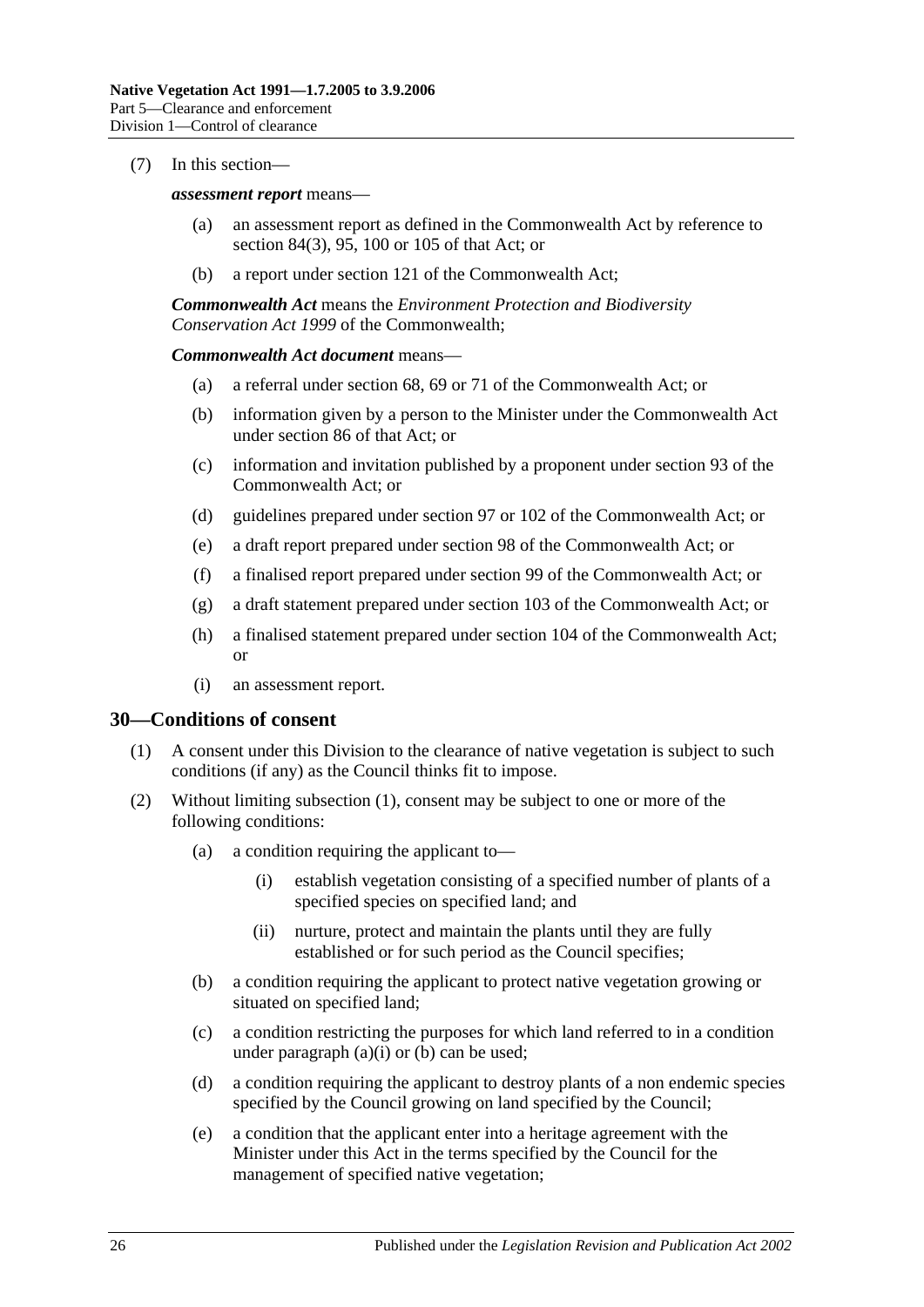- (f) a condition requiring that a copy of the consent issued by the Council be kept in such manner, and in any place, specified by the Council.
- (3) Conditions imposed on consent to clear native vegetation are binding on, and enforceable against—
	- (a) the applicant for the consent; and
	- (b) all owners and subsequent owners of the land to be cleared and any other land to which a condition relates; and
	- (c) an occupier of the land to be cleared and any other person who acquires the benefit of the consent.
- (4) The Council must inform the Registrar-General in writing of all conditions imposed under this section that relate to land (including conditions under [subsection](#page-25-4)  $(2)(c)$ ) and must provide the Registrar-General with such further information as the Registrar-General requires to comply with [subsection](#page-26-4) (5).
- <span id="page-26-4"></span>(5) The Registrar-General must note the conditions against the relevant instrument of title for the land or, in the case of land not under the *[Real Property Act](http://www.legislation.sa.gov.au/index.aspx?action=legref&type=act&legtitle=Real%20Property%20Act%201886) 1886*, against the land.
- (6) The Registrar-General must, on the application of the Council after the variation or revocation of a condition under this section, vary or cancel a note under [subsection](#page-26-4) (5) (but must otherwise ensure that the note is not removed once made).

#### <span id="page-26-5"></span><span id="page-26-0"></span>**30A—Marking or tagging of cleared vegetation**

- (1) The regulations may establish a scheme for the marking or tagging of any cleared native vegetation of a prescribed kind.
- (2) A scheme established under [subsection](#page-26-5) (1) may—
	- (a) extend to persons who are in possession of native vegetation after it has been cleared;
	- (b) make provision for the marking of cleared native vegetation in a manner determined by the Council, or for the use of tags issued by the Council;
	- (c) prescribe fines (not exceeding \$10 000) for contravention of a regulation;
	- (d) make any other provision that may be necessary or expedient for the purposes of establishing the scheme envisaged by [subsection](#page-26-5) (1).

#### <span id="page-26-1"></span>**Division 2—Civil enforcement proceedings**

#### <span id="page-26-2"></span>**31—Interpretation**

In this Division, a reference to a breach of this Act includes a reference to a contravention of, or a failure to comply with, a heritage agreement.

#### <span id="page-26-3"></span>**31A—Application to the ERD Court for enforcement**

- (1) The following persons may apply to the ERD Court for an order to remedy or restrain a breach of this Act:
	- (a) the Council; or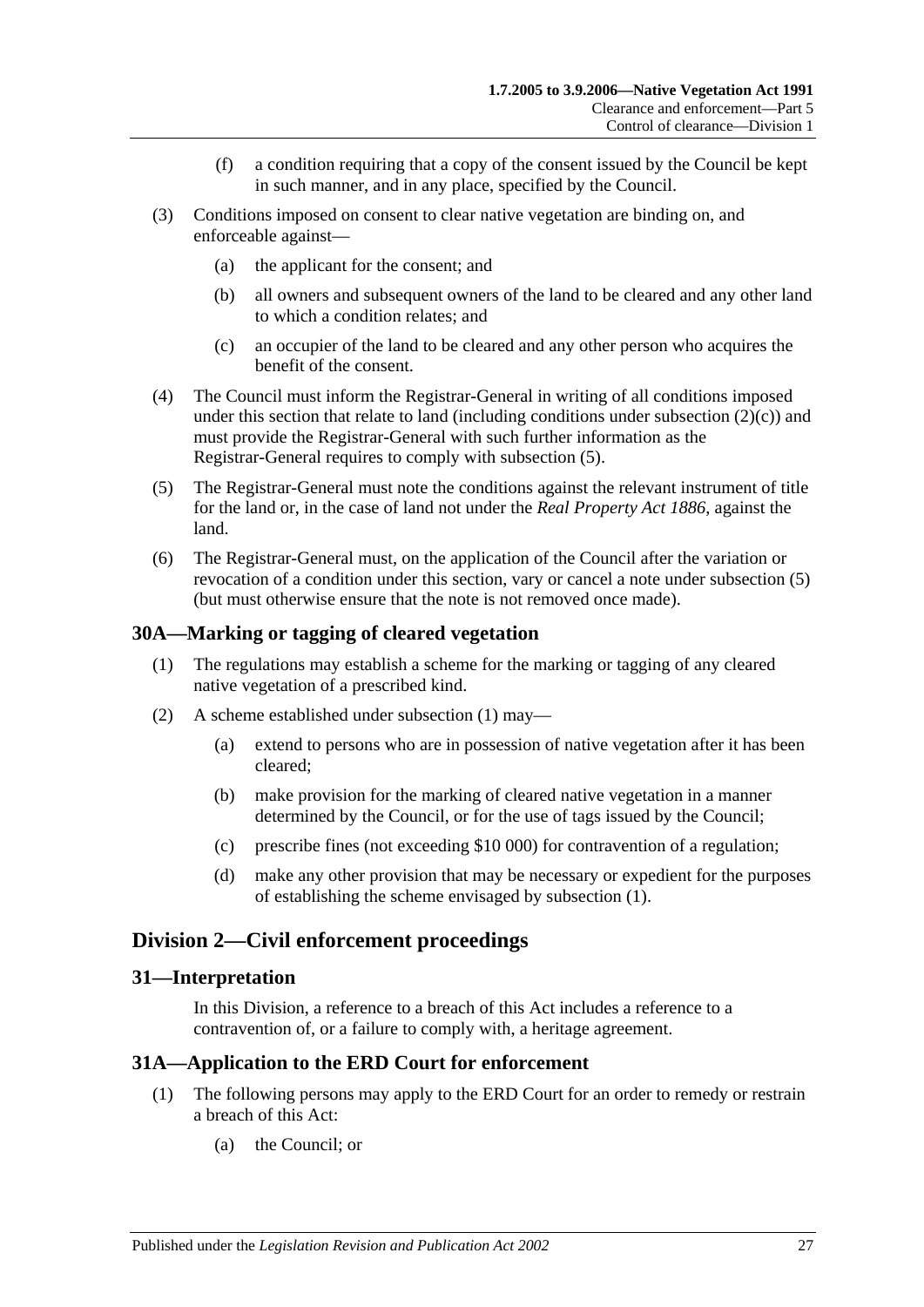- (b) a person who owns or who has any other legal or equitable interest in land that has been, or will be, affected by the breach; or
- (c) in the case of a contravention of, or failure to comply with, a heritage agreement—a party to the agreement.
- (2) Proceedings under this section may be brought in a representative capacity with the consent of all persons on whose behalf they are to be brought.
- (3) If proceedings under this section are brought by a person other than the Council—
	- (a) the applicant must serve a copy of the application on the Council within three days after filing the application with the Court; and
	- (b) the Court must, on application by the Council, join the Council as a party to the proceedings.
- (4) An application may be made in the absence of the respondent and, if the Court is satisfied on the application that the respondent has a case to answer, it may grant leave to the applicant to serve a summons requiring the respondent to appear before the Court to show cause why an order should not be made under this section.
- <span id="page-27-1"></span>(5) An application under this section must, in the first instance, be referred to a conference under section 16 of the *[Environment, Resources and Development Court](http://www.legislation.sa.gov.au/index.aspx?action=legref&type=act&legtitle=Environment%20Resources%20and%20Development%20Court%20Act%201993)  Act [1993](http://www.legislation.sa.gov.au/index.aspx?action=legref&type=act&legtitle=Environment%20Resources%20and%20Development%20Court%20Act%201993)*.
- $(6)$  If—
	- (a) after hearing—
		- (i) the applicant and the respondent; and
		- (ii) any other person who has, in the opinion of the Court, a proper interest in the subject matter of the proceedings and desires to be heard in the proceedings,

the Court is satisfied, on the balance of probabilities, that the respondent to the application has breached this Act; or

(b) the respondent fails to appear in response to the summons or, having appeared, does not avail himself or herself of an opportunity to be heard,

the Court may, by order, exercise one or more of the following powers:

- (c) require the respondent to refrain, either temporarily or permanently, from the act, or course of action, that constitutes the breach;
- <span id="page-27-0"></span>(d) require the respondent to make good the breach in a manner, and within a period, specified by the Court, or to take such other action as may appear appropriate to the Court, taking into account the nature and extent of the original vegetation;
- (e) require the respondent to pay to any person who has suffered loss or damage as a result of the breach, or incurred costs or expenses as a result of the breach, compensation for the loss or damage or an amount for, or towards, those costs or expenses;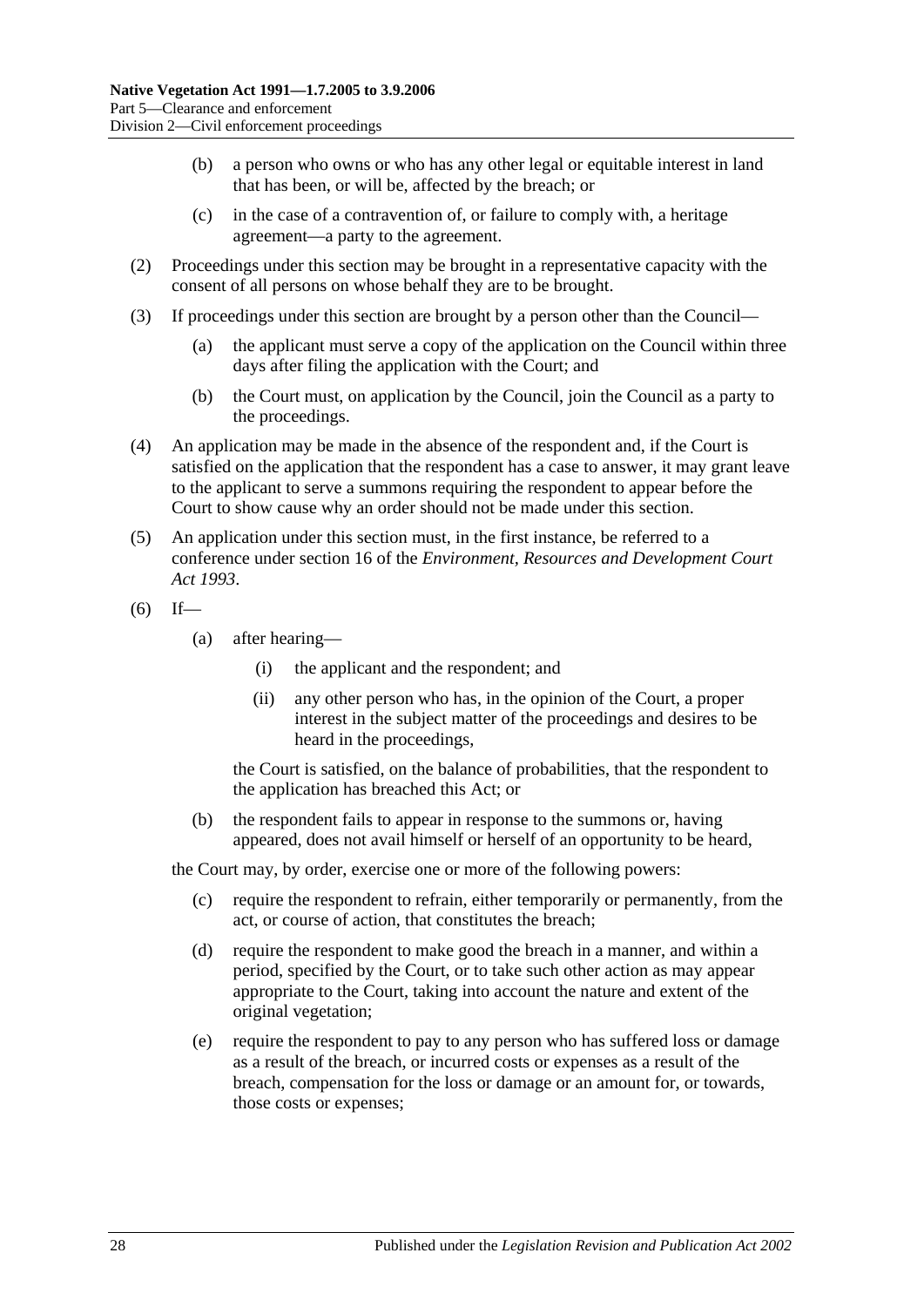- <span id="page-28-1"></span>(f) require the respondent to pay into the Fund an amount, determined by the Court to be appropriate in the circumstances, on account of the financial benefit that the respondent has gained, or can reasonably be expected to gain, by committing the breach;
- <span id="page-28-2"></span>(g) require the respondent to pay into the Fund an amount, determined by the Court, in the nature of exemplary damages (and this amount may be in addition to any amount ordered to be paid under [paragraph](#page-28-1)  $(f)$ ;
- (h) require the respondent to take specified action to publicise—
	- (i) the breach of this Act; and
	- (ii) the environmental and other consequences flowing from the breach; and
	- (iii) the other requirements of the order made against the respondent;
- (i) require the respondent to refrain from an act or course of action, or to undertake an act or course of action, to ensure that the respondent does not gain an ongoing benefit from the breach.
- (7) In assessing damages under [subsection](#page-28-2)  $(6)(g)$ , the Court must have regard to-
	- (a) damage to the environment caused by the breach of this Act; and
	- (b) the detriment to the public interest resulting from the breach; and
	- (c) any benefit (including financial benefit) that the respondent sought to gain by committing the breach; and
	- (d) any other matter it considers relevant.
- <span id="page-28-4"></span>(8) The power conferred by [subsection](#page-28-1)  $(6)(f)$  or  $(g)$  can only be exercised by a Judge of the Court.
- (9) The Council, and any person with a legal or equitable interest in land to which an application under this section relates, is entitled to appear and be heard in proceedings based on the application before a final order is made.
- (10) The Court may make such order in relation to costs of proceedings under this section as it thinks just and reasonable.
- (11) In this section—

*breach* of this Act includes a threatened contravention of, or failure to comply with, this Act or a heritage agreement.

#### <span id="page-28-3"></span><span id="page-28-0"></span>**31B—Order where native vegetation has been cleared**

- (1) Subject to [subsection](#page-29-0)  $(6)(d)$  or  $(7)$ , where the ERD Court is satisfied on the balance of probabilities that the respondent—
	- (a) has cleared native vegetation in contravention of this Act; or
	- (b) has cleared native vegetation pursuant to the Council's consent but has not complied with a condition of a kind referred to in [section](#page-25-5) 30(2) attached to the consent,

the Court must make an order against the respondent under section [31A\(6\)\(d\).](#page-27-0)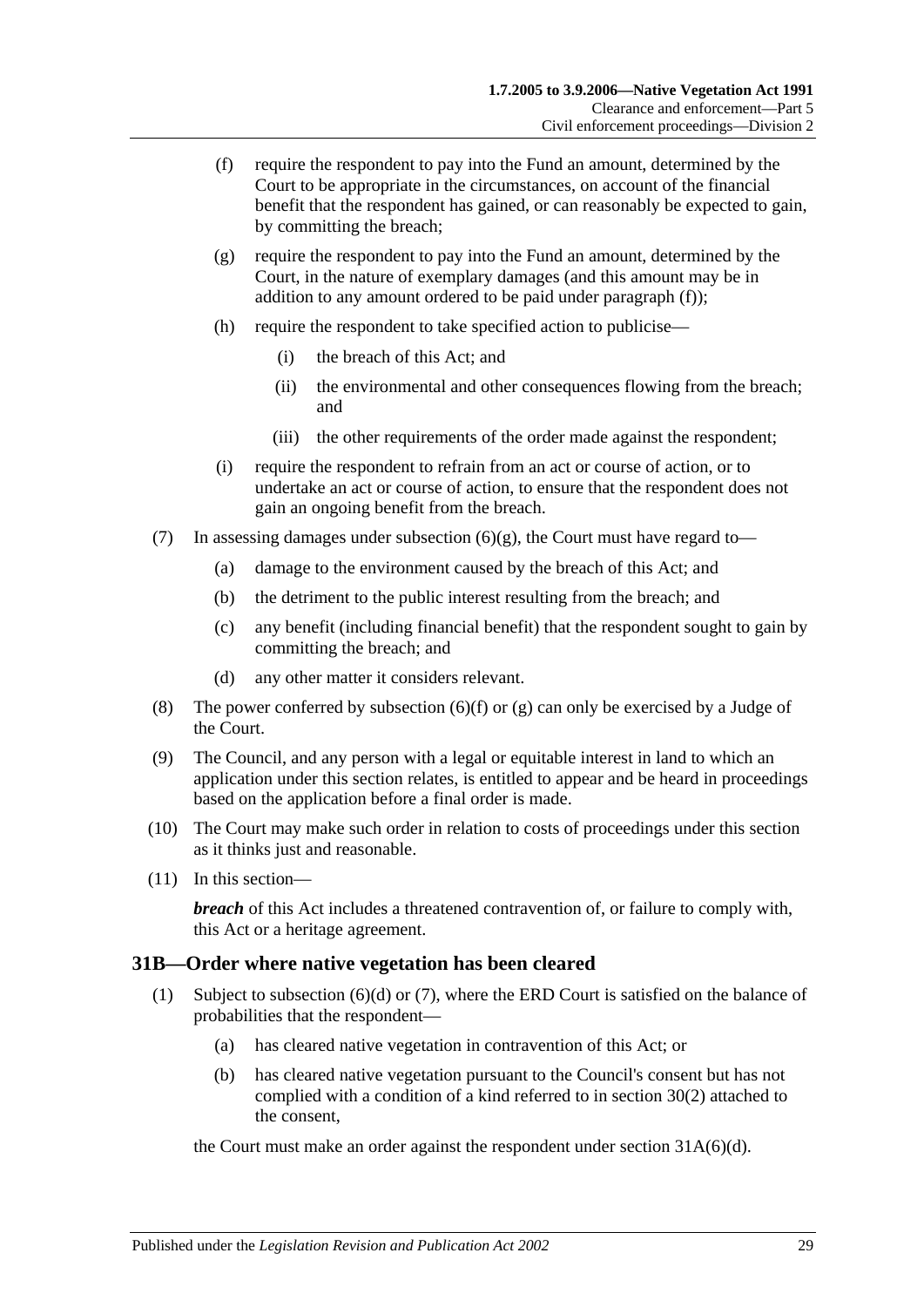- (2) The order under section [31A\(6\)\(d\)](#page-27-0) must direct the respondent to—
	- (a) remove the buildings, works or vegetation (if any) that have been erected, undertaken or planted on the land since the clearance occurred; and
	- (b) establish vegetation consisting of plants of a species specified in the order in such numbers and on such parts of the cleared land as is specified in the order; and
	- (c) nurture, protect and maintain the plants until they are fully established or for such period as is specified in the order.
- (3) The order under section  $31A(6)(d)$  may—
	- (a) where part of the original vegetation is still growing or situated on the land—direct that it be removed so that the new vegetation can be established on the land;
	- (b) include such ancillary directions or orders as the Court thinks fit.
- <span id="page-29-3"></span><span id="page-29-2"></span>(4) Where the respondent is not the owner or occupier of the land, the order authorises him or her (or a person authorised by him or her) to—
	- (a) enter the land with such materials and equipment as are reasonably necessary to comply with the order; and
	- (b) to enter and cross any other land specified in the order with the materials and equipment referred to in [paragraph](#page-29-2) (a) for the purpose of gaining access to the cleared land.
- <span id="page-29-4"></span>(5) An owner or occupier of land or any other person who hinders or obstructs the respondent (or a person authorised by the respondent) in carrying out the directions of an order under this section or entering and crossing land under [subsection](#page-29-3) (4) is guilty of an offence.

Maximum penalty: \$10 000.

- (6) If the ERD Court is satisfied on the balance of probabilities that—
	- (a) the owner or occupier of the cleared land did not know and could not reasonably have been expected to know of the circumstances referred to in [subsection](#page-28-3) (1) requiring the making of an order under section  $31A(6)(d)$ ; and
	- (b) compliance with an order under section  $31A(6)(d)$  will cause financial loss to that person,

the Court may—

- (c) assess the amount of the financial loss and order the respondent to pay that amount to the owner or occupier of the land; or
- (d) refuse to make the order or make the order in a modified form.
- <span id="page-29-1"></span><span id="page-29-0"></span>(7) If the Court is satisfied that compliance with any order under section [31A\(6\)\(d\)](#page-27-0) would not be reasonably practicable, it may refuse to make the order.
- (8) However, the Court cannot take into account financial grounds when making an assessment under [subsection](#page-29-1) (7) unless the Court is satisfied that it would be unduly harsh not to do so.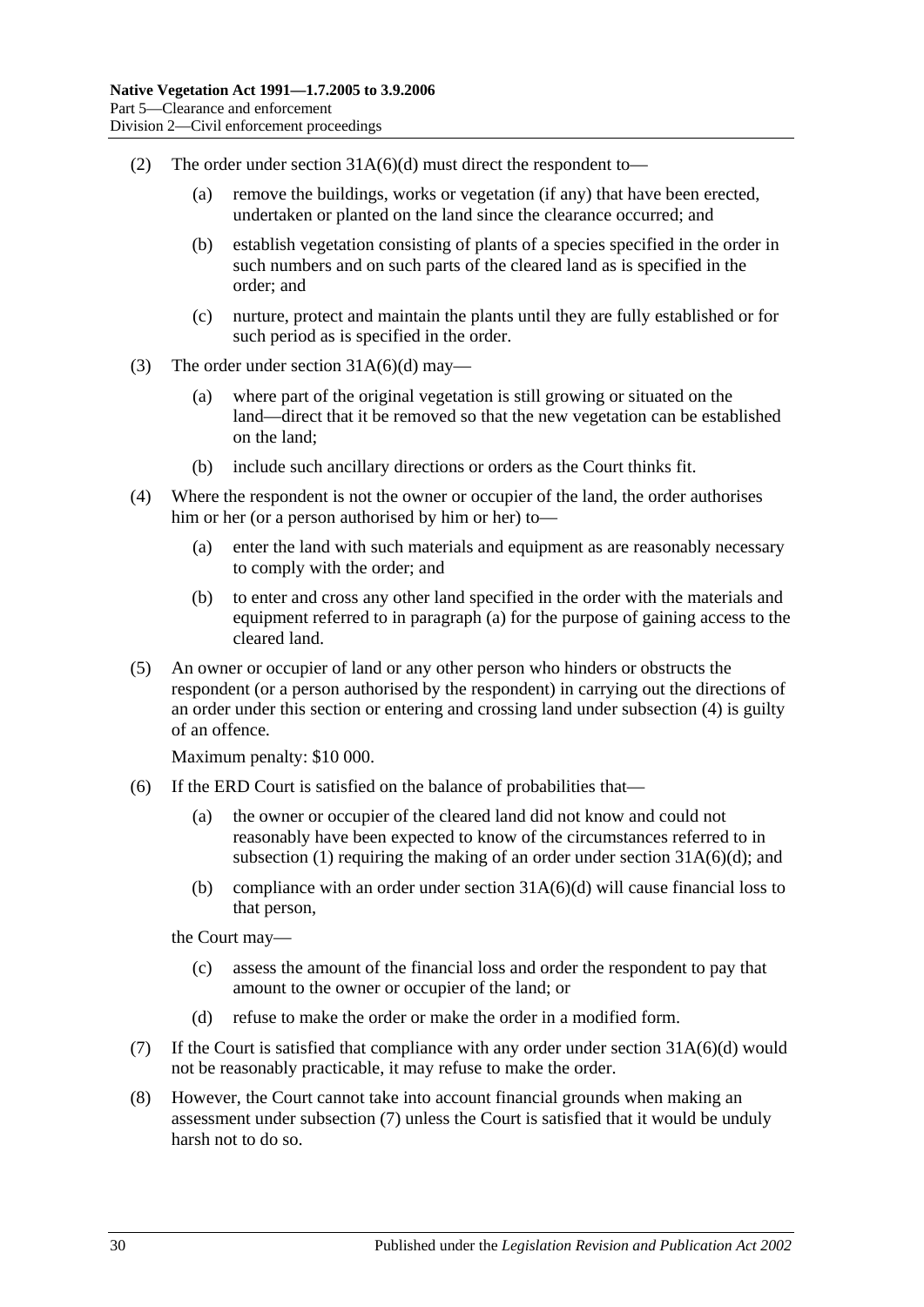- (9) The Court must include in the order a requirement that a copy of the order be served on the Registrar-General and that the Registrar-General note the order against the relevant certificate or other instrument of title or, in the case of land not under the *[Real](http://www.legislation.sa.gov.au/index.aspx?action=legref&type=act&legtitle=Real%20Property%20Act%201886)  [Property Act](http://www.legislation.sa.gov.au/index.aspx?action=legref&type=act&legtitle=Real%20Property%20Act%201886) 1886*, against the land (and the Registrar-General must, on service of the order, make the note and then must not remove the note except pursuant to an order of the Court).
- (10) If, in the opinion of the Court, it should refuse under [subsection](#page-29-0)  $(6)(d)$  or  $(7)$  to make an order under section  $31A(6)(d)$ , the Court may make an order against the respondent requiring the establishment of vegetation in accordance with the provisions of this section on some other land owned by the respondent.

## <span id="page-30-0"></span>**31C—Interim order**

- (1) If, on an application under this Division or before the determination of the proceedings commenced by an application under this Division, the ERD Court is satisfied that, in order to protect native vegetation from clearance or to preserve the rights or interests of parties to the proceedings, or for any other reason, it is desirable to make an interim order under this section, the Court may make such an order.
- (2) An interim order—
	- (a) may be made on an application in the absence of the respondent; and
	- (b) may be made whether or not the application has been referred to a conference under [section](#page-27-1) 31A(5); and
	- (c) will be made subject to such conditions as the Court thinks fit; and
	- (d) will not (as such) operate after the proceedings in which it is made are finally determined.

## <span id="page-30-1"></span>**31D—Enforcement of orders**

- (1) A person who contravenes or fails to comply with an order under this Division is, in addition to liability for contempt of the order, guilty of an offence. Maximum penalty: \$100 000.
- <span id="page-30-2"></span>(2) Where the ERD Court makes an order under section [31A\(6\)\(d\)](#page-27-0) and the respondent fails to comply with the order within the period specified by the Court, the Council may cause any work contemplated by the order to be carried out, and may recover the costs and expenses of that work, as a debt, from the respondent.
- (3) [Section](#page-29-3) 31B(4) and [\(5\)](#page-29-4) apply to, and in relation to, the Council when acting under [subsection](#page-30-2) (2) as though it were the respondent.
- <span id="page-30-3"></span>(4) Where an amount is recoverable from a person by the Council under [subsection](#page-30-2) (2)—
	- (a) the Council may, by notice in writing to the person, fix a period, being not less than 28 days from the date of the notice, within which the amount must be paid by the person, and, if the amount is not paid by the person within that period, the person is liable to pay interest charged at the rate prescribed by regulation on the amount unpaid and on any unpaid interest; and
	- (b) the amount together with any interest so payable is, until paid, a first charge in favour of the Council on all land owned by the person.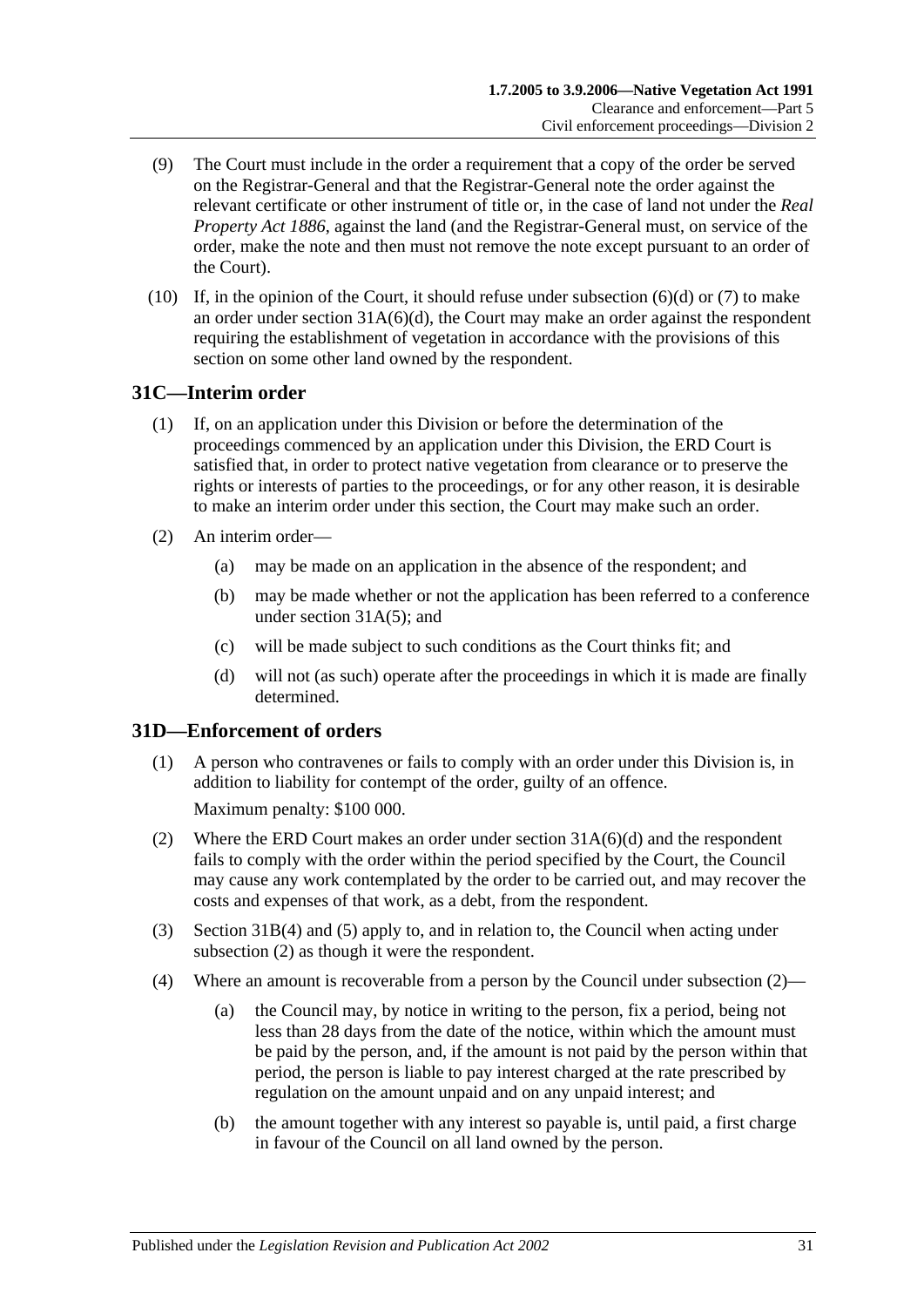#### <span id="page-31-1"></span><span id="page-31-0"></span>**31E—Enforcement notices**

- (1) If an authorised officer who has been expressly authorised by the Minister to issue directions under this section has reasonable grounds on which to believe that a person has breached this Act, or is likely to breach this Act, the authorised officer may do such of the following as the officer considers necessary or appropriate in the circumstances:
	- (a) direct the person to refrain, either for a specified period or until further notice, from the act, or course of action, that constitutes, or would constitute, the breach;
	- (b) if, in the opinion of the authorised officer, a breach has occurred and the breach is a minor breach—direct the person to make good the breach in a manner, and within a period, specified by the authorised officer;
	- (c) take such urgent action as is required or is, in the opinion of the authorised officer, desirable because of any situation arising from the breach or likely breach (as the case may be).
- <span id="page-31-3"></span><span id="page-31-2"></span>(2) A direction under [subsection](#page-31-1) (1) must be given by notice in writing.
- (3) A notice under [subsection](#page-31-2) (2) must—
	- (a) identify the authorised officer who is issuing the direction; and
	- (b) set out any appeal rights that the person to whom the direction is given may have under this Act.
- <span id="page-31-4"></span>(4) If a person fails to comply with a direction under [subsection](#page-31-3)  $(1)(b)$  within the time specified in the notice, the Council may cause the necessary action to be taken.
- (5) The costs and expenses incurred by the Council under [subsection](#page-31-4) (4) may be recovered by the Council as a debt due from the person whose failure gave rise to the action.
- <span id="page-31-5"></span>(6) Where an amount is recoverable from a person by the Council under this section—
	- (a) the Council may, by notice in writing to the person, fix a period, being not less than 28 days from the date of the notice, within which the amount must be paid by the person and, if the amount is not paid by the person within that period, the person is liable to pay interest charged at the rate prescribed by regulation on the amount unpaid and on any unpaid interest; and
	- (b) the amount together with any interest so payable is, until paid, a first charge in favour of the Council on all land owned by the person.
- (7) Subject to any order of the ERD Court to the contrary, the operation of a direction is not suspended pending the determination of an appeal.
- (8) A person who contravenes or fails to comply with a direction under this section is guilty of an offence.

Maximum penalty: \$10 000.

(9) A direction cannot be given under this section in relation to a breach if it appears that the breach occurred more than 12 months before the direction is given.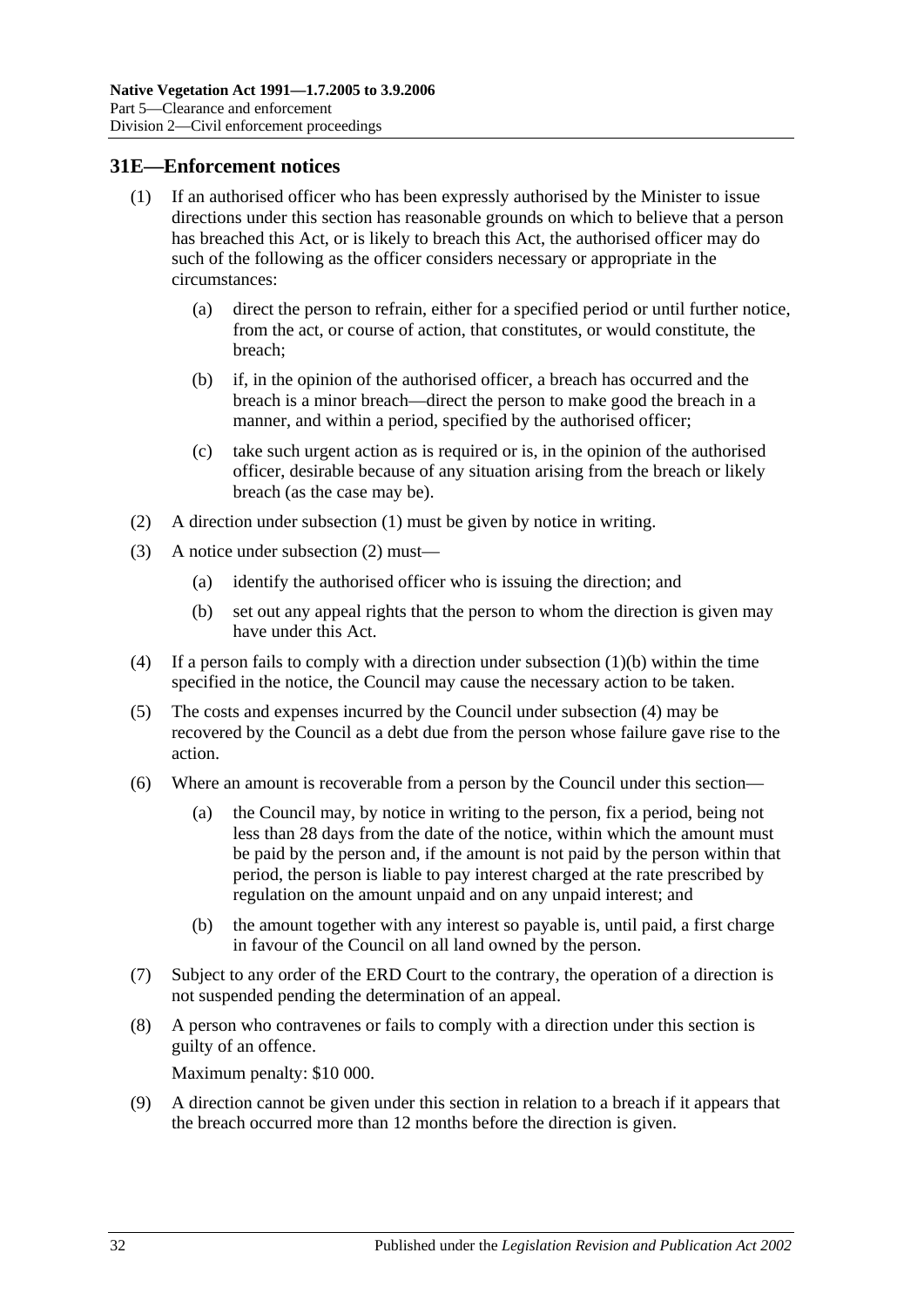#### <span id="page-32-4"></span><span id="page-32-0"></span>**31F—Miscellaneous provisions**

- (1) The ERD Court may order an applicant in proceedings under [section](#page-26-3) 31A—
	- (a) to provide security for the payment of costs that may be awarded against the applicant if the application is subsequently dismissed; and
	- (b) to give an undertaking as to the payment of any amount that may be awarded against the applicant under [subsection](#page-32-3) (2).
- <span id="page-32-3"></span>(2) If on an application under [section](#page-26-3) 31A the ERD Court is satisfied—
	- (a) that the respondent has not breached this Act; and
	- (b) that the respondent has suffered loss or damage as a result of the actions of the applicant; and
	- (c) that in the circumstances it is appropriate to make an order under this provision,

the Court may, on the application of the respondent (and in addition to any order as to costs), require the applicant to pay to the respondent an amount, determined by the Court, to compensate the respondent for the loss or damage which the respondent has suffered.

- (3) A person who fails to comply with an order of the ERD Court under this Division commits a contempt of Court.
- (4) The Court may, if it considers it appropriate to do so, either on its own initiative or on the application of a party, vary or revoke an order previously made under [subsection](#page-32-4)  $(1)$  or  $(2)$ .
- (5) The ERD Court may, on application under this subsection by a person to whom a notice has been given under section  $31D(4)(a)$  or  $31E(6)(a)$ , extend the period that has been fixed by the Council for the purposes of the notice (and the relevant order of the Court under this subsection will then have effect according to its terms).

#### <span id="page-32-1"></span>**32—Appeals**

- (1) Subject to the rules of the Supreme Court, an appeal lies against—
	- (a) an order of the ERD Court made in the exercise of the jurisdiction conferred by this Division; or
	- (b) a decision by the ERD Court not to make an order under this Division,

to the Land and Valuation Court.

(2) An appeal under this section must be instituted within 60 days of the date of the decision or order subject to appeal, or such longer period as may be allowed by the Land and Valuation Court.

#### <span id="page-32-2"></span>**33—Commencement of proceedings**

(1) Proceedings under this Division may be commenced at any time within four years after the date of the alleged contravention of, or failure to comply with, a provision of this Act or, with the authorisation of the Minister, at any later time within six years after that date.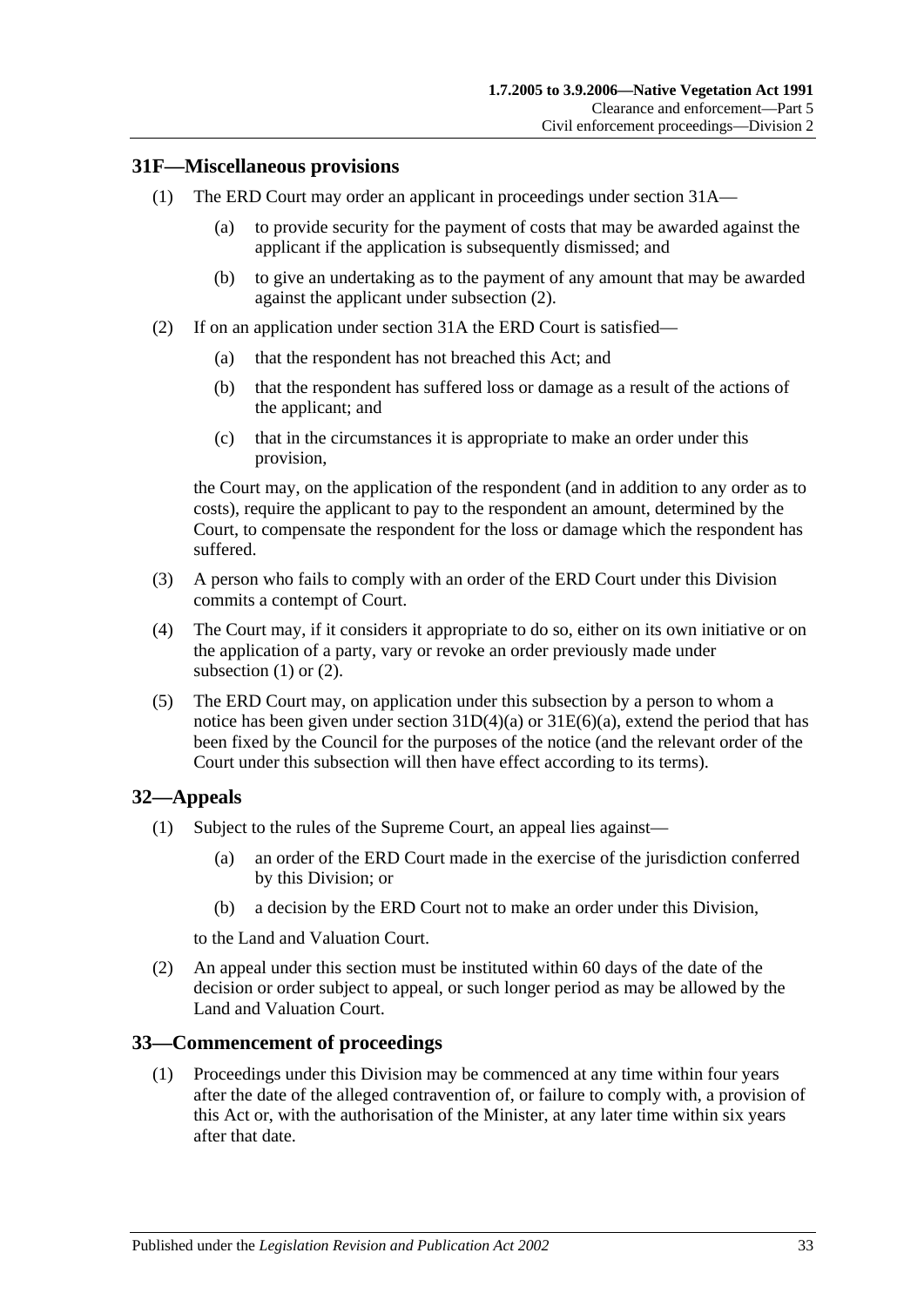(2) An apparently genuine document purporting to be under the hand of the Minister and to authorise the commencement of proceedings under this Division must be accepted in legal proceedings, in the absence of proof to the contrary, as proof of the authorisation.

## <span id="page-33-0"></span>**Division 3—Authorised officers**

### <span id="page-33-1"></span>**33A—Appointment of authorised officers**

- (1) The Minister may appoint an officer or employee of the Crown or a local council to be an authorised officer for the purposes of this Act.
- (2) An appointment of an authorised officer—
	- (a) must be in writing; and
	- (b) must be for a fixed term; and
	- (c) may be subject to conditions; and
	- (d) may be in respect of the whole State or any specified part of the State.
- (3) Each authorised officer must be issued with an identity card that—
	- (a) includes a photograph of the authorised officer; and
	- (b) includes a statement about the authorised officer's powers under this Act; and
	- (c) in the case of an authorised officer who has been expressly authorised by the Minister to issue directions under [section](#page-31-0) 31E—expressly states that fact; and
	- (d) if the appointment is in respect of part of the State only—states the part of the State in respect of which the authorised officer is appointed.
- (4) The identity card must be issued as soon as is reasonably practicable after the appointment is made (but an authorised officer is not prevented from exercising powers under this Act just because an identity card is yet to be issued).
- (5) An authorised officer must, if requested to do so, produce evidence of his or her appointment by providing a copy of his or her notice of appointment, or by showing his or her identity card for inspection, before exercising the powers of an authorised officer under this Act in relation to any person.
- (6) The Minister may, at any time, vary or revoke an appointment which he or she has made, or vary or revoke a condition of an appointment or impose a further condition in relation to an appointment.
- <span id="page-33-2"></span>(7) No civil or criminal liability attaches to an authorised officer or a person assisting an authorised officer for an act or omission by the authorised officer or by a person assisting the authorised officer in good faith and in the exercise, performance or discharge, or purported exercise, performance or discharge, of any power, function or duty under this Act.
- (8) A civil liability that would, but for [subsection](#page-33-2) (7), lie against an authorised officer or assistant lies instead against the Crown.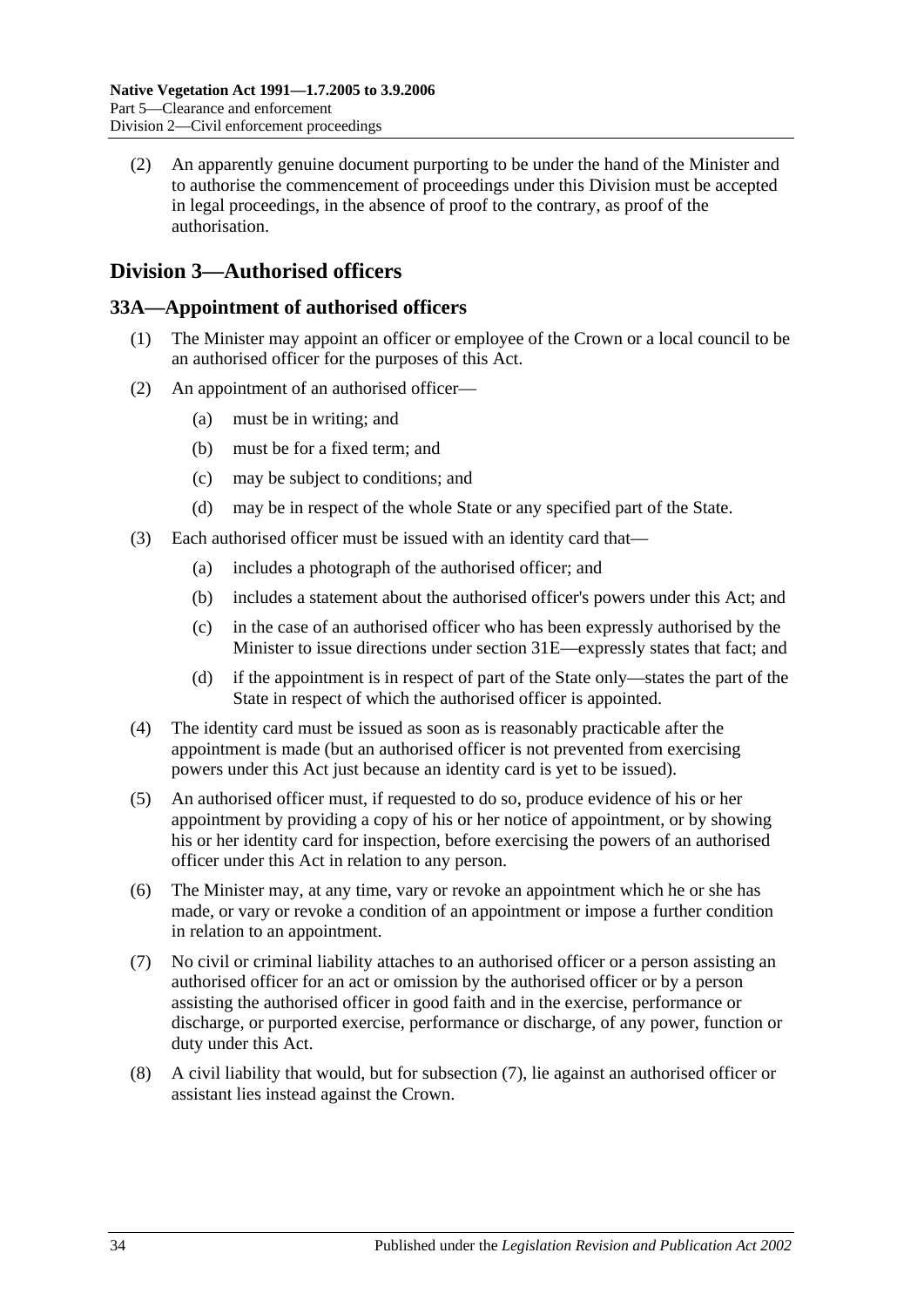#### <span id="page-34-2"></span><span id="page-34-0"></span>**33B—Powers of authorised officers**

- <span id="page-34-1"></span>(1) Subject to this Division, an authorised officer may—
	- (a) enter and inspect any land for any reasonable purpose connected with the administration or enforcement of this Act; and
	- (b) give directions with respect to the stopping or movement of a vehicle that—
		- (i) has been used in, or is suspected by the authorised officer of having been used in, the clearance of native vegetation; or
		- (ii) is carrying a plant, or any part of a plant, comprising native vegetation,

as reasonably required in connection with the administration or enforcement of this Act; and

- (c) take samples of any plant or any part of any plant from any land, for identification and analysis as reasonably required in connection with the administration or enforcement of this Act; and
- <span id="page-34-4"></span>(d) with the authority of a warrant issued under [section](#page-36-0) 33C require any person to produce specified documents or documents of a specified kind, including a written record that reproduces in an understandable form information stored by computer, microfilm or other process, as reasonably required in connection with the administration or enforcement of this Act; and
- <span id="page-34-5"></span>(e) with the authority of a warrant issued under [section](#page-36-0) 33C examine, copy or take extracts from any documents so produced or require a person to provide a copy of any such document or information; and
- (f) take photographs or films or make audio, video or other recordings as reasonably required in connection with the administration or enforcement of this Act; and
- (g) dig up any land by the use of hand-held equipment for the purpose of taking samples; and
- <span id="page-34-6"></span>(h) with the authority of a warrant issued under [section](#page-36-0) 33C, to the extent to which it is reasonably required, take mechanical equipment on to any land and dig up the land, or any part of it, for the purposes of taking samples that the authorised officer reasonably suspects may constitute evidence of a breach of this Act;
- (i) in addition to the powers under a preceding paragraph, seize and retain anything that the authorised officer reasonably suspects may constitute evidence of a breach of this Act; and
- (j) require a person who the authorised officer reasonably suspects has committed, is committing or is about to commit, a breach of this Act to state the person's full name and usual place of residence; and
- <span id="page-34-3"></span>(k) require a person who the authorised officer reasonably suspects has knowledge of matters in respect of which information is reasonably required for the administration or enforcement of this Act to answer questions in relation to those matters; and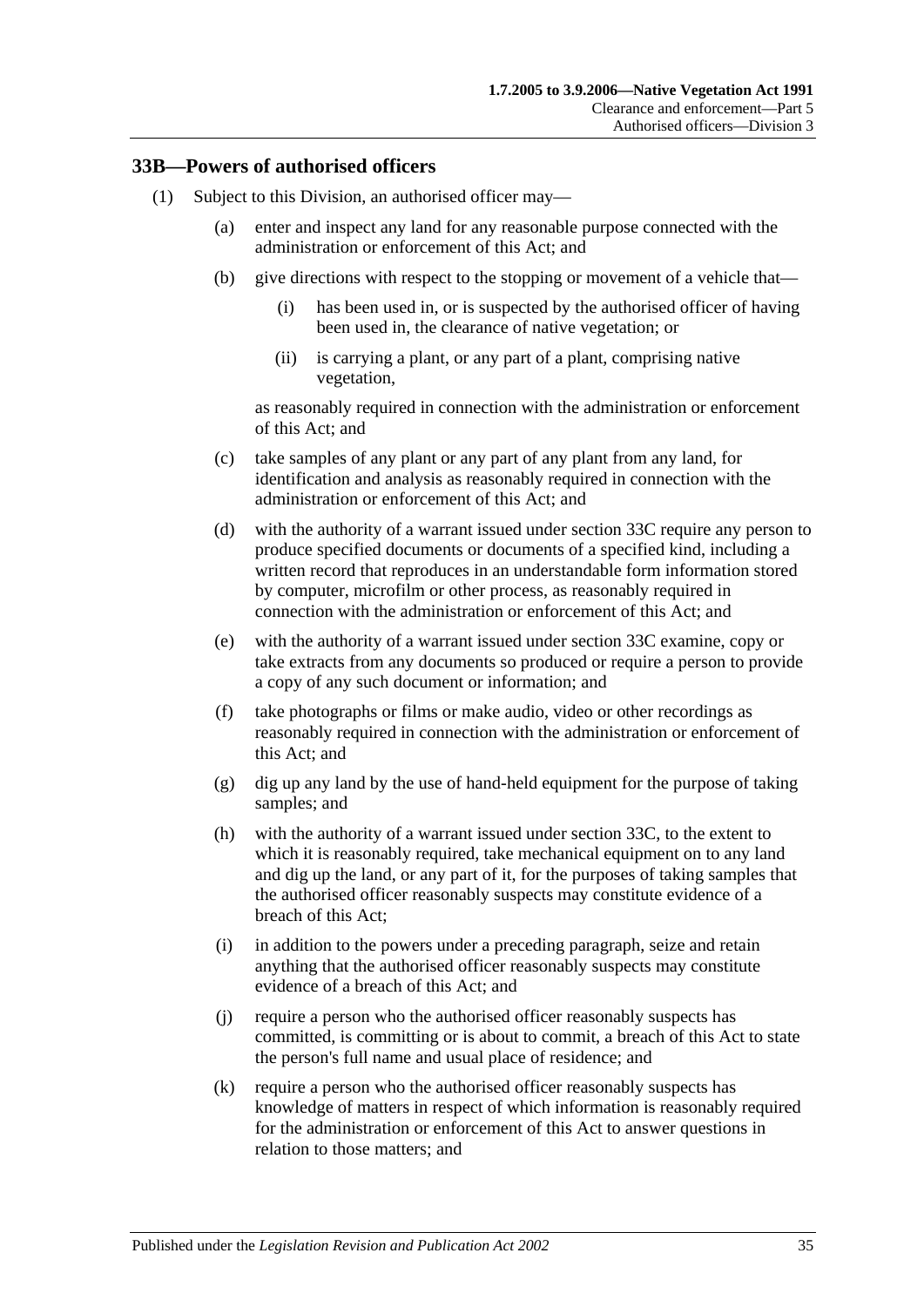- (l) give any directions reasonably required in connection with the exercise of a power conferred by any of the paragraphs of this subsection or otherwise in connection with the administration or enforcement of this Act.
- <span id="page-35-0"></span>(2) Without limiting [subsection](#page-34-1)  $(1)(a)$ , an authorised officer may enter and inspect any land for the purpose of determining whether a heritage agreement entered into under this Act or entered into in compliance with a condition of consent to clear native vegetation under the repealed Act is being, or has been, complied with.
- (3) An authorised officer must not exercise a power conferred by [subsection](#page-34-1) (1)(a) or [\(2\)](#page-35-0) in respect of residential premises.
- (4) Where an authorised officer enters land and takes samples of any plant or any part of any plant for identification and analysis, the authorised officer must take reasonable steps to provide the owner of land with a reasonable amount of information about his or her actions.
- (5) Where an authorised officer enters land and takes photographs or films or makes audio, video or other recordings, the authorised officer must, as soon as reasonably practicable after entering the land—
	- (a) serve notice on the owner or occupier of the land informing him or her of the date on which the authorised officer entered the land; and
	- (b) provide the owner or occupier with a copy of the photographs, films, audio, video or other recordings (if any) taken or made by the authorised officer when on the land.
- <span id="page-35-1"></span>(6) A copy provided under [subsection](#page-35-1) (5)(b) must be in an electronic form unless the Minister authorises it to be provided in some other form.
- (7) Where an authorised officer digs up any land under [subsection](#page-34-2) (1), the authorised officer must, after taking such steps as the authorised officer thinks fit in the exercise of powers under that subsection, insofar as is reasonably practicable, take steps to ensure that the land is restored to such state as is reasonable in the circumstances.
- (8) Before an authorised officer requires a person to answer questions under [subsection](#page-34-3)  $(1)(k)$ , the authorised officer must inform the person of his or her right to decline to answer any question that might tend to incriminate the person or to make the person liable to a criminal penalty.
- (9) Where—
	- (a) a person whose native language is not English is suspected of having committed an offence against this Act; and
	- (b) the person is not reasonably fluent in English,

the following provisions apply:

- (c) the person is entitled to be assisted by an interpreter during any questioning conducted by an authorised officer in the course of an investigation of the suspected offence;
- (d) where it appears that the person may be entitled to be assisted by an interpreter, an authorised officer must not proceed with any questioning, or further questioning, until the person has been informed of the right to an interpreter;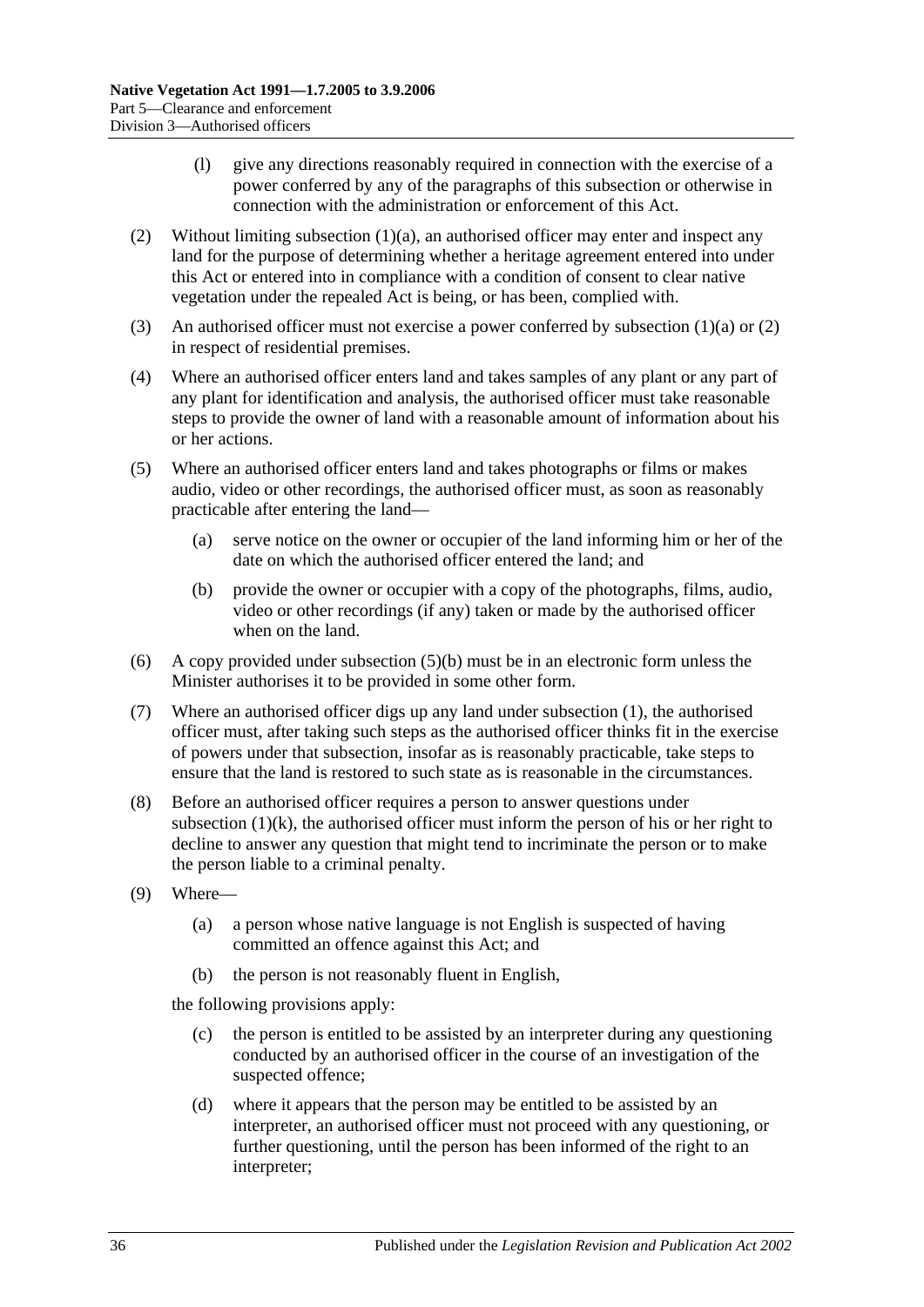- (e) if the person requests the assistance of an interpreter, an authorised officer must not proceed with any questioning, or further questioning, until an interpreter is present.
- (10) In the exercise of powers under this Act an authorised officer may be assisted by such persons as he or she considers necessary in the circumstances.
- <span id="page-36-1"></span>(11) An authorised officer may require an occupier of any land or a person apparently in charge of any plant, equipment, vehicle or other thing to give to the authorised officer or a person assisting the authorised officer such assistance as is reasonably required by the authorised officer for the effective exercise of powers conferred by this Act.
- (12) Where a person gives assistance to an authorised officer as required under [subsection](#page-36-1) (11), the person must, if he or she so requires, be reimbursed by the authorised officer or the Minister for any reasonable costs and expenses incurred in giving the assistance.

### <span id="page-36-0"></span>**33C—Issue of warrants**

- (1) Where, on the application of an authorised officer, a magistrate is satisfied that there are reasonable grounds to believe that the inspection of documents may provide information relevant to the administration or enforcement of this Act, the magistrate may issue a warrant authorising an authorised officer—
	- (a) to require a specified person to produce documents under section  $33B(1)(d)$ ; and
	- (b) to examine, copy and take extracts from those documents or to require a person to provide a copy of any of those documents under section [33B\(1\)\(e\).](#page-34-5)
- (2) Where, on the application of an authorised officer, a magistrate is satisfied that there are reasonable grounds to believe that a person may have committed a breach of this Act, the magistrate may issue a warrant authorising an authorised officer to take action under section [33B\(1\)\(h\).](#page-34-6)
- (3) An application for the issue of a warrant may be made either personally or by telephone.
- (4) The grounds of an application for a warrant must be verified by affidavit.
- (5) An application for the issue of a warrant may not be made by telephone unless in the opinion of the applicant a warrant is urgently required and there is insufficient time to make the application personally.
- (6) Where an application for the issue of a warrant is made by telephone, the following provisions apply:
	- (a) the applicant must inform the magistrate of his or her name and identify himself or herself as an authorised officer, and the magistrate, on receiving that information, is entitled to assume, without further inquiry, that the applicant is an authorised officer; and
	- (b) the applicant must inform the magistrate of the grounds on which he or she seeks the issue of the warrant; and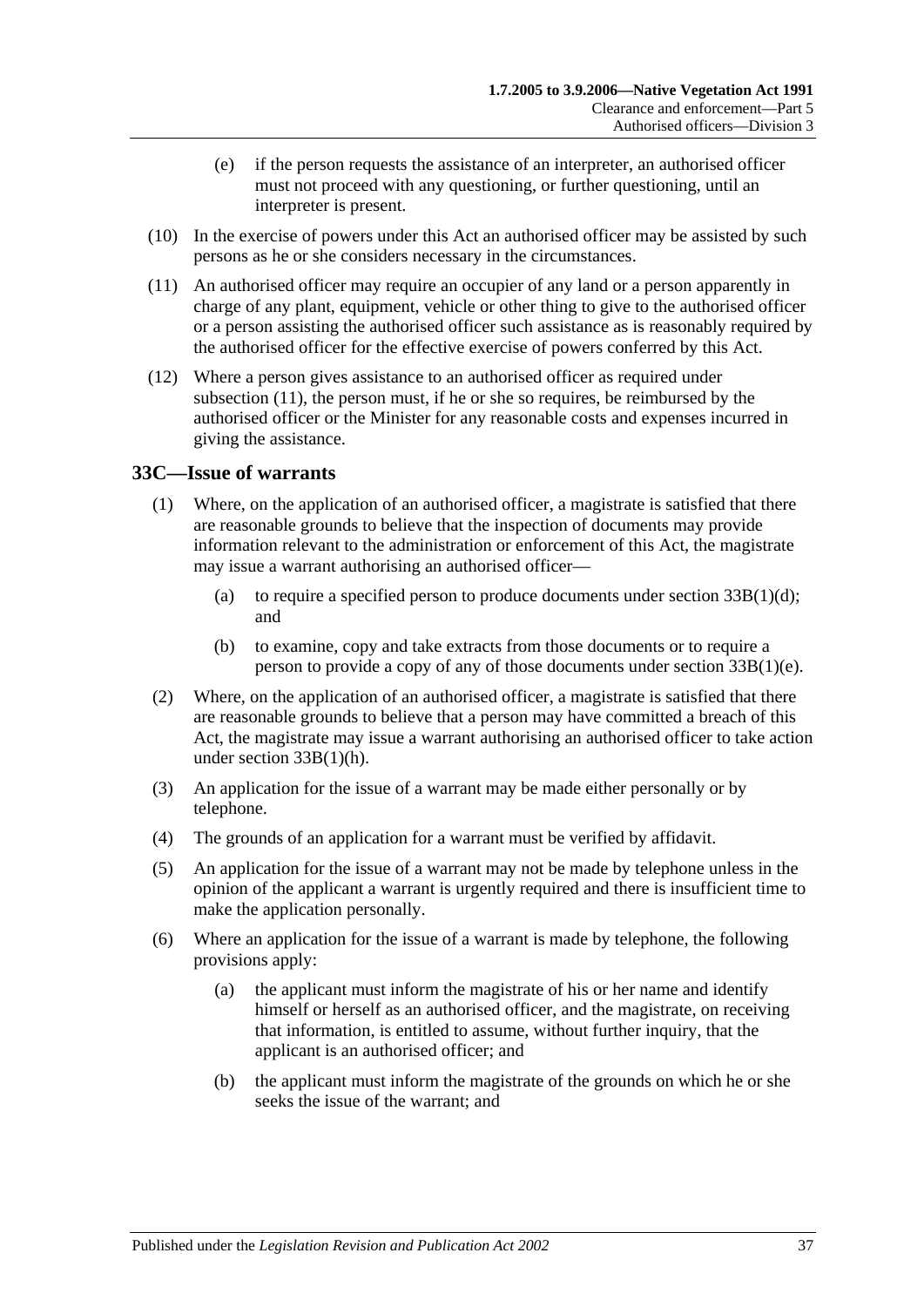- <span id="page-37-1"></span>(c) if it appears to the magistrate from the information furnished by the applicant that there are proper grounds for the issue of a warrant, the magistrate must inform the applicant of the facts on which he or she relies as grounds for the issue of the warrant, and must not proceed to issue the warrant unless the applicant undertakes to make an affidavit verifying those facts; and
- (d) if the applicant gives such an undertaking, the magistrate may then make out and sign a warrant, noting on the warrant the facts on which he or she relies as grounds for the issue of the warrant; and
- (e) the warrant will be taken to have been issued, and will come into force, when signed by the magistrate; and
- (f) the magistrate must inform the applicant of the terms of the warrant; and
- (g) the applicant must, as soon as practicable after the issue of the warrant, forward to the magistrate an affidavit verifying the facts referred to in [paragraph](#page-37-1) (c).
- (7) A magistrate by whom a warrant is issued must file the warrant, or a copy of the warrant, and the affidavit verifying the grounds on which the application for the warrant was made, in the ERD Court.
- (8) An authorised officer who executes a warrant must, as soon as practicable after execution of the warrant—
	- (a) prepare a notice in the prescribed form containing—
		- (i) his or her own name and a statement that he or she is an authorised officer under this Act; and
		- (ii) the name of the magistrate who issued the warrant and the date and time of its issue; and
		- (iii) a description of the authority conferred by the warrant; and
	- (b) give the notice to the person affected by the warrant.
- (9) A warrant, if not executed at the expiration of one month from the date of its issue, then expires.

#### <span id="page-37-4"></span><span id="page-37-0"></span>**33D—Provisions relating to seizure**

- <span id="page-37-3"></span><span id="page-37-2"></span>(1) Where a thing has been seized under this Division the following provisions apply:
	- (a) the thing must be held pending proceedings for an offence against this Act related to the thing seized, unless the Minister, on application, authorises its release to the person from whom it was seized, or to any person who had legal title to it at the time of its seizure, subject to such conditions as the Minister thinks fit (including conditions as to the giving of security for satisfaction of an order under [paragraph](#page-38-1) (b)(ii));
	- (b) where proceedings for an offence against this Act relating to the thing are instituted within the prescribed period after its seizure and the defendant is convicted or found guilty of the offence, the court may—
		- (i) order that it be forfeited to the Minister; or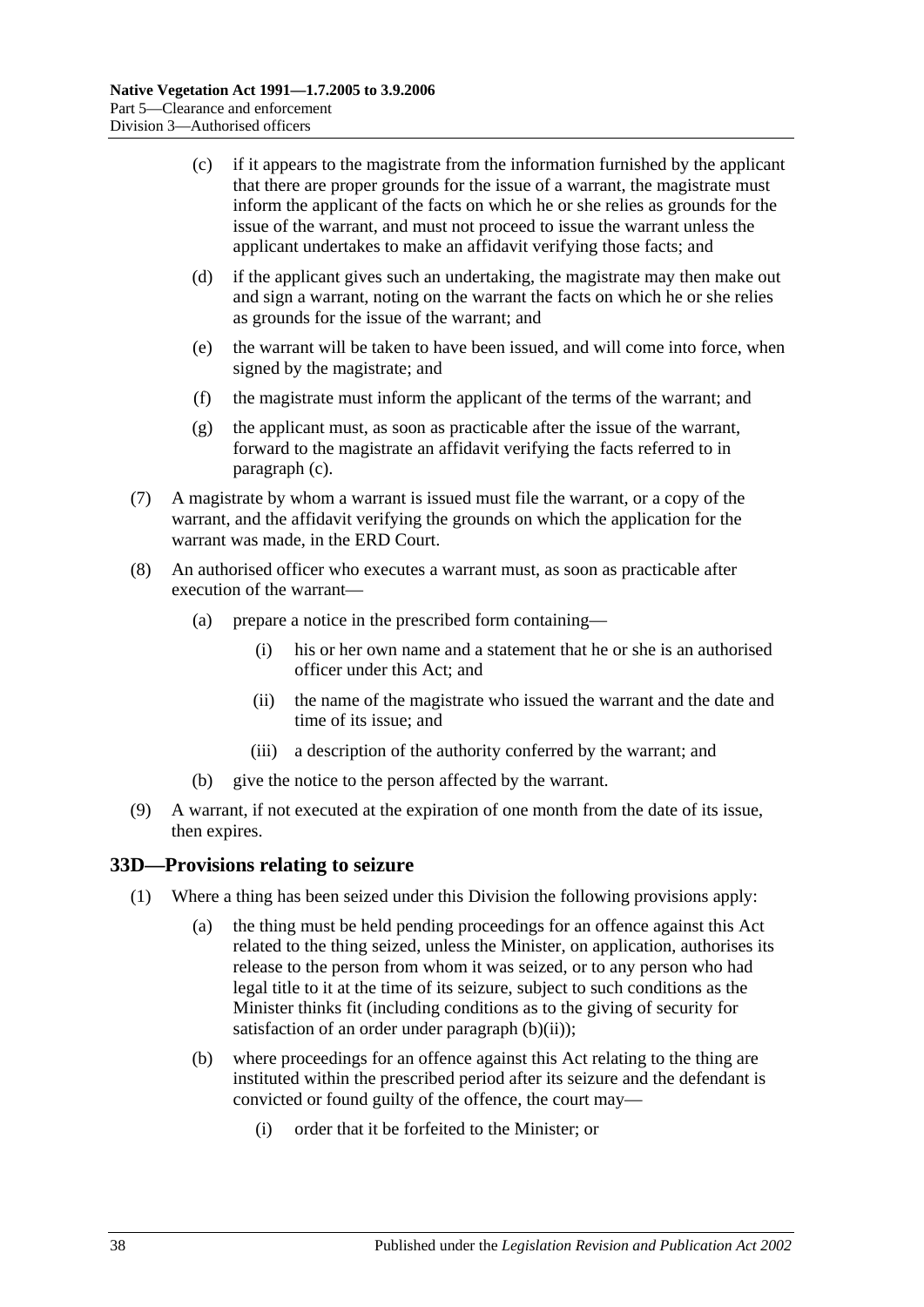- (ii) where it has been released pursuant to [paragraph](#page-37-2) (a)—order that it be forfeited to the Minister or that the person to whom it was released or the defendant pay to the Minister an amount equal to its market value at the time of its seizure, as the court thinks fit;
- <span id="page-38-1"></span>(c) where—
	- (i) proceedings are not instituted for an offence against this Act relating to the thing within the prescribed period after its seizure; or
	- (ii) proceedings have been so instituted and—
		- (A) the defendant is found not guilty of the offence; or
		- (B) the defendant is convicted or found guilty of the offence but no order for forfeiture is made under [paragraph](#page-37-3) (b),

then the person from whom the thing was seized, or any person with legal title to it, is entitled to recover from the Minister (if necessary, by action in a court of competent jurisdiction) the thing itself, or if it has been damaged or destroyed, compensation of an amount equal to its market value at the time of its seizure.

(2) In [subsection](#page-37-4)  $(1)$ —

*the prescribed period* means six months or such longer period as the ERD Court may, on application by the Minister, allow.

#### <span id="page-38-0"></span>**33E—Offence to hinder etc authorised officers**

- (1) A person who—
	- (a) hinders or obstructs an authorised officer, or a person assisting an authorised officer, in the exercise of powers conferred by this Act; or
	- (b) uses abusive, threatening or insulting language to an authorised officer, or a person assisting an authorised officer; or
	- (c) refuses or fails to comply with a requirement or direction of an authorised officer under this Division; or
	- (d) when required by an authorised officer under this Division to answer a question, refuses or fails to answer the question to the best of the person's knowledge, information and belief; or
	- (e) falsely represents, by words or conduct, that he or she is an authorised officer,

<span id="page-38-2"></span>is guilty of an offence.

Maximum penalty: \$5 000.

(2) A person who assaults an authorised officer, or a person assisting an authorised officer in the exercise of powers under this Act, is guilty of an offence.

Maximum penalty: \$10 000 or two years imprisonment or both.

(3) Despite [subsection](#page-38-2) (1)(d), a person is not obliged to answer a question under this Division if to do so might tend to incriminate the person or make the person liable to a criminal penalty.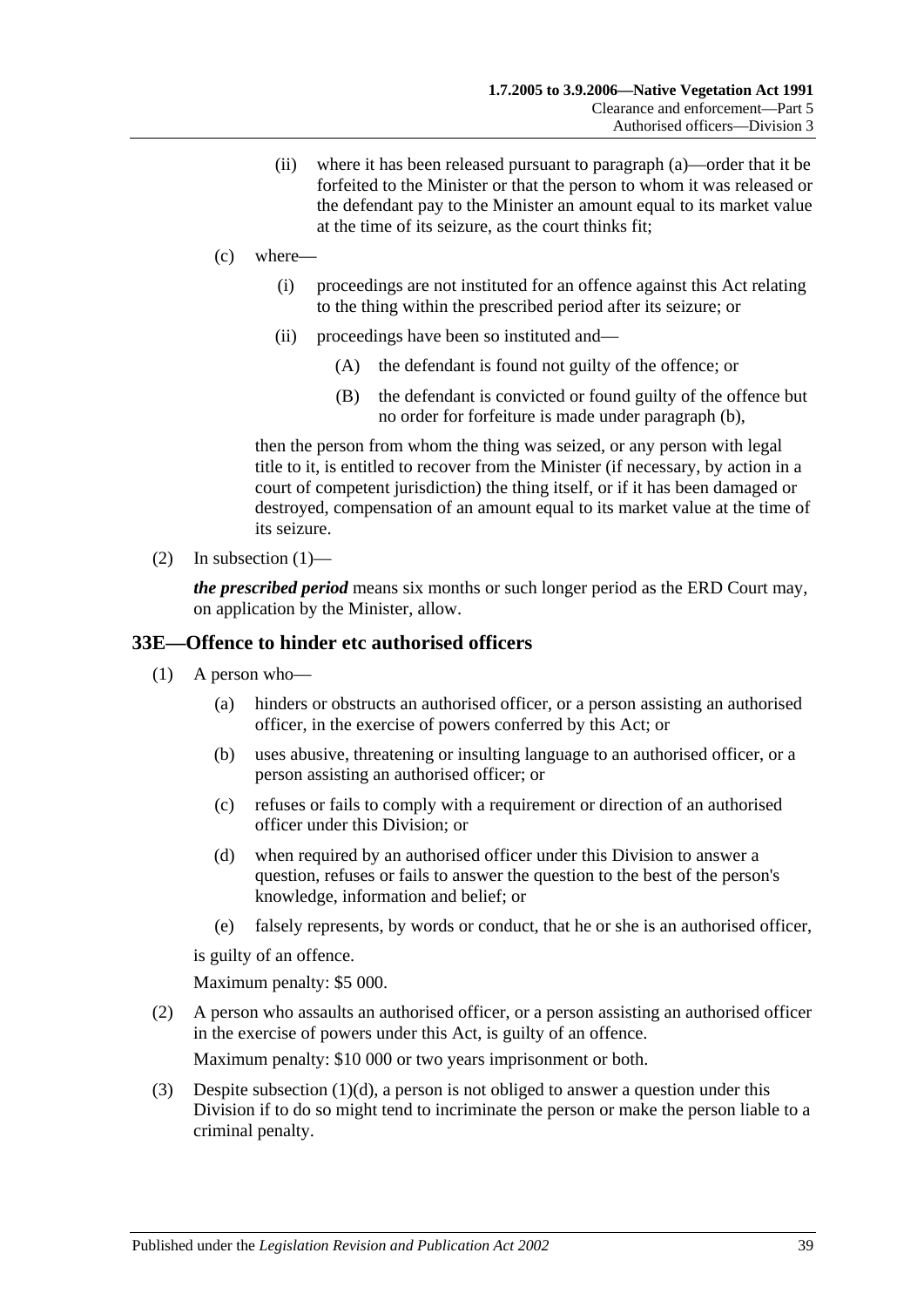#### <span id="page-39-0"></span>**33EA—Offences by authorised officers etc**

An authorised officer, or a person assisting an authorised officer, who—

- (a) addresses offensive language to any other person; or
- (b) without lawful authority, hinders or obstructs or uses or threatens to use force in relation to any other person,

is guilty of an offence.

Maximum penalty: \$5 000.

## <span id="page-39-1"></span>**Part 5A—Administrative appeals**

### <span id="page-39-3"></span><span id="page-39-2"></span>**33F—Right of appeal**

- (1) An applicant for consent to clear native vegetation may appeal to the ERD Court against a refusal by the Council on or after the commencement of this Part to grant the consent or against the imposition by the Council on or after the commencement of this Part of conditions on the consent.
- <span id="page-39-4"></span>(2) A person who has been given a written direction under [section](#page-31-0) 31E may appeal to the ERD Court against the direction.
- <span id="page-39-5"></span>(3) An appeal under [subsection](#page-39-3) (1) or [\(2\)](#page-39-4) must be instituted in the manner and form determined by the Court within the prescribed period after the appellant first has notice of the decision or direction appealed against or within such further time as the Court considers to be reasonable in the circumstances.
- (4) The prescribed period referred to in [subsection](#page-39-5) (3) is—
	- (a) in the case of an appeal under [subsection](#page-39-3) (1)—two months;
	- (b) in the case of an appeal under [subsection](#page-39-4) (2)—14 days after the direction is given to the appellant.
- (5) An appeal under [subsection](#page-39-3) (1) will be in the nature of a judicial review of an administrative decision on grounds relating to the practices or procedures of the Council that are recognised by administrative law (and not so as to allow in any respect a review of the merits of the decision).
- (6) On an appeal the Court may
	- (a) in the case of an appeal under [subsection](#page-39-3)  $(1)$ 
		- (i) affirm the decision appealed against; or
		- (ii) rescind the decision appealed against and remit the subject matter of the appeal to the Council for consideration or further consideration in accordance with any recommendations of the Court (but not so as to derogate from the ultimate discretion of the Council to refuse to grant a consent, or to impose conditions with respect to the granting of a consent);
	- (b) in the case of an appeal under [subsection](#page-39-4) (2)—
		- (i) affirm the direction appealed against; or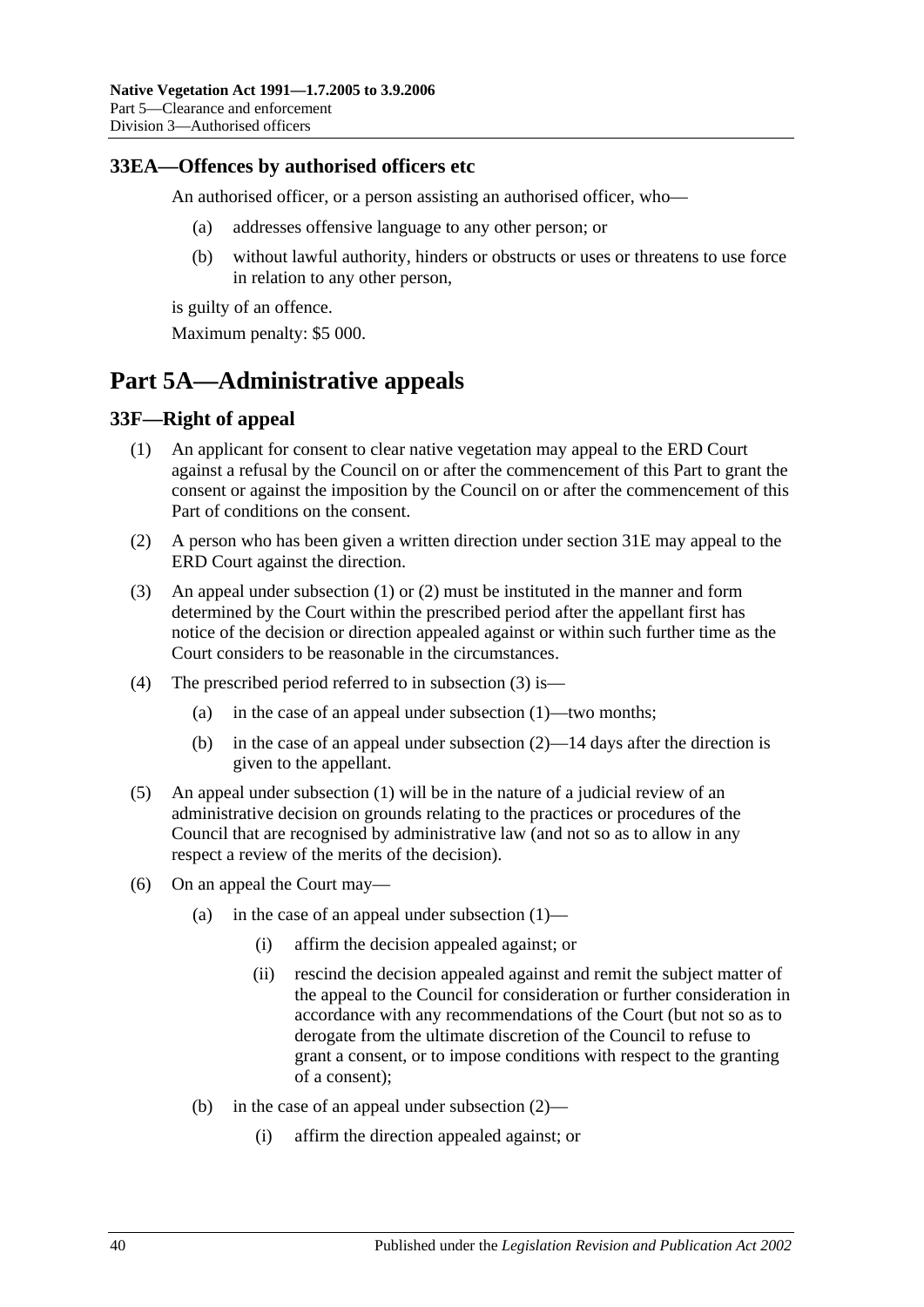- (ii) rescind the direction appealed against (but not so as to derogate from the ability of an authorised officer to give a further direction in an appropriate case after taking into account any relevant decision of the Court).
- (7) Despite subsection (1) of section 17 of the *[Environment, Resources and Development](http://www.legislation.sa.gov.au/index.aspx?action=legref&type=act&legtitle=Environment%20Resources%20and%20Development%20Court%20Act%201993)  [Court Act](http://www.legislation.sa.gov.au/index.aspx?action=legref&type=act&legtitle=Environment%20Resources%20and%20Development%20Court%20Act%201993) 1993*, a person cannot be joined under that subsection as a party to proceedings on an appeal under [subsection](#page-39-3) (1) of this section but the Court may, if it is of the opinion that there is some good reason for doing so, allow a person who is not a party to the proceedings to appear or be represented in the proceedings and, in so doing—
	- (a) produce documents and other materials; and
	- (b) make representations and submissions.

#### <span id="page-40-0"></span>**33G—Expiry of Part**

This Part will expire on 1 January 2007 (and any reference to an appeal under this Part in any other section of this Act will then have no effect).

## <span id="page-40-1"></span>**Part 5B—Interest and recovery of money**

#### <span id="page-40-4"></span><span id="page-40-2"></span>**33H—Interest**

- (1) Interest accrues on an amount payable to the Council under [sections](#page-30-1) 31D and [31E](#page-31-0) and on unpaid interest under those sections in accordance with the regulations.
- (2) A person who is liable to pay an amount under the provisions referred to in [subsection](#page-40-4) (1) is also liable to pay interest that accrues, or has accrued, on or in relation to that amount.
- (3) Regulations referred to in [subsection](#page-40-4) (1) may (without limiting their scope) prescribe the time from which interest accrues.

#### <span id="page-40-3"></span>**33I—Sale of land for non-payment**

- (1) Where an amount payable under this Act, or interest in relation to such an amount, is a first charge on land and has been unpaid for one year or more, the Council may sell the land.
- <span id="page-40-5"></span>(2) Before the Council sells land in pursuance of this section, it must serve notice on the owner and occupier of the land—
	- (a) stating the period for which the amount and interest have been unpaid; and
	- (b) stating the amount of the total liability for the amount and interest presently outstanding and charged on the land; and
	- (c) stating that if that amount is not paid in full within one month of service of the notice (or such longer time as the Council may allow), the Council intends to sell the land for non-payment of the amount and interest.
- (3) A copy of a notice must be served on the registered mortgagee or encumbrancee of the land (if any).
- (4) If the outstanding amount is not paid in full within the time allowed under [subsection](#page-40-5) (2), the Council may proceed to sell the land.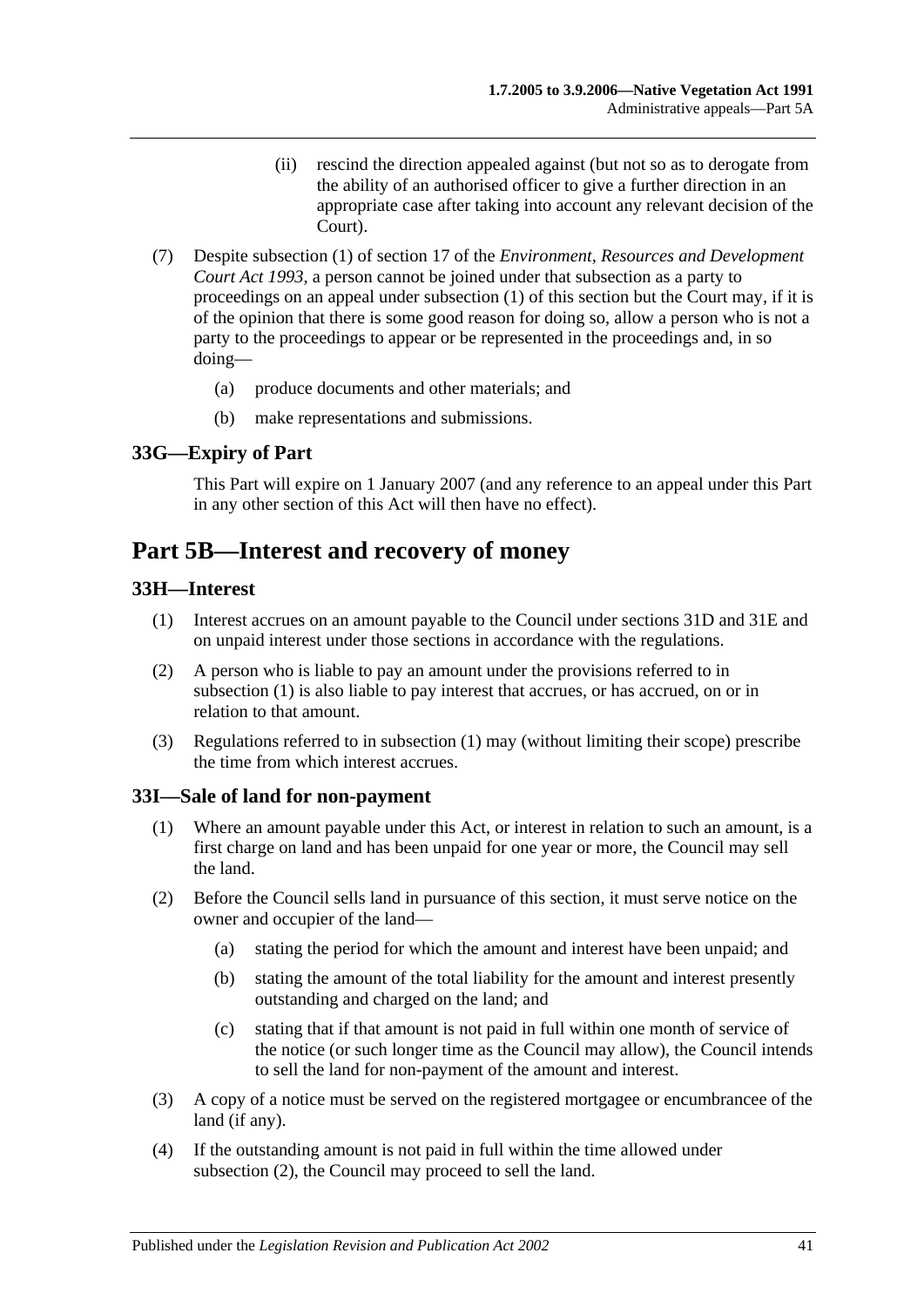- (5) The sale will, except in the case of land held from the Crown under a lease, licence or agreement to purchase, be by public auction (and the Council may set a reserve price for the purposes of the auction).
- (6) An auction under this section must be advertised on at least two separate occasions in a newspaper circulating generally throughout the State.
- (7) If, before the date of the auction, the outstanding amount and the costs incurred by the Council in proceeding under this section are paid to the Council, the Council must withdraw the land from auction.
- $(8)$  If—
	- (a) an auction fails; or
	- (b) the land is held from the Crown under a lease, licence or agreement to purchase,

the Minister may sell the land by private contract for the best price that he or she can reasonably obtain.

- (9) Any money received by the Council or the Minister in respect of the sale of land under this section will be applied as follows:
	- (a) firstly—in paying the costs of the sale and any other costs incurred in proceeding under this section;
	- (b) secondly—in discharging the liability for the amount and interest payable under this Act;
	- (c) thirdly—in discharging any liability to the Crown for rates, charges or taxes (including rates, charges or taxes that are a first charge on the land);
	- (d) fourthly—in discharging any liability to a council for rates or any other liability to a council in respect of the land;
	- (e) fifthly—in discharging any liabilities secured by registered mortgages, encumbrances or charges;
	- (f) sixthly—in discharging any other mortgages, encumbrances and charges of which the Council or the Minister (as the case may be) has notice;
	- (g) seventhly—in payment to the former owner of the land.
- (10) If the former owner cannot be found after making reasonable inquiries as to his or her whereabouts, an amount payable to the former owner must be dealt with as unclaimed money under the *[Unclaimed Moneys Act](http://www.legislation.sa.gov.au/index.aspx?action=legref&type=act&legtitle=Unclaimed%20Moneys%20Act%201891) 1891*.
- <span id="page-41-0"></span>(11) Where land is sold by the Council or the Minister in pursuance of this section, an instrument of transfer executed by the Council or the Minister (as the case may be) will operate to vest title to the land in the purchaser.
- (12) The title vested in a purchaser under [subsection](#page-41-0) (11) will be free of—
	- (a) all mortgages and charges; and
	- (b) except in the case of land held from the Crown under lease or licence—all leases and licences,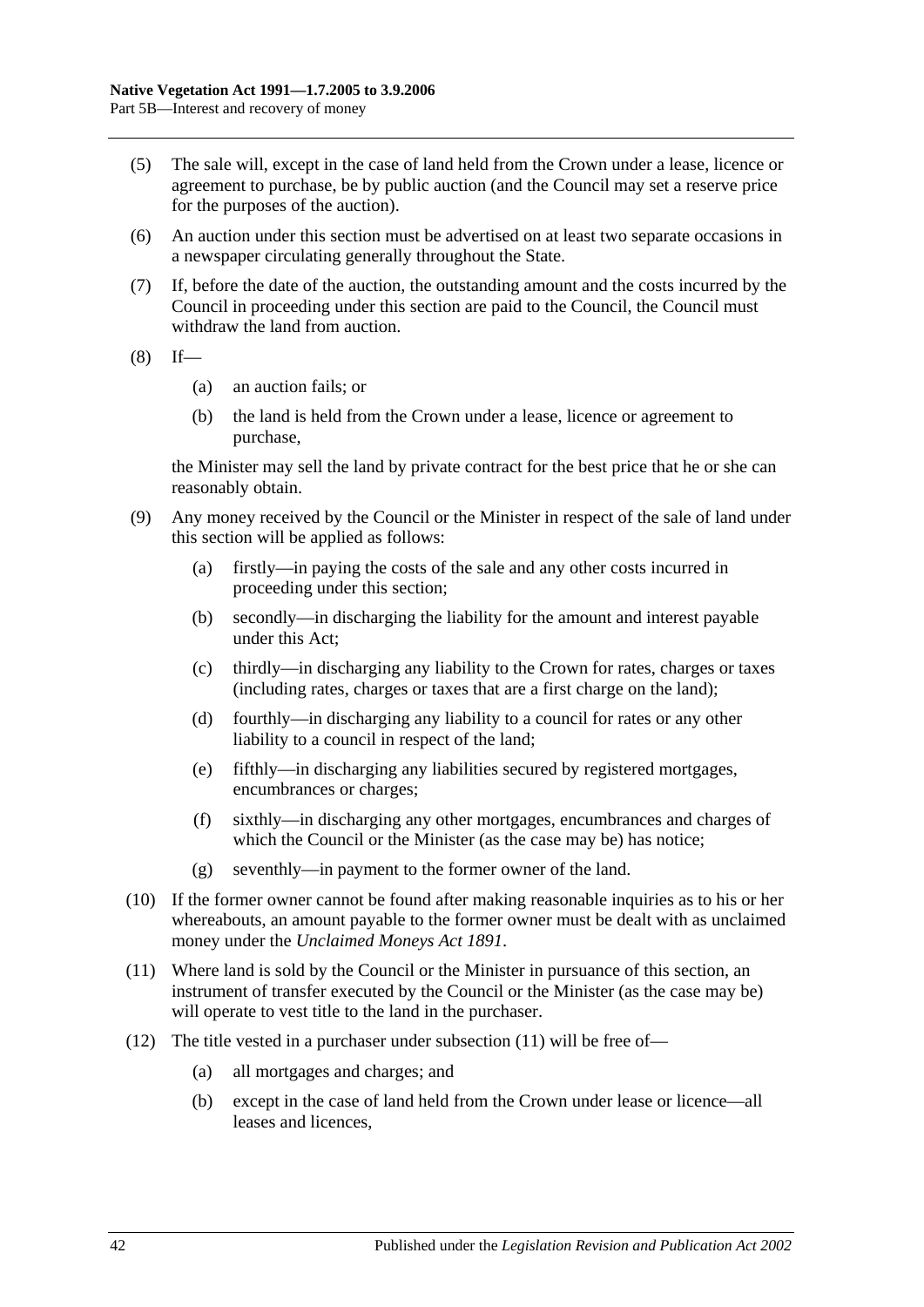(and the Registrar-General, when registering or enrolling an instrument of transfer to vest title in the purchaser, must discharge any caveat relating to the land, and may make any note or endorsement, or take any other action in relation to any instrument, certificate, register or record, as the Registrar-General thinks fit).

- (13) An instrument of transfer passing title to land in pursuance of a sale under this section must, when lodged with the Registrar-General for registration or enrolment, be accompanied by a statutory declaration made by the presiding member of the Council stating that the requirements of this section in relation to the sale of the land have been observed.
- (14) Where it is not reasonably practicable to obtain the duplicate certificate of title to land that is sold in pursuance of this section, the Registrar-General may register the transfer despite the non-production of the duplicate, but in that event he or she must cancel the existing certificate of title for the land and issue a new certificate in the name of the transferee.
- (15) A reference in this section to land, or title to land, held from the Crown under lease, licence or agreement to purchase, is a reference to the interest of the lessee, licensee or purchaser in the land.

## <span id="page-42-0"></span>**Part 6—Miscellaneous**

### <span id="page-42-1"></span>**33J—Constitution of Environment, Resources and Development Court**

The following provisions apply, subject to section [31A\(8\),](#page-28-4) in respect of the constitution of the ERD Court when exercising jurisdiction under this Act:

- (a) the Court may be constituted in a manner provided by the *[Environment,](http://www.legislation.sa.gov.au/index.aspx?action=legref&type=act&legtitle=Environment%20Resources%20and%20Development%20Court%20Act%201993)  [Resources and Development Court Act](http://www.legislation.sa.gov.au/index.aspx?action=legref&type=act&legtitle=Environment%20Resources%20and%20Development%20Court%20Act%201993) 1993* or may, if the Senior Judge of the Court so determines, be constituted of a Judge and one commissioner;
- (b) the provisions of the *[Environment, Resources and Development Court](http://www.legislation.sa.gov.au/index.aspx?action=legref&type=act&legtitle=Environment%20Resources%20and%20Development%20Court%20Act%201993)  Act [1993](http://www.legislation.sa.gov.au/index.aspx?action=legref&type=act&legtitle=Environment%20Resources%20and%20Development%20Court%20Act%201993)* apply in relation to the Court constituted of a Judge and one commissioner in the same way as in relation to a full bench of the Court;
- (c) the Court may not be constituted of or include a commissioner unless—
	- (i) in a case where only one commissioner is to sit (whether alone or with another member or members of the Court)—the commissioner; or
	- (ii) in any other case—at least one commissioner,

is a commissioner who has been specifically designated by the Governor as a person who has wide practical knowledge of, and experience in, the preservation and management of native vegetation.

#### <span id="page-42-2"></span>**34—Evidentiary provisions etc**

(1) An allegation in enforcement proceedings under [Part 5 Division 2](#page-26-1) or in proceedings for an offence against this Act that vegetation is, or was, comprised of a plant or plants of a species indigenous to South Australia must be accepted as proved in the absence of proof to the contrary.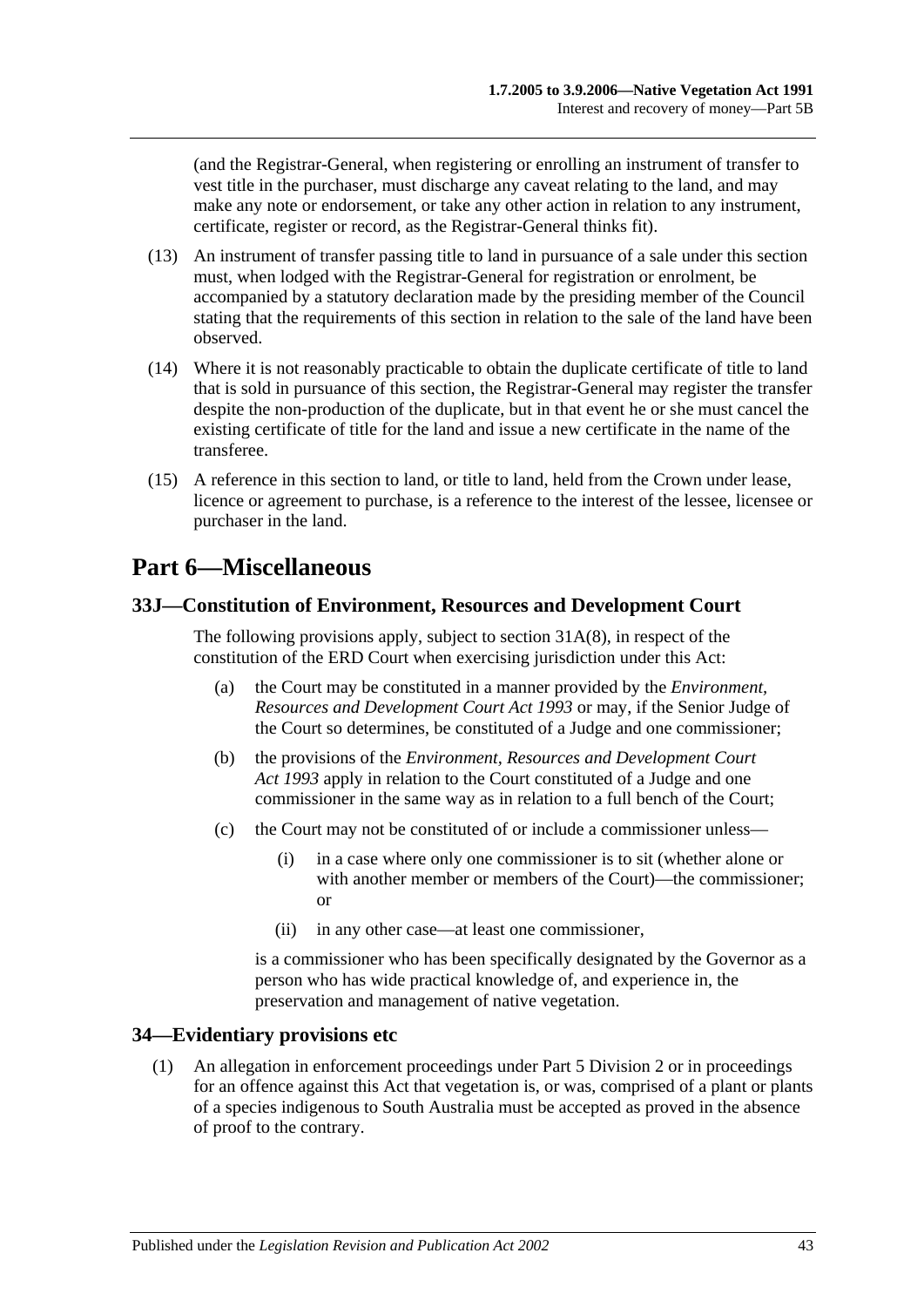- (2) Where in enforcement proceedings under [Part 5 Division 2](#page-26-1) or in proceedings for an offence against this Act it is proved that vegetation has been cleared, it must be presumed in the absence of proof to the contrary that the vegetation was cleared by the owner and occupier of the land on which it is or was growing or is or was situated.
- (3) It must be presumed in enforcement proceedings under [Part 5 Division 2](#page-26-1) and in proceedings for an offence against this Act, in the absence of proof to the contrary, that vegetation to which the proceedings relate was not intentionally sown or planted by a person.
- (3a) Where in enforcement proceedings under [Part 5 Division 2](#page-26-1) or in proceedings for an offence against this Act it appears that an alleged fact has been determined by the use of an electronic, sonic, optical, mechanical or other device by an authorised officer or person assisting an authorised officer, the alleged fact must be accepted as proved in the absence of proof to the contrary.
- (4) In any legal proceedings, an apparently genuine document appearing to be a copy of a heritage agreement certified by the Minister, is, in the absence of proof to the contrary, proof of the agreement and its terms.

#### <span id="page-43-0"></span>**35—Proceedings for an offence**

- (1) Proceedings for a summary offence against this Act must be commenced—
	- (a) within 4 years of the date on which the offence is alleged to have been committed; or
	- (b) in exceptional circumstances, with the authorisation of the Minister—within 6 years of the date on which the offence is alleged to have been committed.
- (3) An apparently genuine document purporting to be under the hand of the Minister and to authorise the commencement of proceedings for an offence against this Act must be accepted in legal proceedings, in the absence of proof to the contrary, as proof of the authorisation.
- (4) A penalty payable in respect of an offence against this Act must be paid into the Fund.
- (5) An authorised officer cannot issue an expiation notice to a person alleged to have committed an offence against this Act unless the authorised officer has referred the matter to the Council and the Council has specifically authorised the issuing of the notice.

#### <span id="page-43-1"></span>**36—Assessment of costs and expenses**

For the purposes of this Act, the costs and expenses that have been or would be incurred by the Council in taking any action are to be assessed by reference to the reasonable costs and expenses that would have been or would be incurred in having the action taken by independent contractors engaged for that purpose.

#### <span id="page-43-2"></span>**38—Vicarious liability**

For the purposes of this Act, an act or omission of an employee or agent will be taken to be the act or omission of the employer or principal unless it is proved that the act or omission did not occur in the course of the employment or agency.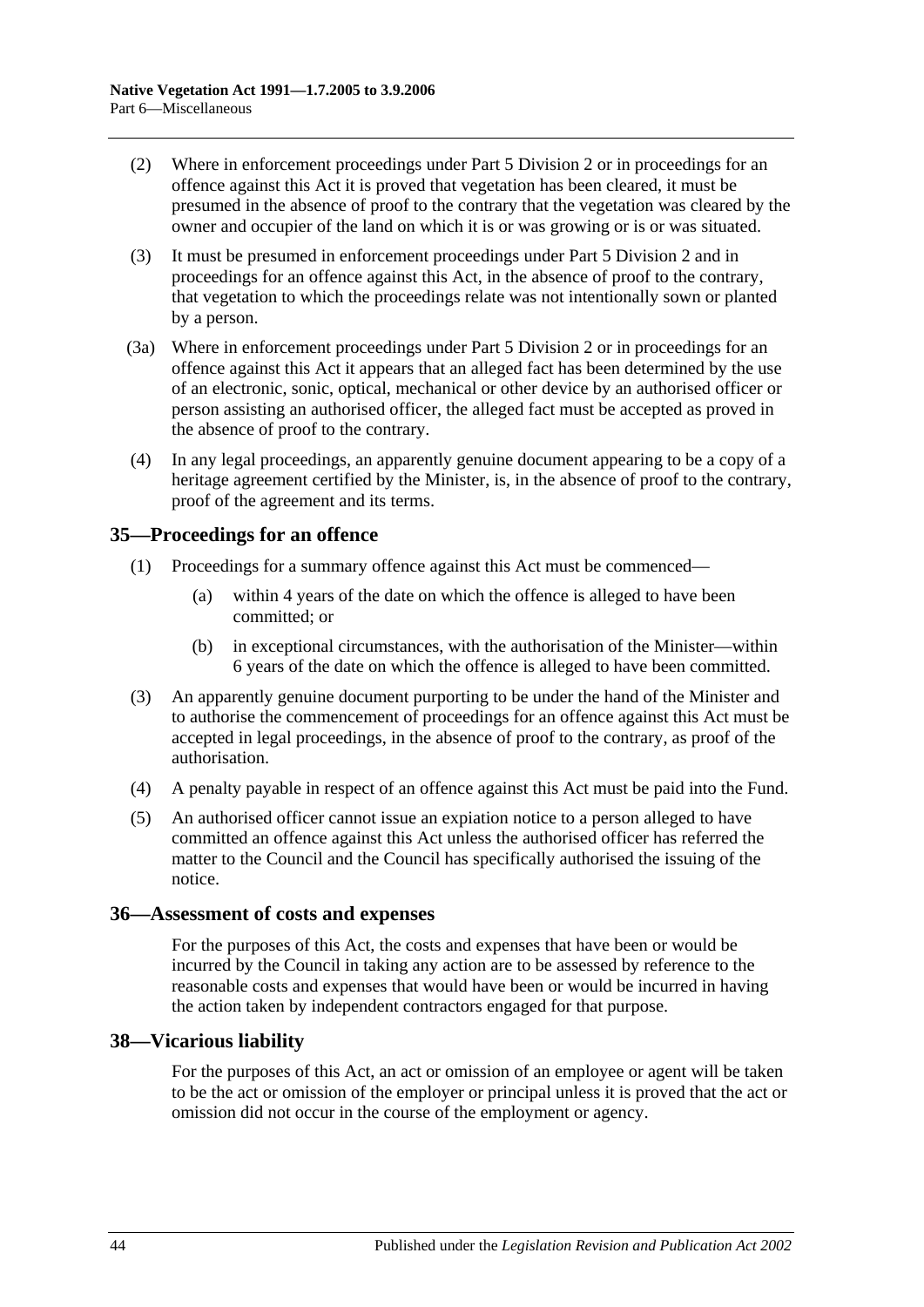#### <span id="page-44-0"></span>**39—Offences by bodies corporate**

Where a body corporate is guilty of an offence against this Act, each member of the governing body, and the manager, of the body corporate are guilty of an offence and liable to the same penalty as is prescribed for the principal offence.

#### <span id="page-44-1"></span>**40—General defence**

It is a defence to a charge of an offence against this Act if the defendant proves that the alleged offence was not committed intentionally and did not result from any failure on the part of the defendant to take reasonable care to avoid the commission of the offence.

#### <span id="page-44-2"></span>**40A—Register of applications**

- (1) The Council must maintain a public register of applications for consent to clear vegetation received by the Council under [Part 5.](#page-18-0)
- (2) The register must include—
	- (a) the name and address of the applicant; and
	- (b) the date of the application and the date on which the application was received by the Council; and
	- (c) a description of the application; and
	- (d) the location and a description of the land to which the application relates; and
	- (e) when it is made, the decision made by the Council in relation to the application; and
	- (f) any other information required by the regulations.
- (3) The register is to be made available for inspection, without fee, during ordinary office hours at the principal office of the Council.
- (4) The Council must ensure that the register can be inspected at a website determined by the Council (but is not required to have available for inspection at the website information relating to an application received by the Council before the commencement of this section unless the Council has that information in the form of electronic data).

#### <span id="page-44-3"></span>**40B—Ministerial power of delegation**

- (1) The Minister may delegate to a body or person (including a person for the time being holding or acting in a specified office or position) a function or power of the Minister under this Act.
- (2) A delegation under this section—
	- (a) must be by instrument in writing; and
	- (b) may be absolute or conditional; and
	- (c) does not derogate from the power of the Minister to act in any matter; and
	- (d) is revocable at will.
- (3) A function or power delegated under this section may, if the instrument of delegation so provides, be further delegated.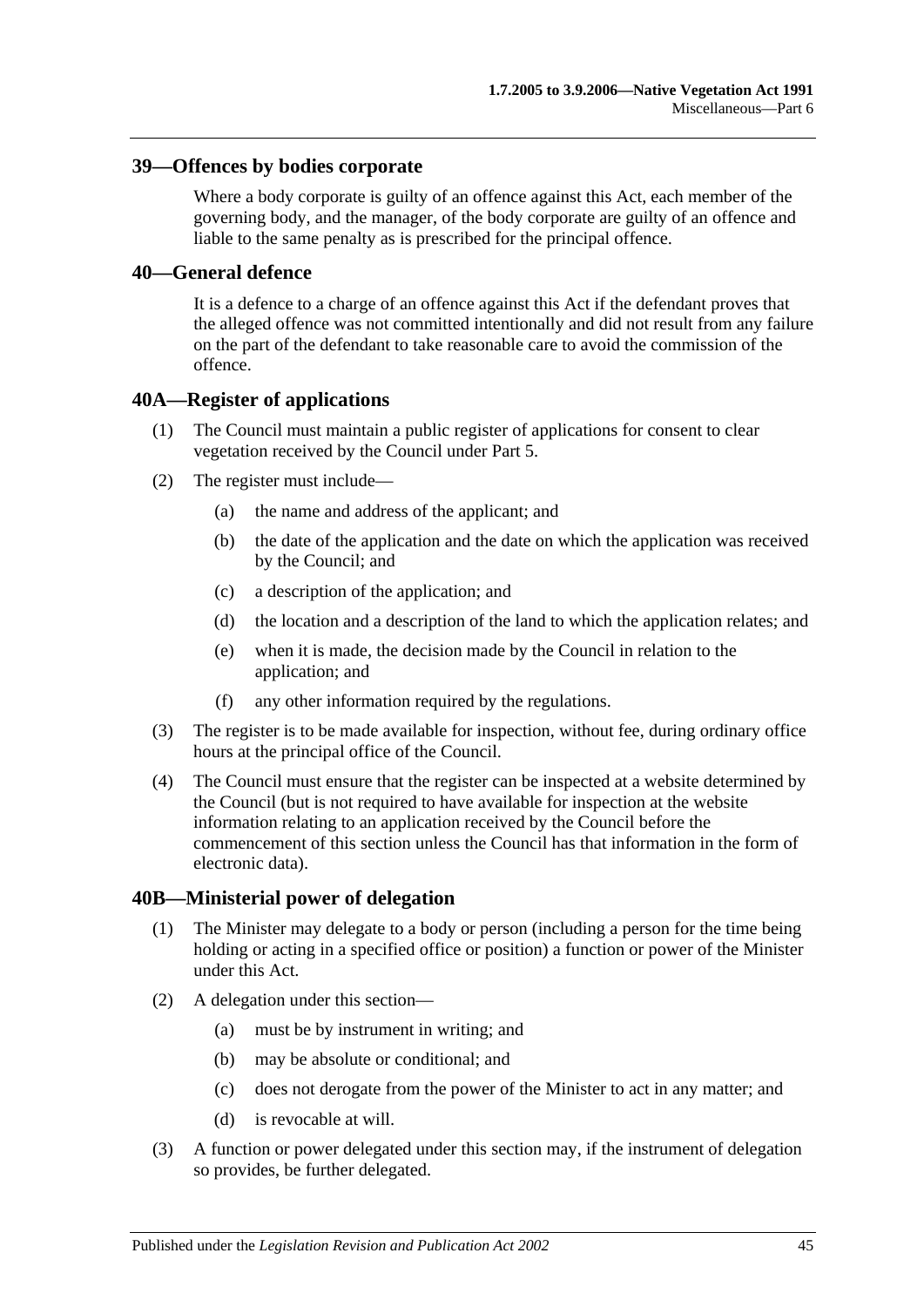#### <span id="page-45-0"></span>**41—Regulations**

- (1) The Governor may make such regulations as are contemplated by this Act, or as are necessary or expedient for the purposes of this Act.
- (2) In particular regulations may—
	- (a) amend [Schedule 1;](#page-45-1)
	- (b) prescribe and provide for the payment of fees (and provide that the amount of a fee may be prescribed as the Minister's estimate of the cost of the service provided);
	- (c) provide that money, or specified categories of money, standing to the credit of the Fund, is to be used or made available for a purpose or purposes specified by the regulations;
	- (d) empower the Council, or any other person to whom fees are payable, to remit payment of the whole or part of the fees;
	- (e) fix expiation fees, not exceeding \$500, for alleged offences against this Act.
- (3) Any such regulations—
	- (a) may apply generally throughout the State or be limited in application to a particular area; and
	- (b) may operate by reference to any factor or combination of factors and, in particular, may operate by reference to the direction or opinion of a person or body named for that purpose in the regulation; and
	- (c) may refer to or incorporate, wholly or partially and with or without modification, a code, standard, policy or other document prepared or published by a prescribed body, either as in force at the time the regulations are made or as in force from time to time.

## <span id="page-45-1"></span>**Schedule 1—Principles of native vegetation clearance**

#### <span id="page-45-2"></span>**1—Principles of clearance of native vegetation**

Native vegetation should not be cleared if, in the opinion of the Council—

- (a) it comprises a high level of diversity of plant species; or
- (b) it has significance as a habitat for wildlife; or
- (c) it includes plants of a rare, vulnerable or endangered species; or
- (d) the vegetation comprises the whole, or a part, of a plant community that is rare, vulnerable or endangered; or
- (e) it is significant as a remnant of vegetation in an area which has been extensively cleared; or
- (f) it is growing in, or in association with, a wetland environment; or
- (g) it contributes significantly to the amenity of the area in which it is growing or is situated; or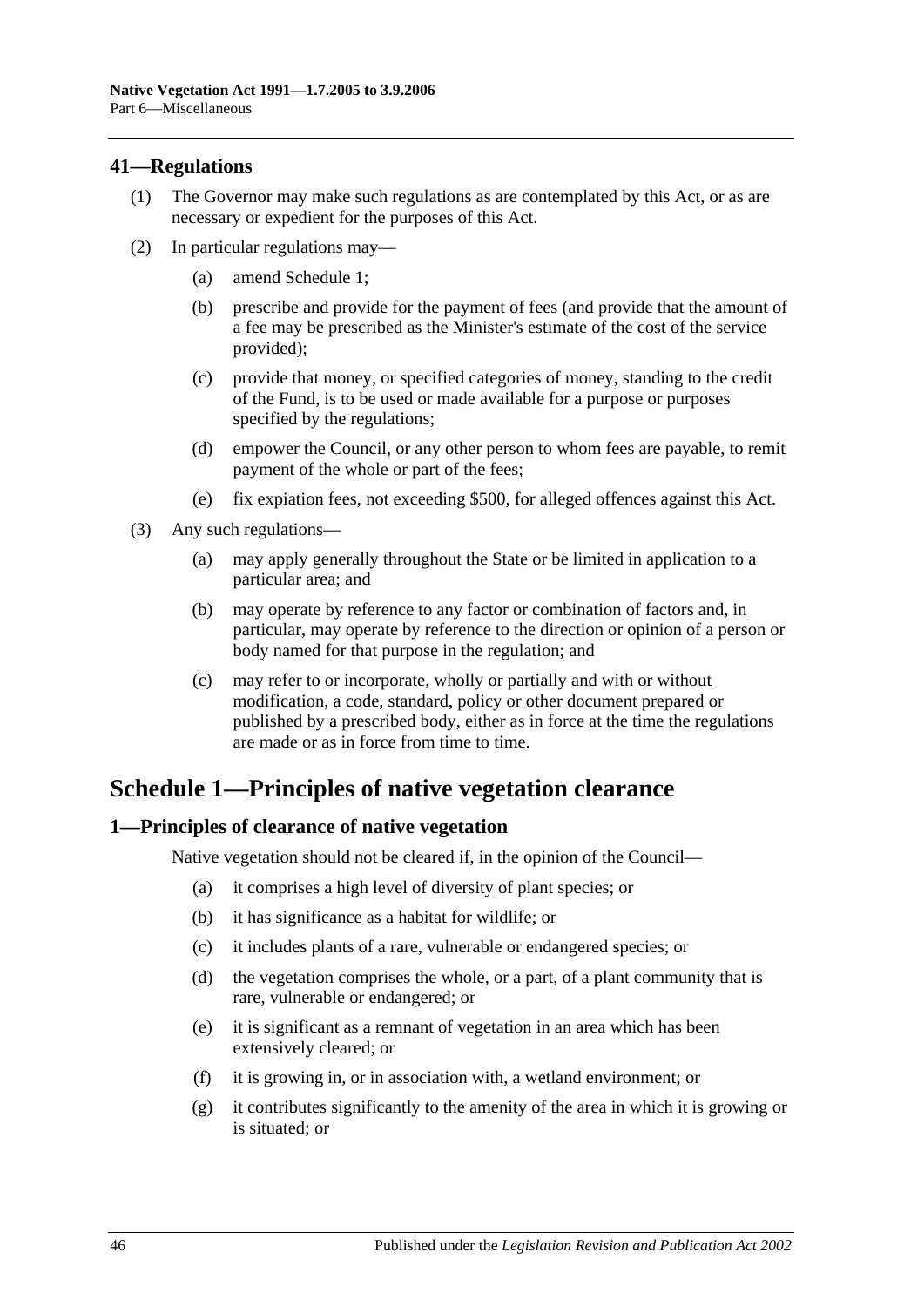- (h) the clearance of the vegetation is likely to contribute to soil erosion or salinity in an area in which appreciable erosion or salinisation has already occurred or, where such erosion or salinisation has not yet occurred, the clearance of the vegetation is likely to cause appreciable soil erosion or salinity; or
- (i) the clearance of the vegetation is likely to cause deterioration in the quality of surface or underground water; or
- (j) the clearance of the vegetation is likely to cause, or exacerbate, the incidence or intensity of flooding; or
- $(k)$
- (i) after clearance the land will be used for a particular purpose; and
- (ii) the regional NRM board for the NRM region where the land is situated has, as part of its NRM plan under the *[Natural Resources](http://www.legislation.sa.gov.au/index.aspx?action=legref&type=act&legtitle=Natural%20Resources%20Management%20Act%202004)  [Management Act](http://www.legislation.sa.gov.au/index.aspx?action=legref&type=act&legtitle=Natural%20Resources%20Management%20Act%202004) 2004*, assessed—
	- (A) the capability and preferred uses of the land; and
	- (B) the condition of the land; and
- (iii) according to that assessment the use of the land for that purpose cannot be sustained; or
- (l) the clearance of the vegetation would cause significant harm to the River Murray within the meaning of the *[River Murray Act](http://www.legislation.sa.gov.au/index.aspx?action=legref&type=act&legtitle=River%20Murray%20Act%202003) 2003*; or
- (m) the clearance of vegetation would cause significant harm to the Adelaide Dolphin Sanctuary.

#### <span id="page-46-0"></span>**2—Interpretation**

In this Schedule, unless the contrary intention appears—

*endangered species* means a species of plant for the time being appearing in Part 2 of Schedule 7 of the *[National Parks and Wildlife Act](http://www.legislation.sa.gov.au/index.aspx?action=legref&type=act&legtitle=National%20Parks%20and%20Wildlife%20Act%201972) 1972*;

*plant community* means plants of a species indigenous to South Australia growing in association with one another and forming a group that is distinct from other plant communities;

*rare species* means a species of plant for the time being appearing in Part 2 of Schedule 9 of the *[National Parks and Wildlife Act](http://www.legislation.sa.gov.au/index.aspx?action=legref&type=act&legtitle=National%20Parks%20and%20Wildlife%20Act%201972) 1972*;

*vulnerable species* means a species of plant for the time being appearing in Part 2 of Schedule 8 of the *[National Parks and Wildlife Act](http://www.legislation.sa.gov.au/index.aspx?action=legref&type=act&legtitle=National%20Parks%20and%20Wildlife%20Act%201972) 1972*;

*wildlife* has the same meaning as in the *[National Parks and Wildlife Act](http://www.legislation.sa.gov.au/index.aspx?action=legref&type=act&legtitle=National%20Parks%20and%20Wildlife%20Act%201972) 1972*.

## <span id="page-46-1"></span>**Schedule 2—Transitional provisions**

- 2 (1) Where an application made on or before 12 February 1991 to the Native Vegetation Authority under the repealed Act for consent to clear native vegetation had not been determined by the Authority before the repeal of Part 5 of the repealed Act—
	- (a) the repealed Act will continue to apply to, and in relation to, that application to the exclusion of this Act; and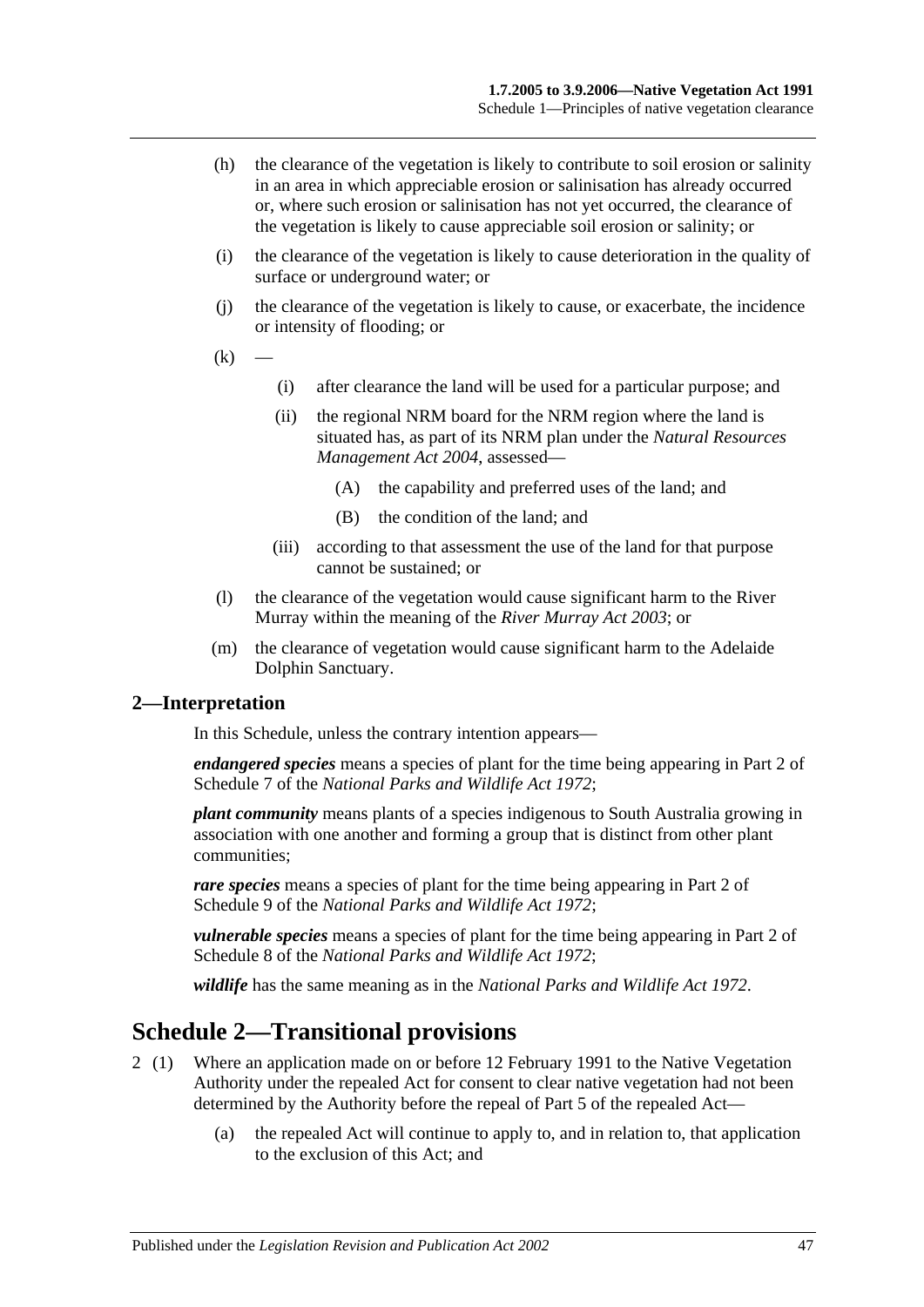- (b) where the application is refused or is granted subject to conditions, Part 5 of the repealed Act will apply for the benefit of the owner of the land but a claim for the payment of money under that Part must be made within two years of the Authority's decision on which the claim is based.
- (2) Where an application made on or after 13 February 1991 to the Native Vegetation Authority under the repealed Act for consent to clear native vegetation had not been determined by the Authority at the commencement of this Act, the repealed Act (excluding Part 5) will continue to apply to, and in relation to, that application to the exclusion of this Act.
- (3) A person who, immediately before the repeal of Part 5 of the repealed Act, had the right—
	- (a) to claim the payment of money under that Part; or
	- (b) to require the Minister to enter into a heritage agreement and then claim the payment of money under that Part,

is entitled to exercise those rights within two years of the repeal of that Part.

- (4) A condition attached to the Authority's consent granted under the repealed Act (whether before or after the commencement of this Act) may be enforced under this Act as if it were attached to consent granted under this Act.
- (5) The Native Vegetation Authority continues in existence as if the repealed Act had not been repealed for the purpose of administering the repealed Act (whether pursuant to section 16 of the *[Acts Interpretation Act](http://www.legislation.sa.gov.au/index.aspx?action=legref&type=act&legtitle=Acts%20Interpretation%20Act%201915) 1915* or to this clause) and, if necessary, new appointments may be made to it.
- 3 The party to heritage agreements made before the commencement of this Act and referred to in those agreements as "the Minister" will, after the commencement of this Act, be taken to be the Minister who is, for the time being, responsible for the administration of this Act.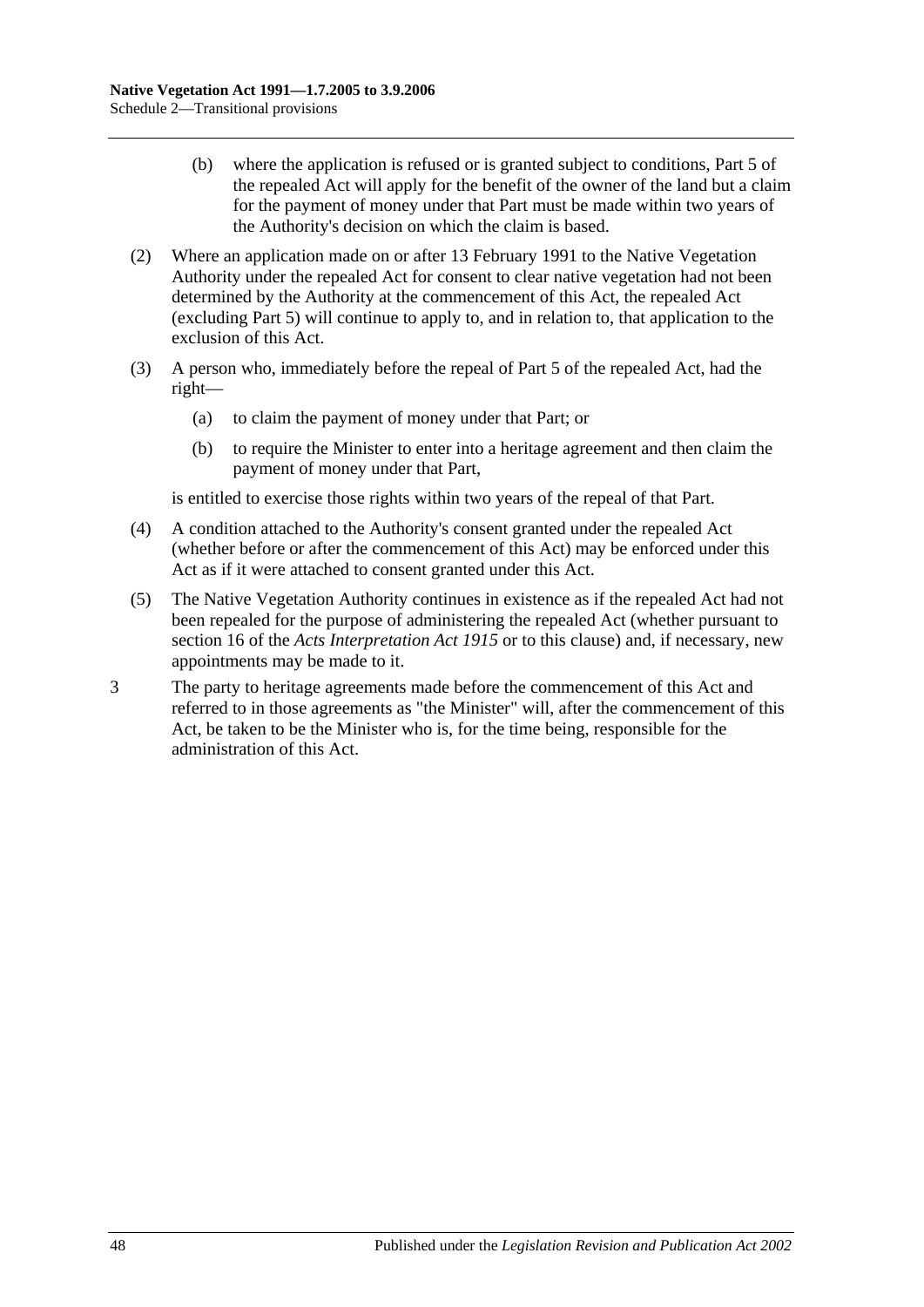## <span id="page-48-0"></span>**Legislative history**

### **Notes**

- Amendments of this version that are uncommenced are not incorporated into the text.
- Please note—References in the legislation to other legislation or instruments or to titles of bodies or offices are not automatically updated as part of the program for the revision and publication of legislation and therefore may be obsolete.
- Earlier versions of this Act (historical versions) are listed at the end of the legislative history.
- For further information relating to the Act and subordinate legislation made under the Act see the Index of South Australian Statutes or www.legislation.sa.gov.au.

## **Legislation repealed by principal Act**

The *Native Vegetation Act 1991* repealed the following:

*Native Vegetation Management Act 1985*

## **Legislation amended by principal Act**

The *Native Vegetation Act 1991* amended the following:

*South Australian Heritage Act 1978*

## **Principal Act and amendments**

New entries appear in bold.

| Year | N <sub>o</sub> | Title                                                                                    | Assent     | Commencement                                                                                                                                                                                                                         |
|------|----------------|------------------------------------------------------------------------------------------|------------|--------------------------------------------------------------------------------------------------------------------------------------------------------------------------------------------------------------------------------------|
| 1991 | 16             | <b>Native Vegetation Act 1991</b>                                                        | 18.4.1991  | 18.4.1991 (Gazette 18.4.1991 p1294)                                                                                                                                                                                                  |
| 1993 | 56             | Heritage Act 1993                                                                        | 27.5.1993  | 15.1.1994 (Gazette 27.10.1993 p1890)                                                                                                                                                                                                 |
| 2000 | 88             | Development (System Improvement<br>Program) Amendment Act 2000 as<br>amended by 44/2002  | 21.12.2000 | Sch 1 (cl 4)—21.12.2002 (s $7(5)$ Acts<br><i>Interpretation Act 1915</i> )                                                                                                                                                           |
| 2001 | 16             | Statutes Amendment (Avoidance of<br>Duplication of Environmental<br>Procedures) Act 2001 | 17.5.2001  | Pt 5 (s 7)—14.6.2001 ( <i>Gazette 14.6.2001</i><br><i>p</i> 2221)                                                                                                                                                                    |
| 2002 | 44             | <b>Native Vegetation (Miscellaneous)</b><br>Amendment Act 2002                           | 12.12.2002 | 19.12.2002 (Gazette 19.12.2002 p4736)<br>except ss $3(b)$ , (d)—(f), 4—14, 16—19,<br>$21-24$ , s 33F(1), (4)(a), (5), (6)(a) & (7)<br>(as inserted by $s$ 29), 32, 35, 36 and<br>Sch-25.8.2003 (Gazette 21.8.2003)<br><i>p</i> 3276) |
| 2003 | 35             | River Murray Act 2003                                                                    | 31.7.2003  | Sch (cl 15)-24.11.2003 (Gazette<br>20.11.2003 p4203)                                                                                                                                                                                 |
| 2004 | 23             | Statutes Amendment (Courts) Act<br>2004                                                  | 8.7.2004   | Sch 1-1.9.2004 (Gazette 26.8.2004)<br><i>p3402</i> )                                                                                                                                                                                 |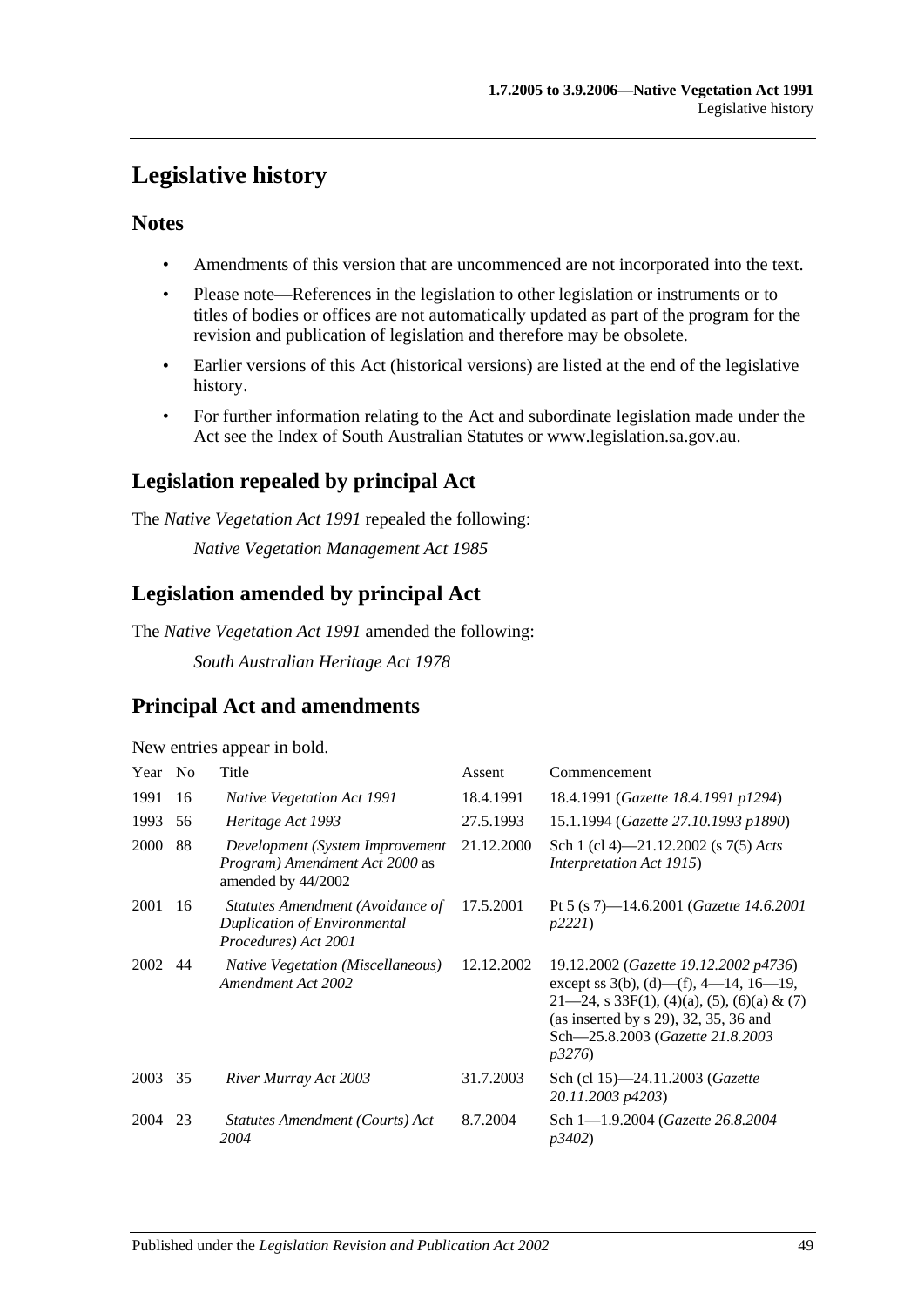| 2004 34 |     | <b>Natural Resources Management Act 5.8.2004</b><br>2004                                |           | Sch 4 (cll 26(1) & 27(1), (2) –2.9.2004<br>(Gazette 2.9.2004 p3545); Sch 4 (cll 24,<br>$25, 26(2)$ - (4), $27(3)$ - (5) &<br>28)-1.7.2005 (Gazette 30.6.2005 p2093) |
|---------|-----|-----------------------------------------------------------------------------------------|-----------|---------------------------------------------------------------------------------------------------------------------------------------------------------------------|
| 2005 5  |     | Adelaide Dolphin Sanctuary Act<br>2005                                                  | 14.4.2005 | Sch 2 (cll 49–53)–1.7.2005 (Gazette<br>$2.6.2005$ p1684)                                                                                                            |
| 2005 20 |     | <b>Statutes Amendment (Environment 9.6.2005</b><br>and Conservation Portfolio) Act 2005 |           | Pt 4 (ss $25 \& 26$ ) & Sch 4-23.6.2005<br>(Gazette 23.6.2005 p1901)                                                                                                |
| 2006    | -17 | Statutes Amendment (New Rules of<br>Civil Procedure) Act 2006                           | 6.7.2006  | Pt 53 (s 171)—4.9.2006 ( <i>Gazette</i><br>17.8.2006 p2831)                                                                                                         |

## **Provisions amended**

New entries appear in bold.

Entries that relate to provisions that have been deleted appear in italics.

| Provision                                                              | How varied                                         | Commencement |  |
|------------------------------------------------------------------------|----------------------------------------------------|--------------|--|
| Long title                                                             | amended by 44/2002 Sch                             | 25.8.2003    |  |
| Pt1                                                                    |                                                    |              |  |
| s <sub>2</sub>                                                         | deleted by 44/2002 Sch                             | 25.8.2003    |  |
| s <sub>3</sub>                                                         |                                                    |              |  |
| $s \; 3(1)$                                                            |                                                    |              |  |
| <b>Sanctuary</b>                                                       | Adelaide Dolphin inserted by 5/2005 Sch 2 cl 49(1) | 1.7.2005     |  |
|                                                                        | biological diversity deleted by 20/2005 s 25       | 23.6.2005    |  |
| or biodiversity                                                        | biological diversity inserted by 20/2005 s 25      | 23.6.2005    |  |
| breach                                                                 | inserted by $44/2002$ s $3(a)$                     | 19.12.2002   |  |
| building                                                               | inserted by $44/2002$ s $3(a)$                     | 19.12.2002   |  |
| conciliator                                                            | deleted by $44/2002 s 3(b)$                        | 25.8.2003    |  |
| <b>ERD Court</b>                                                       | inserted by $44/2002$ s 3(c)                       | 19.12.2002   |  |
|                                                                        | heritage agreement deleted by 56/1993 Sch 2        | 15.1.1994    |  |
| <b>Minister for the</b><br><b>Adelaide Dolphin</b><br><b>Sanctuary</b> | inserted by 5/2005 Sch 2 cl 49(2)                  | 1.7.2005     |  |
| land                                                                   | substituted by $44/2002$ s 3(d)                    | 25.8.2003    |  |
| Murray-Darling<br>Basin                                                | inserted by 35/2003 Sch cl 15(a)                   | 24.11.2003   |  |
| native vegetation                                                      | amended by $44/2002$ s 3(e)                        | 25.8.2003    |  |
|                                                                        | amended by 35/2003 Sch cl 15(b)                    | 24.11.2003   |  |
| <b>NRM</b> region                                                      | inserted by 34/2004 Sch 4 cl 24(1)                 | 1.7.2005     |  |
| owner                                                                  | amended by 44/2002 s 3(f), Sch                     | 25.8.2003    |  |
| <b>River Murray</b><br>Protection Area                                 | inserted by $35/2003$ Sch cl $15(c)$               | 24.11.2003   |  |
| soil conservation<br>district                                          | deleted by 34/2004 Sch 4 cl 24(2)                  | 1.7.2005     |  |
| s3A                                                                    | inserted by 44/2002 s 4                            | 25.8.2003    |  |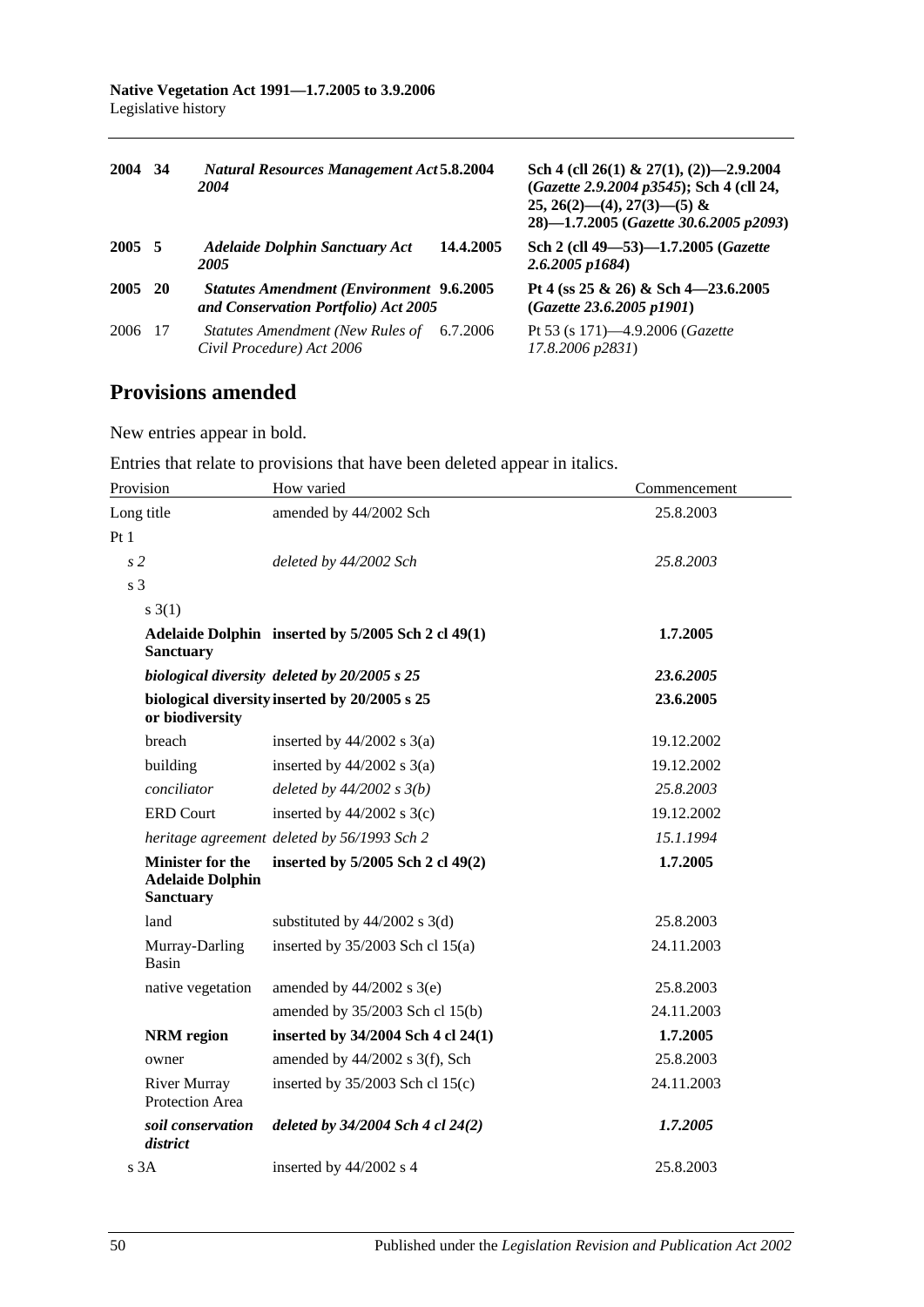| s <sub>4</sub>        |                                                                      |            |
|-----------------------|----------------------------------------------------------------------|------------|
| s(4(2)                | substituted by 44/2002 s 5                                           | 25.8.2003  |
| s $4(2a)$ — $(2c)$    | inserted by 44/2002 s 5                                              | 25.8.2003  |
| Pt 2                  |                                                                      |            |
| s <sub>6</sub>        | amended by 44/2002 s 6                                               | 25.8.2003  |
| Pt 3                  |                                                                      |            |
| Pt 3 Div 1            |                                                                      |            |
| $\sqrt{s}$ 8          |                                                                      |            |
| s(1)                  | amended by 44/2002 s 7, Sch                                          | 25.8.2003  |
|                       | amended by 34/2004 Sch 4 cl 25                                       | 1.7.2005   |
| s(3)                  | amended by 44/2002 Sch                                               | 25.8.2003  |
| $s \, 8(5)$           | deleted by 44/2002 Sch                                               | 25.8.2003  |
| s 11                  |                                                                      |            |
| s 11(2)               | amended by 44/2002 Sch                                               | 25.8.2003  |
| s 13                  | amended by 44/2002 Sch                                               | 25.8.2003  |
| s <sub>14</sub>       |                                                                      |            |
| s 14(1)               | s 14 amended by 88/2000 Sch 1 cl 4(c), (d)                           | 21.12.2002 |
|                       | s 14 amended and redesignated as s 14(1) by<br>$44/2002$ s 8(a), (b) | 25.8.2003  |
| s $14(2)$ and $(3)$   | inserted by $44/2002$ s $8(b)$                                       | 25.8.2003  |
| s 15                  |                                                                      |            |
| s $15(5a)$ and $(5b)$ | inserted by 44/2002 s 9                                              | 25.8.2003  |
| s $15(6)$ and $(7)$   | amended by 44/2002 Sch                                               | 25.8.2003  |
| s 15(8)               | inserted by $35/2003$ Sch cl 15(d)                                   | 24.11.2003 |
| s 15(9)               | inserted by 5/2005 Sch 2 cl 50                                       | 1.7.2005   |
| s <sub>16</sub>       |                                                                      |            |
| s16(2)                | amended by 44/2002 Sch                                               | 25.8.2003  |
| Pt3 Div2              | deleted by 44/2002 s 10                                              | 25.8.2003  |
| Pt 3 Div 3            |                                                                      |            |
| s 21                  |                                                                      |            |
| $s\ 21(3)$            | amended by $44/2002$ s $11(a)$                                       | 25.8.2003  |
| s21(3a)               | inserted by $44/2002$ s $11(b)$                                      | 25.8.2003  |
| $s \, 21(6)$          | substituted by $44/2002$ s $11(c)$                                   | 25.8.2003  |
| $s\,21(7)$            | inserted by $44/2002$ s $11(c)$                                      | 25.8.2003  |
| Pt 4                  | heading substituted by 44/2002 s 12                                  | 25.8.2003  |
| Pt 4 Div 1            | heading inserted by 44/2002 s 12                                     | 25.8.2003  |
| s 23                  | substituted by 56/1993 Sch 2                                         | 15.1.1994  |
| $s\,23(1)$            | substituted by 44/2002 s 13                                          | 25.8.2003  |
| s 23A                 | inserted by 56/1993 Sch 2                                            | 15.1.1994  |
| s 23A(3)              | amended by 44/2002 Sch                                               | 25.8.2003  |
| $s$ 23 $B$            | inserted by 56/1993 Sch 2                                            | 15.1.1994  |
| $s\,23B(3)$           | amended by 44/2002 s 14                                              | 25.8.2003  |
| $s$ 23 $C$            | inserted by 56/1993 Sch 2                                            | 15.1.1994  |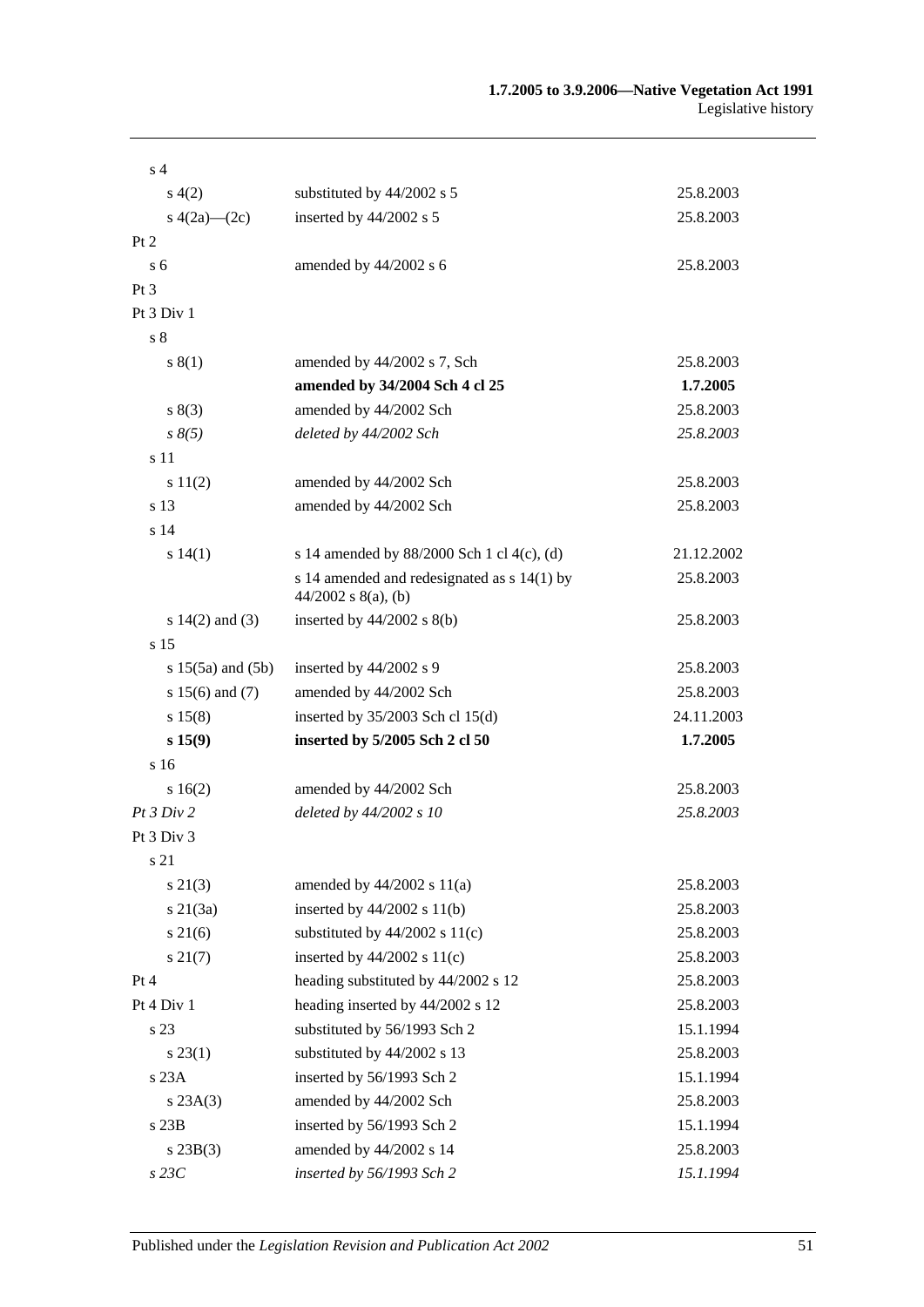|                           | deleted by 44/2002 s 15                                            | 19.12.2002 |
|---------------------------|--------------------------------------------------------------------|------------|
| Pt 4 Div 2                | inserted by 44/2002 s 16                                           | 25.8.2003  |
| Pt 4 Div 3                | heading inserted by 44/2002 s 17                                   | 25.8.2003  |
| s 24                      |                                                                    |            |
| $s\,24(1a)$               | inserted by $44/2002$ s $18(a)$                                    | 25.8.2003  |
| $s\,24(4)$                | amended by 44/2002 s 18(b)                                         | 25.8.2003  |
| s <sub>25</sub>           |                                                                    |            |
| s 25(1)                   | substituted by $34/2004$ Sch 4 cl 26(1)                            | 2.9.2004   |
| s 25(2)                   | amended by 44/2002 s 19(a)                                         | 25.8.2003  |
|                           | amended by 35/2003 Sch cl 15(e)                                    | 24.11.2003 |
|                           | amended by 34/2004 Sch 4 cl 26(2)                                  | 1.7.2005   |
|                           | (d) deleted by $34/2004$ Sch 4 cl $26(3)$                          | 1.7.2005   |
| $s \; 25(3a)$             | inserted by $35/2003$ Sch cl 15(f)                                 | 24.11.2003 |
| s 25(3b)                  | inserted by 5/2005 Sch 2 cl 51(1)                                  | 1.7.2005   |
| $s \; 25(4)$              | amended by 44/2002 s 19(b)                                         | 25.8.2003  |
| $s 25(5a)$ and $(5b)$     | inserted by $44/2002$ s 19(c)                                      | 25.8.2003  |
| s 25(5c)                  | inserted by $44/2002$ s 19(c)                                      | 25.8.2003  |
|                           | substituted by $35/2003$ Sch cl $15(g)$                            | 24.11.2003 |
|                           | substituted by 34/2004 Sch 4 cl 26(4)                              | 1.7.2005   |
|                           | substituted by $5/2005$ Sch 2 cl $51(2)$                           | 1.7.2005   |
| $Pt\,5$                   | heading substituted by 44/2002 Sch                                 | 25.8.2003  |
| Pt 5 Div 1                |                                                                    |            |
| s 26                      |                                                                    |            |
| s $26(1)$ and $(2)$       | amended by $44/2002$ s $20(a)$                                     | 19.12.2002 |
| $s \; 26(2a)$             | inserted by $44/2002$ s $20(b)$                                    | 19.12.2002 |
| $s \; 26(3)$              |                                                                    |            |
| the prescribed<br>period  | inserted by $44/2002$ s $20(c)$                                    | 19.12.2002 |
|                           | the prescribed rate amended by 44/2002 Sch                         | 25.8.2003  |
| s 27                      |                                                                    |            |
| $s \, 27(1)$              | s 27 amended and redesignated as s 27(1) by<br>44/2002 s 21(a)-(c) | 25.8.2003  |
| $s \frac{27(2) - (6)}{ }$ | inserted by $44/2002$ s $21(c)$                                    | 25.8.2003  |
| s 28                      |                                                                    |            |
| $s\,28(2)$                | amended by 44/2002 Sch                                             | 25.8.2003  |
| $s\,28(3)$                | amended by 44/2002 s 22(a), (b)                                    | 25.8.2003  |
| $s\,28(4)$ (7)            | inserted by $44/2002$ s $22(c)$                                    | 25.8.2003  |
| s 29                      |                                                                    |            |
| $s\,29(1)$                | amended by 34/2004 Sch 4 cl 27(1)                                  | 2.9.2004   |
| $s\,29(4a)$               | inserted by 34/2004 Sch 4 cl 27(2)                                 | 2.9.2004   |
| $s\,29(5)$                | substituted by 34/2004 Sch 4 cl 27(3)                              | 1.7.2005   |
| $s\,29(7)$                | deleted by 34/2004 Sch 4 cl 27(4)                                  | 1.7.2005   |
| $s\,29(8)$                | substituted by 34/2004 Sch 4 cl 27(5)                              | 1.7.2005   |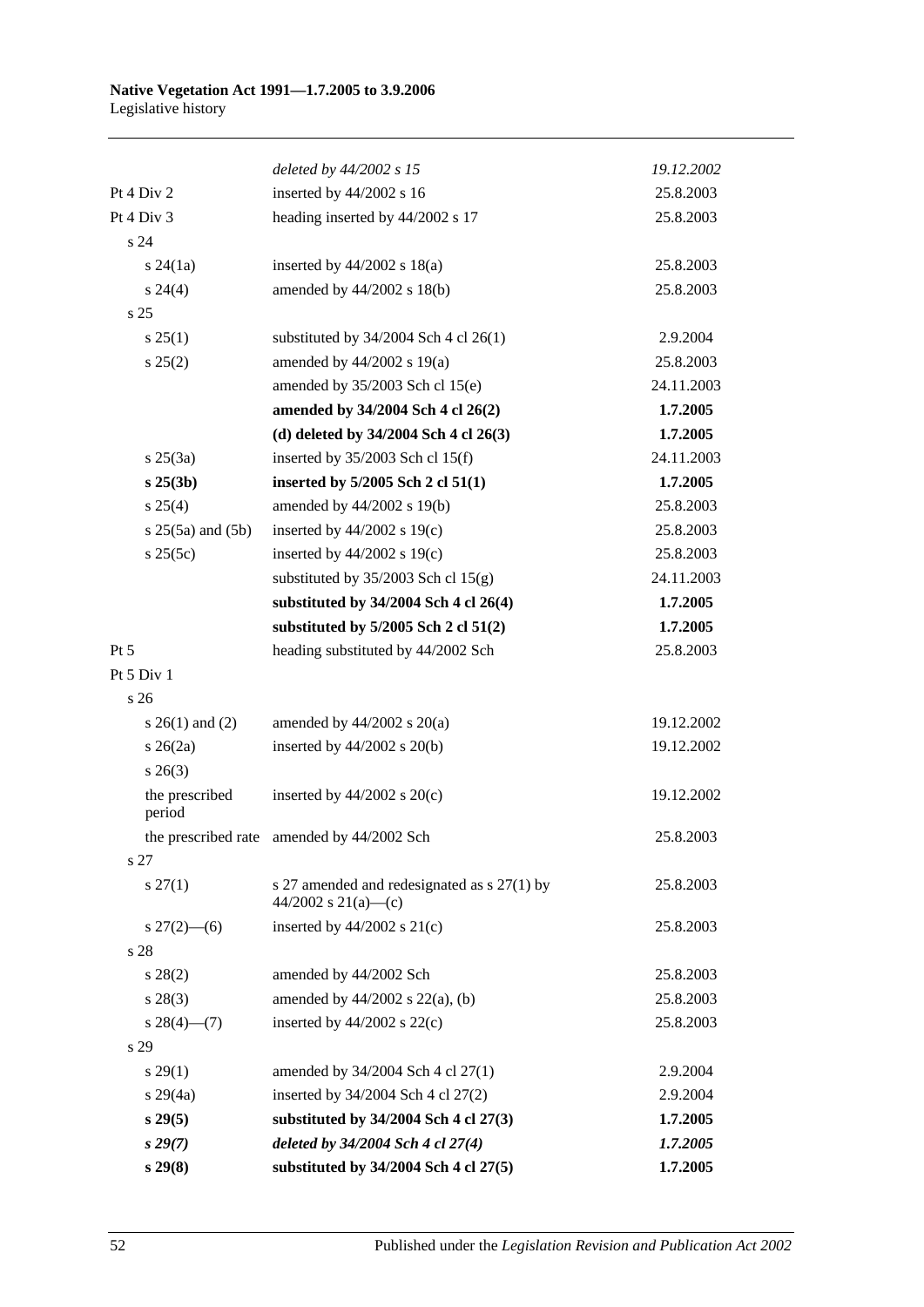| s 29(9a)             | inserted by $35/2003$ Sch cl 15(h)   | 24.11.2003 |
|----------------------|--------------------------------------|------------|
| s 29(9b) and (9c)    | inserted by 5/2005 Sch 2 cl 52       | 1.7.2005   |
| $s\,29(10)$          | substituted by $44/2002$ s $23(a)$   | 25.8.2003  |
| $s\,29(11)$          | substituted by $44/2002$ s $23(a)$   | 25.8.2003  |
|                      | amended by 20/2005 s 26(1)           | 23.6.2005  |
| $s\,29(12)$          | deleted by $44/2002$ s $23(a)$       | 25.8.2003  |
|                      | inserted by $20/2005$ s $26(2)$      | 23.6.2005  |
| $s\,29(15)$          | deleted by $44/2002 s 23(b)$         | 25.8.2003  |
| s 29(17)             | inserted by 88/2000 Sch 1 cl 4(e)    | 21.12.2002 |
| s 29A                | inserted by 16/2001 s 7              | 14.6.2001  |
| s 30                 | substituted by 44/2002 s 24          | 25.8.2003  |
| s 30A                | inserted by 44/2002 s 24             | 25.8.2003  |
| Pt 5 Div 2           |                                      |            |
| s 31                 | substituted by 44/2002 s 25          | 19.12.2002 |
| ss 31A-31F           | inserted by 44/2002 s 25             | 19.12.2002 |
| s 32                 |                                      |            |
| $s \, 32(1)$         | amended by 44/2002 s 26              | 19.12.2002 |
| s 33                 |                                      |            |
| $s \, 33(1)$         | amended by 44/2002 s 27              | 19.12.2002 |
| Pt 5 Div 3           | inserted by 44/2002 s 28             | 19.12.2002 |
| Pt 5A                | inserted by 44/2002 s 29             | 19.12.2002 |
|                      | will expire: s 33G                   | (1.1.2007) |
| Pt 5B                | inserted by 44/2002 s 29             | 19.12.2002 |
| s 331                |                                      |            |
| $s \, 33I(14)$       | amended by 20/2005 Sch 4             | 23.6.2005  |
| $Pt\ 6$              |                                      |            |
| s 33J                | inserted by 44/2002 s 30             | 19.12.2002 |
|                      | amended by 23/2004 Sch 1             | 1.9.2004   |
| s 34                 |                                      |            |
| $s \, 34(1)$         | amended by $44/2002$ s $31(a)$       | 19.12.2002 |
| $s \; 34(2)$         | amended by $44/2002$ s $31(a)$ , (b) | 19.12.2002 |
| $s \; 34(3)$         | amended by $44/2002$ s $31(a)$       | 19.12.2002 |
| $s \frac{34(3a)}{2}$ | inserted by $44/2002$ s $31(c)$      | 19.12.2002 |
| $s \; 34(4)$         | inserted by 56/1993 Sch 2            | 15.1.1994  |
| s <sub>35</sub>      |                                      |            |
| $s \, 35(1)$         | substituted by 44/2002 Sch           | 25.8.2003  |
| $s \, 35(2)$         | deleted by 44/2002 Sch               | 25.8.2003  |
| $s \, 35(5)$         | inserted by 44/2002 s 32             | 25.8.2003  |
| s 36                 | amended by 56/1993 Sch 2             | 15.1.1994  |
|                      | substituted by 44/2002 s 33          | 19.12.2002 |
| s <sub>37</sub>      | deleted by 44/2002 s 34              | 19.12.2002 |
| ss 40A and 40B       | inserted by 44/2002 s 35             | 25.8.2003  |
| s 41                 |                                      |            |